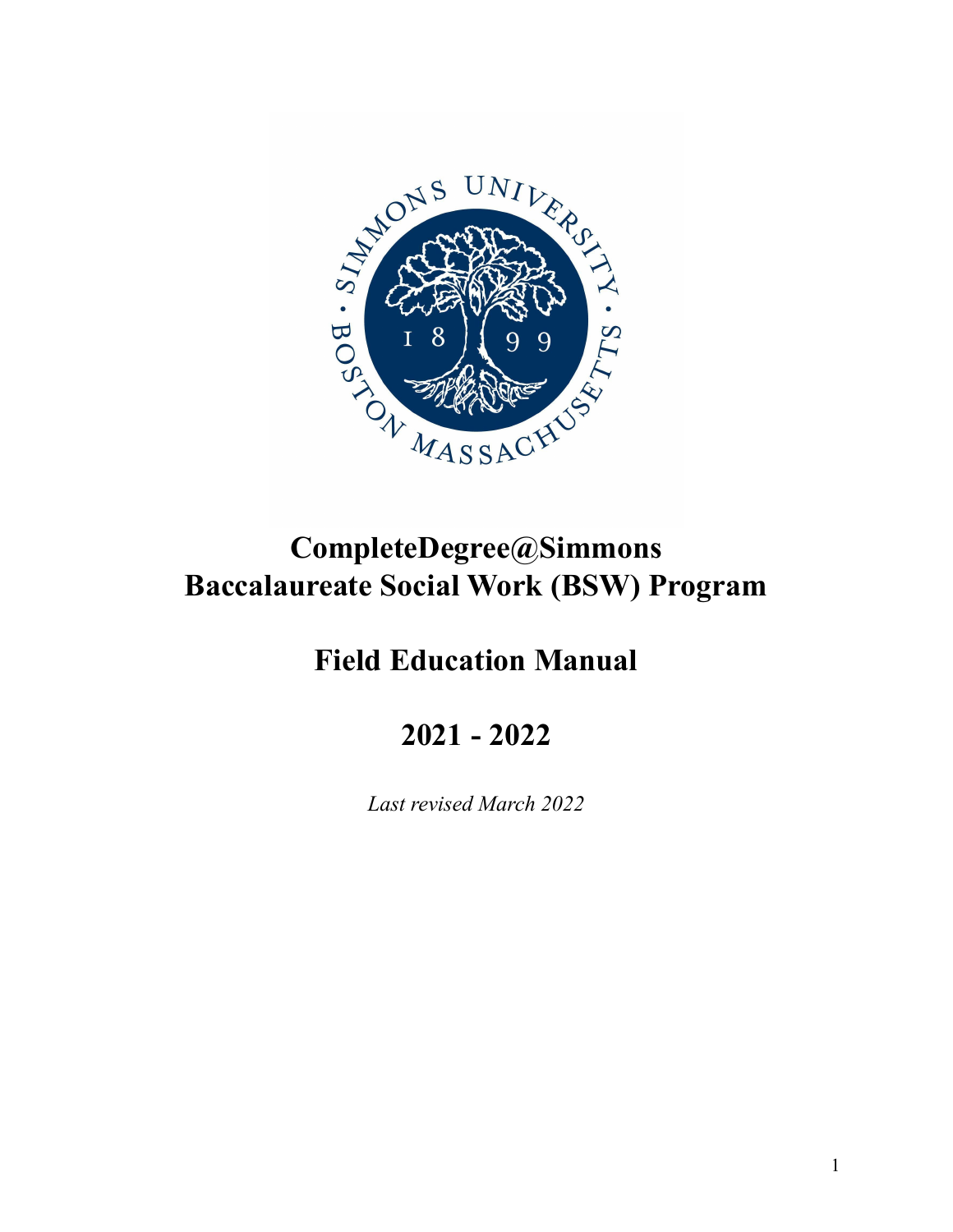| <b>Welcome Students and Field Education Partners</b>                                            | 5        |
|-------------------------------------------------------------------------------------------------|----------|
| <b>BSW Program Administration and Lead Faculty 2021-2022</b>                                    | 6        |
| Simmons University and the School of Social Work – Brief Introduction and Background 7          |          |
| <b>Generalist Practice</b>                                                                      | 8        |
| <b>Simmons University Baccalaureate Social Work Program Mission Statement</b>                   | 8        |
| <b>Simmons University BSW Program Goals</b>                                                     | 9        |
| <b>Simmons University BSW Program's Core Competencies and Practice Behaviors:</b>               | 9        |
| The Simmons BSW Program Curriculum: Integrating the University Core Curriculum,                 |          |
| <b>Social Work Courses, and Field Education</b>                                                 | 12       |
| <b>Field Education Program</b>                                                                  | 13       |
| Aim and Purpose of BSW Field Education at Simmons University<br>General Plan of Field Education | 13<br>13 |
| Field Placement Responsibilities of the BSW Program, the Agency, and the Student                | 14       |
| <b>BSW Field Education Opportunities</b>                                                        | 15       |
| <b>Typical Student Field Placement Activities</b>                                               | 16       |
| Service-Learning                                                                                | 17       |
| Junior Virtual Field Experience Seminar                                                         | 17       |
| Senior-Year BSW Field Placement                                                                 | 18       |
| <b>BSW Policies, Criteria, and Procedures for Field Education</b>                               | 19       |
| Simmons Honor Code, NASW Code of Ethics, and SSW Standards for Professional Practice            |          |
| Education                                                                                       | 19       |
| Criminal Offender Record Information (CORI) Check                                               | 21       |
| <b>Transportation to Field Sites</b>                                                            | 21       |
| Safety Policy and Procedures                                                                    | 21       |
| <b>Safety Policy</b>                                                                            | 21       |
| <b>Safety Procedures</b>                                                                        | 22       |
| Safety Guidelines for Students in the Field                                                     | 22       |
| <b>Agency Protocol</b>                                                                          | 22       |
| Security of Belongings                                                                          | 23       |
| Safety Issues Related to Working with Clients                                                   | 23       |
| Safety Guidelines for Office Meetings                                                           | 23       |
| Safety Guidelines for Travel by Car                                                             | 24       |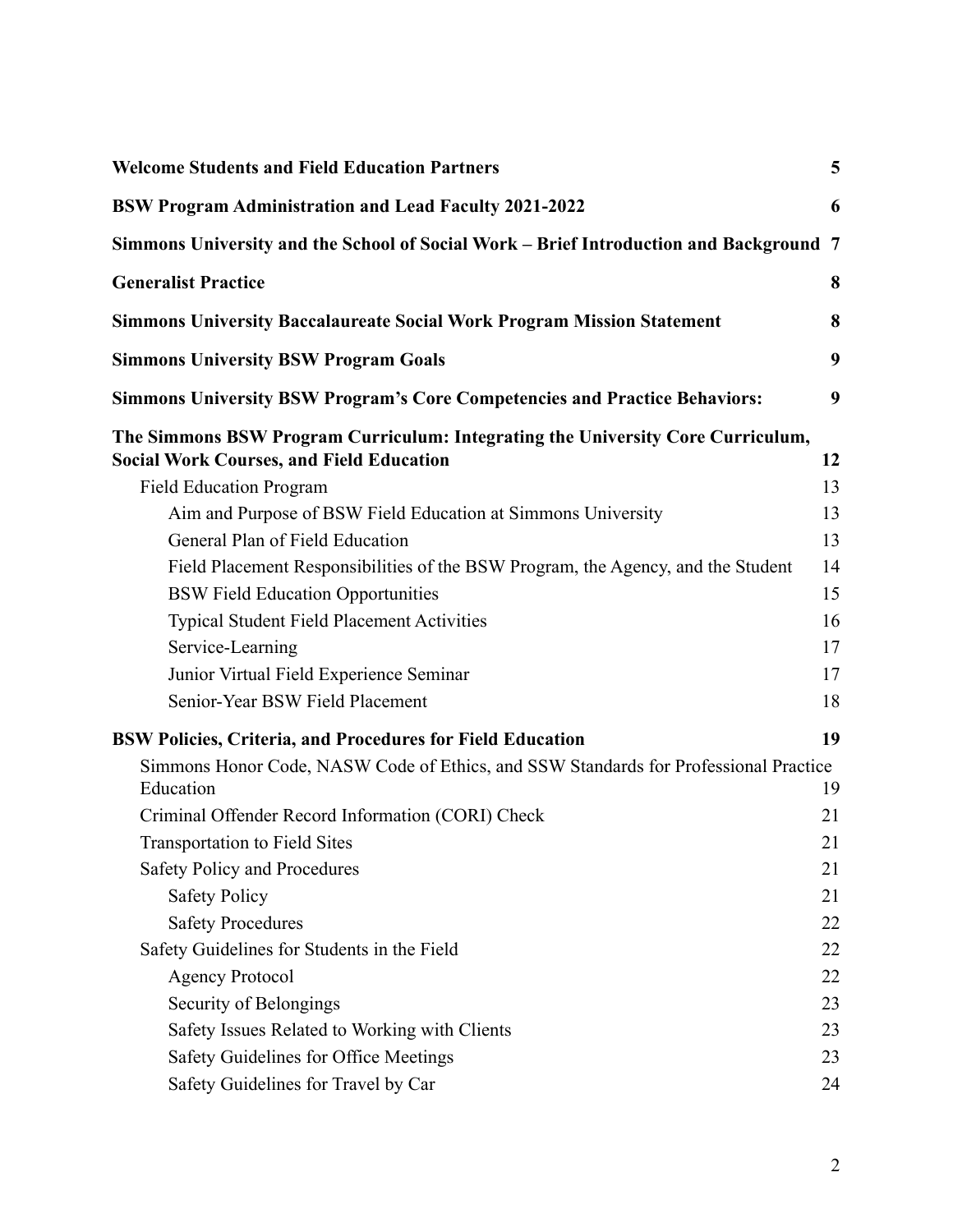| Safety Guidelines for Travel by Foot or Public Transportation                   | 24 |
|---------------------------------------------------------------------------------|----|
| Safety Guidelines for Home Visits                                               | 24 |
| Social Media Guidelines                                                         | 25 |
| Professional vs. Personal Use of Social Media                                   | 25 |
| Dual and Multiple Relationships                                                 | 25 |
| Privacy Settings and Interpersonal Interaction via Social Media                 | 26 |
| Maintaining Confidentiality and Privacy                                         | 26 |
| <b>Respect Time and Property</b>                                                | 26 |
| Be Accurate and Authentic                                                       | 26 |
| Think Before You Post                                                           | 26 |
| Do No Harm                                                                      | 27 |
| <b>Health Safety</b>                                                            | 27 |
| Post Incident Safety Protocol                                                   | 27 |
| Identifying Concerns in Field Placement                                         | 28 |
| Problems in the Field Placement Agency                                          | 28 |
| Concerns Regarding Student Performance and Conduct in Field Placement           | 28 |
| <b>Supportive Educational Services</b>                                          | 29 |
| <b>Simmons University Writing Center</b>                                        | 29 |
| <b>Simmons University Career Education Center</b>                               | 29 |
| Perspectives                                                                    | 29 |
| Office of Accessibility Services Statement                                      | 29 |
| <b>Academic and Performance Standards for BSW Students</b>                      | 30 |
| Course Grading and Social Work Student Grading Policy                           | 30 |
| <b>Student Admission to Field Placement</b>                                     | 31 |
| Policies, Criteria, and Procedures for Selecting Field Settings                 | 31 |
| Qualifications and Expectations of Field Instructors                            | 33 |
| Procedures for Orientation and Placement of BSW Field Students                  | 34 |
| Employment-Based Field Placements and Field Placement Referrals                 | 35 |
| Orientation and Ongoing Support for Field Instructors                           | 35 |
| Procedures for Monitoring BSW Students in Field Placement                       | 36 |
| Procedures for Maintaining Field Liaison Contacts with Field Education Settings | 36 |
| <b>Assessment of Student Field Performance</b>                                  | 37 |
| <b>Assessment of Field Setting Effectiveness</b>                                | 38 |
| Identifying Concerns in Field Placement                                         | 38 |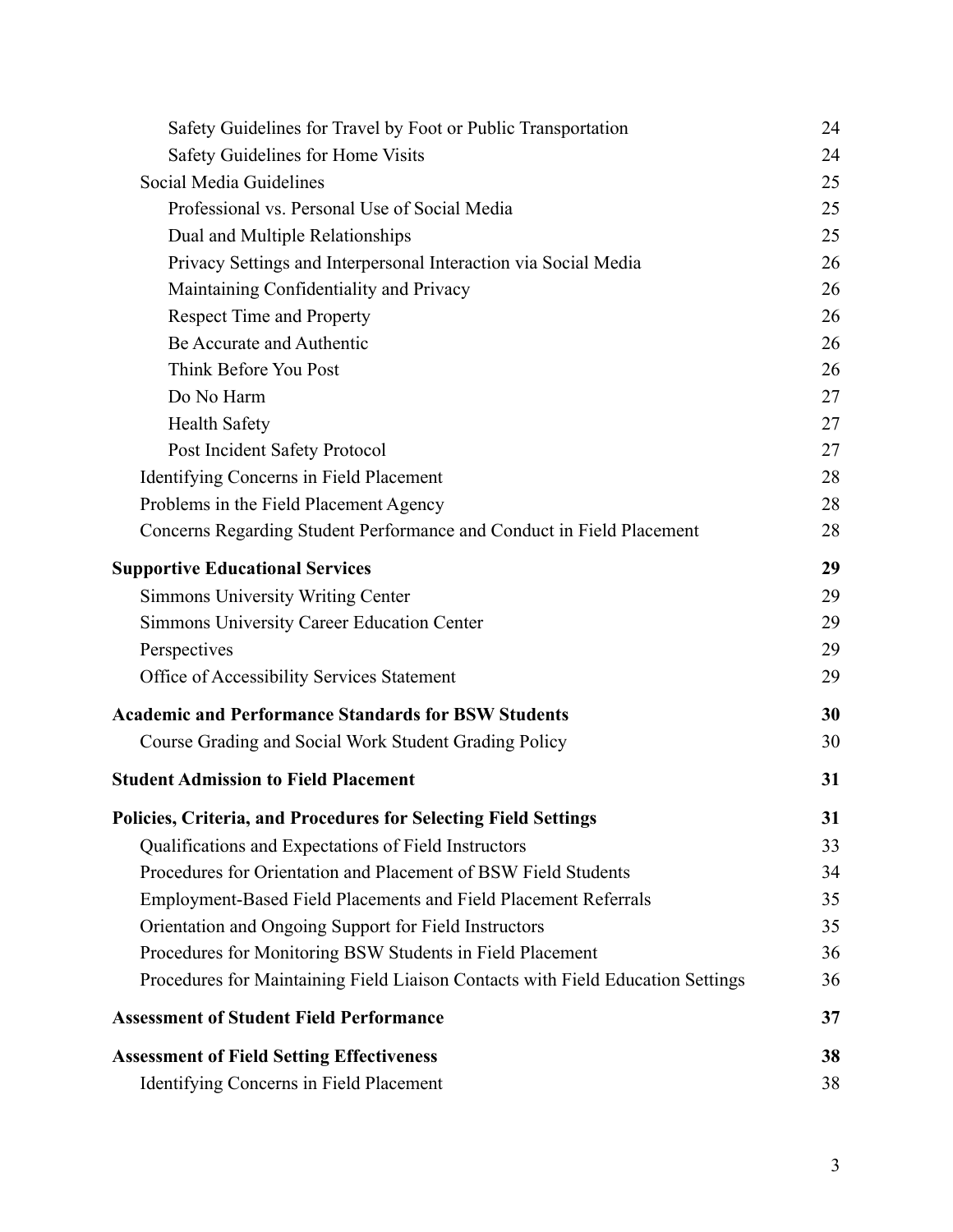| Problems in the Field Placement Agency                                               | 39 |
|--------------------------------------------------------------------------------------|----|
| Termination of Field Placement                                                       | 39 |
| <b>Notice of Nondiscrimination</b>                                                   | 40 |
| Simmons Title IX Sexual Harassment Policy for Students, Faculty, Staff, and Visitors | 41 |
| <b>Reporting Sexual Misconduct</b>                                                   | 41 |
| <b>Students Reporting Discrimination or Retaliation</b>                              | 41 |
| Reporting a web/online accessibility barrier                                         | 41 |
| For Advice on Whom to Contact about a Concern or Incident                            | 42 |
| <b>Gender-Based Misconduct Policy</b>                                                | 42 |
| <b>Bias Response Protocol</b>                                                        | 42 |
| <b>Student Professional Liability Insurance</b>                                      | 43 |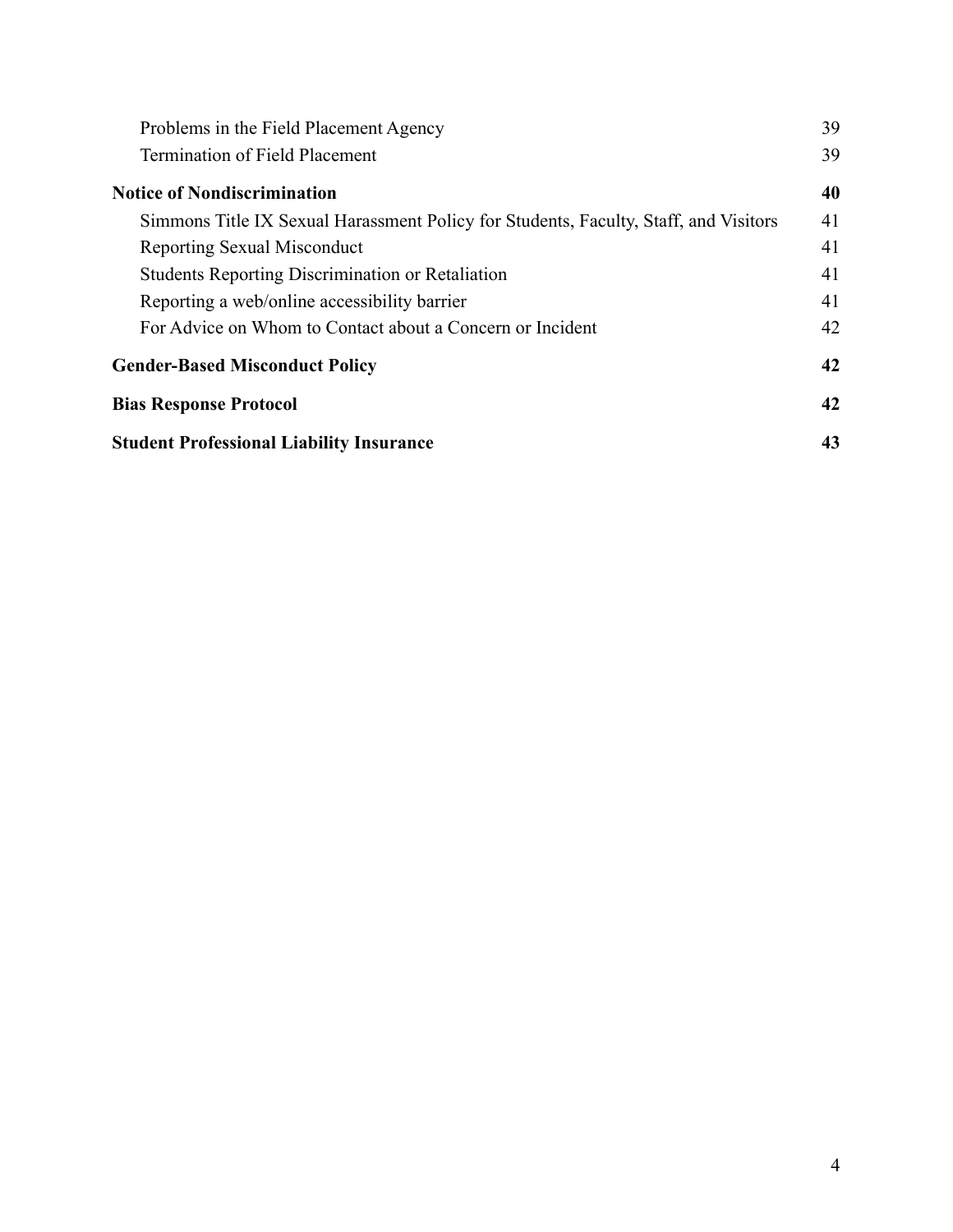#### <span id="page-4-0"></span>**Welcome Students and Field Education Partners**

Welcome to the CompleteDegree@Simmons BSW Field Education Program. This CompleteDegree BSW Field Education Manual is intended as a guide for students, faculty, and field instructors as a means of educating, informing, and supporting the process of field instruction, an essential component of social work education and training. Primarily, the Manual is designed as a resource to help students navigate their field education experience and assist field instructors in their role as mentors and BSW Program partners. It contains information regarding the requirements, expectations, and policies of BSW field education, as well as required forms and documents that support the field experience. We wish our students and professional partners well and look forward to a rewarding field education experience.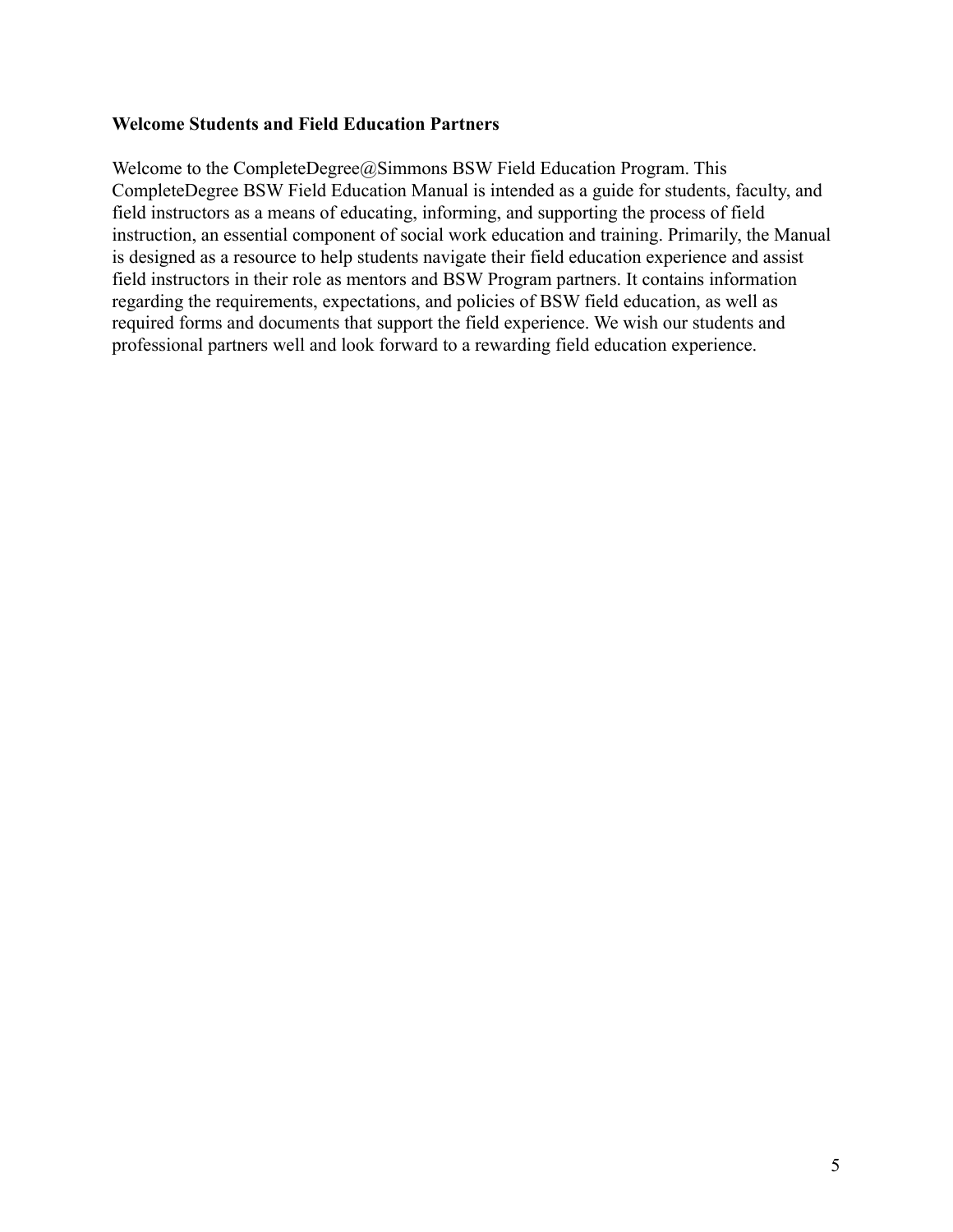# <span id="page-5-0"></span>**BSW Program Administration and Lead Faculty 2021-2022**

Melinda Gushwa, MSW, PhD Director School of Social Work Associate Professor [melinda.gushwa@simmons.edu](mailto:melinda.gushwa@simmons.edu)

Rosa Cho, PhD, MSSW BSW Director Associate Professor of Practice [rosa.cho@simmons.edu](mailto:rosa.cho@simmons.edu)

Aqueela Culbreath-Britt, LCSW, MFA Director of On-Ground Field Education Associate Professor of Practice [aqueela.culbreath-britt2@simmons.edu](mailto:aqueela.culbreath-britt2@simmons.edu)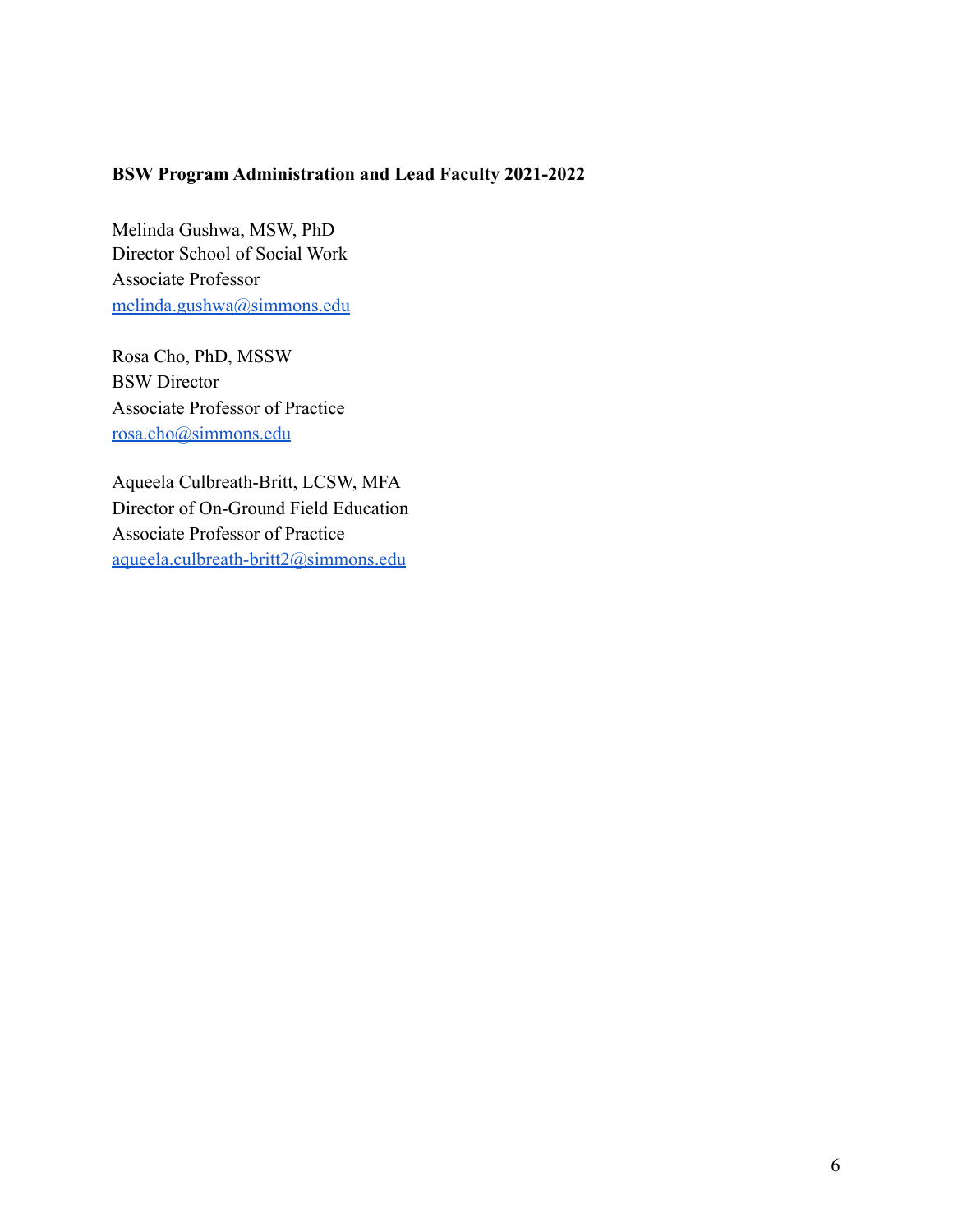#### <span id="page-6-0"></span>**Simmons University and the School of Social Work – Brief Introduction and Background**

Simmons University, a private, non-sectarian institution, was founded in 1899 to provide a high-quality liberal arts education, combined with professional preparation, to women at the undergraduate level. The University's Mission, "To provide transformative learning that links passion with lifelong purpose," has been realized throughout its history as its academic programs have expanded and graduates have taken their places as professional leaders in the community. Today, the University is fully accredited by the New England Association of Schools and Colleges (NEASC), enrolls almost 2000 undergraduate students annually, and houses five graduate schools for men and women. One of the areas for which the University has become best known is the education and preparation of graduate level social work professionals under the auspices of its School of Social Work.

In 1904, Simmons became the first college to provide training for clinical social workers, filling a critical community need, expanding the profession, and offering a vehicle through which women could advance their careers. Since then, the Simmons University School of Social Work (SSW) has been a leader in social work education and an enduring example of the University's signature commitment to academic rigor, strong professional preparation, and visionary thinking. Open to men and women, the SSW offers an MSW Program that has been continuously accredited by the Council on Social Work Education and a PhD Program for advanced clinical social work scholars which opened in 1983. Throughout its history, the SSW has recognized the critical role that its graduates play in the local, national, and global community and has endeavored to provide social work education in a way that maintains the highest educational standards while remaining sensitive to the diverse, changing needs of students and the clients they serve. As a reflection of this knowledge and commitment, the SSW has created unique and innovative programs that attract dedicated students and infuse a steady flow of competent, well trained individuals into the profession. These programs include the Urban Leadership Program and the Interdisciplinary Program in collaboration with the College's School of Management. In each of its programs, the SSW seeks to advance the core values and aims of the social work profession.

The Simmons Baccalaureate Social Work (BSW) Program is the most recent endeavor of the School of Social Work. Focused planning for the new BSW Program began in 2010, and the Program opened to students in the Fall of 2012. In June of 2014, the Program was accredited by the Council of Social Work Education (CSWE). In May 2021, Simmons launched the CompleteDegree BSW Program. The BSW Program espouses the same core principles and values of the MSW Program while structuring its curriculum around generalist practice competencies appropriate for undergraduate-level social work students. The BSW Program was re-accredited in June 2018, for a further 8 years by CSWE.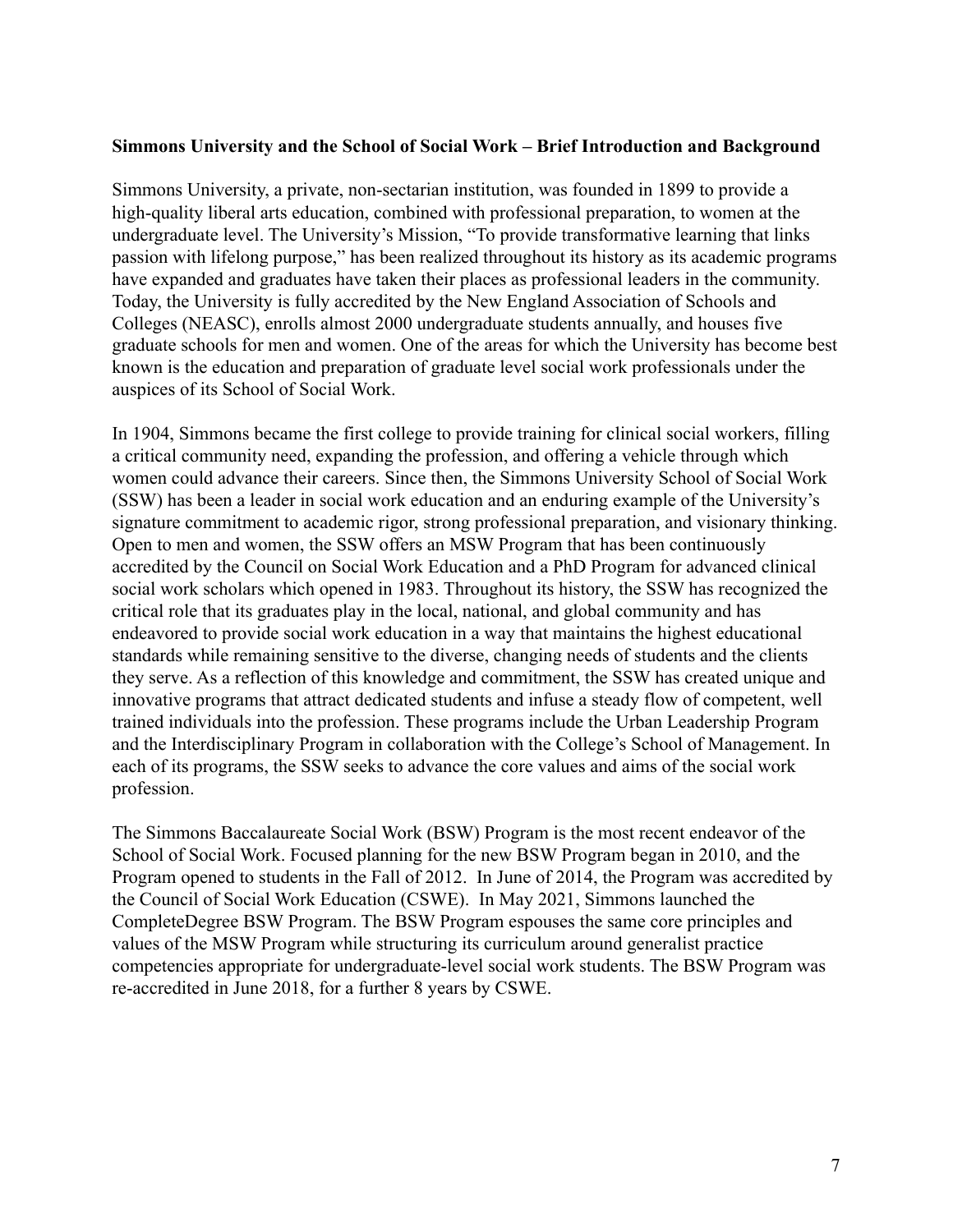#### <span id="page-7-0"></span>**Generalist Practice**

Baccalaureate social work education is intended to teach and train students as social work generalists. The Simmons University BSW Program utilizes the following definition of generalist practice, as articulated by the Council on Social Work Education:

Generalist practice is grounded in the liberal arts and the person and environment construct. To promote human and social well-being, generalist practitioners use a range of prevention and intervention methods in their practice with individuals, families, groups, organizations, and communities. The generalist practitioner identifies with the social work profession and applies ethical principles and critical thinking in practice. Generalist practitioners incorporate diversity in their practice and advocate for human rights and social and economic justice. They recognize, support, and build on the strengths and resiliency of all human beings. They engage in research-informed practice and are proactive in responding to the impact of context on professional practice *(Council on Social Work Education 2008 EPAS Standard B2.2, p. 7-8).*

Consistent with this definition, the Program utilizes a curriculum model that flows from the University's liberal arts foundation, integrating the University Core Curriculum, Social Work Program courses, and Field Education into a cohesive whole.

#### <span id="page-7-1"></span>**Simmons University Baccalaureate Social Work Program Mission Statement**

Consistent with the mission of Simmons University, its MSW Program, and the *Educational Policy and Accreditation Standards* (2015) put forth by the Council on Social Work Education, the Simmons University BSW Program's Mission is:

to prepare baccalaureate-level students for professional generalist social work practice and lifelong professional and personal learning. Consistent with the mission and vision of Simmons University, the School of Social Work, and professional social work tradition, the Program seeks to develop competent, ethical practitioners who are attuned to the values of the social work profession, embrace a professional social work identity, value diversity, and seek social justice through effective advocacy and social change efforts.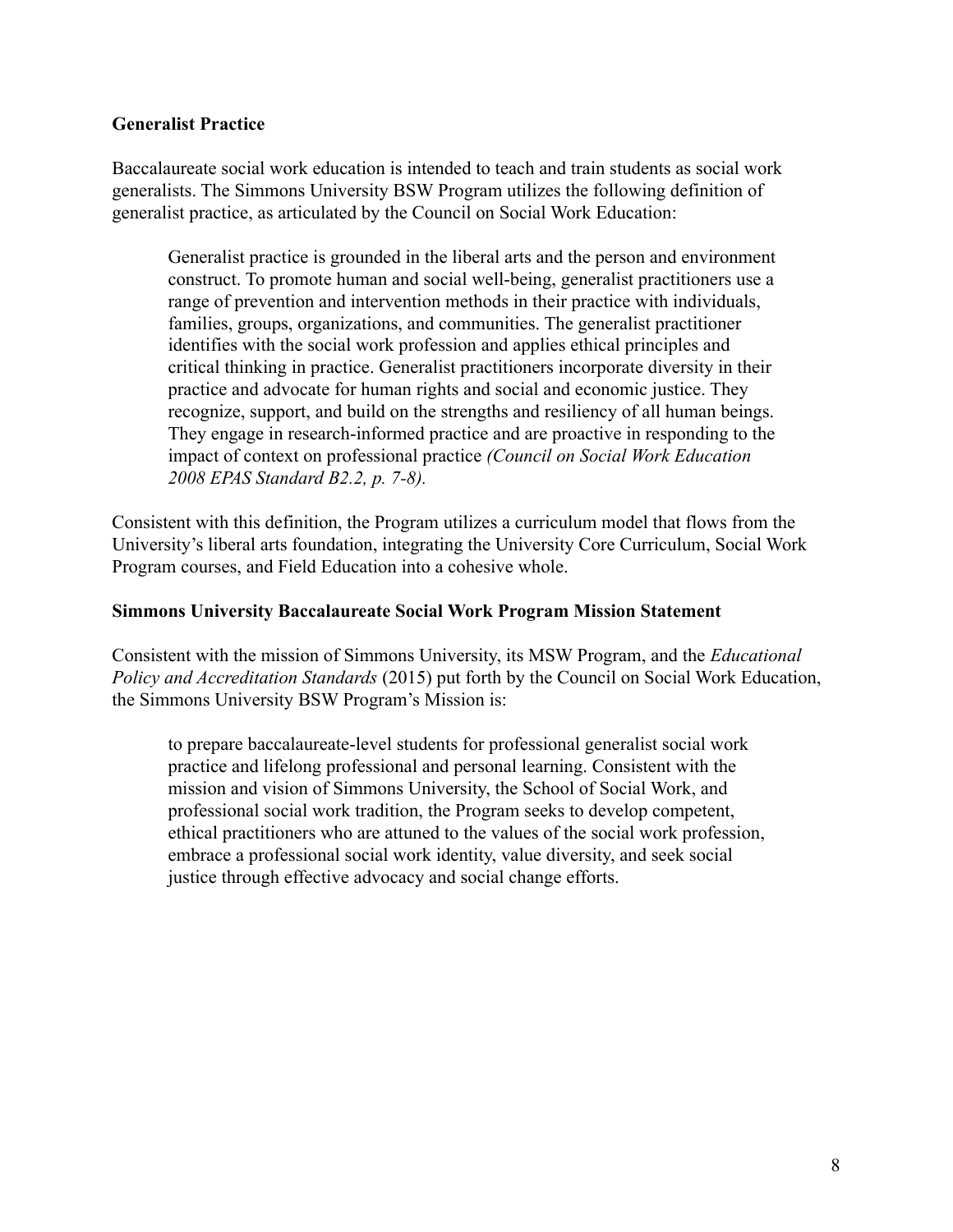#### <span id="page-8-0"></span>**Simmons University BSW Program Goals**

Within the liberal arts tradition and guided by the purpose and values of the social work profession, the Simmons University BSW Program aims to:

- 1. Participate in the fulfillment of the mission and goals of Simmons University and the School of Social Work by contributing to a liberal arts foundation and providing strong professional social work career preparation at the baccalaureate level;
- 2. Prepare students for generalist social work employment and graduate-level education;
- 3. Provide students with instruction, field experiences, and opportunities to develop the knowledge, values, and skills and master the core competencies needed for effective, culturally sensitive, evidence-based, ethical social work practice;
- 4. Provide students with instructional opportunities that will facilitate the development of the critical thinking and writing skills necessary for effective social work practice;
- 5. Prepare students to become competent practitioners, social justice advocates, policy analysts, and agents of social change;
- 6. Provide a foundation for students' professional futures, emphasizing life-long learning, growth, and professional development.

#### <span id="page-8-1"></span>**Simmons University BSW Program's Core Competencies and Practice Behaviors:** *The Foundation of the Professional Curriculum*

The Simmons BSW Program endorses and follows the expectations of its accrediting organization, the Council on Social Work Education (CSWE). Part of the function of CSWE is to set educational standards that ensure that social work students at the undergraduate and graduate-level are receiving high quality educational and training experiences that will prepare them for their careers. CSWE is responsible for continuously reviewing best practices in the field of social work and regularly updating their *Educational Policy and Accreditation Standards*. Accredited social work programs are responsible for meeting these standards, which are designed to progressively build students' skills and abilities through their course and field work. The most recent update of the CSWE educational policy occurred in 2015, and it is around these accreditation standards that the BSW Program at Simmons is structured.

In keeping with the 2015 *Council on Social Work Education's Educational Policy and Accreditation Standards*, the Simmons BSW Program strives to prepare its graduates for generalist practice through the mastery of the knowledge, values, and skills needed for effective, competent, ethical practice. Thus, the BSW Program has adopted the nine CSWE Core Competencies (numbered) and accompanying Practice Behaviors (bulleted) as the foundation for its professional curriculum. This means that the Program's courses, field placements, and overall educational experience are structured to assist students in progressively building their ability to perform each Practice Behavior. Once a student is able to consistently perform the Practice Behaviors that correspond to a particular Core Competency, the student will have achieved mastery of the Core Competency in that area. Thus, by the completion of their baccalaureate education and training, the Simmons University BSW graduate will demonstrate the ability to: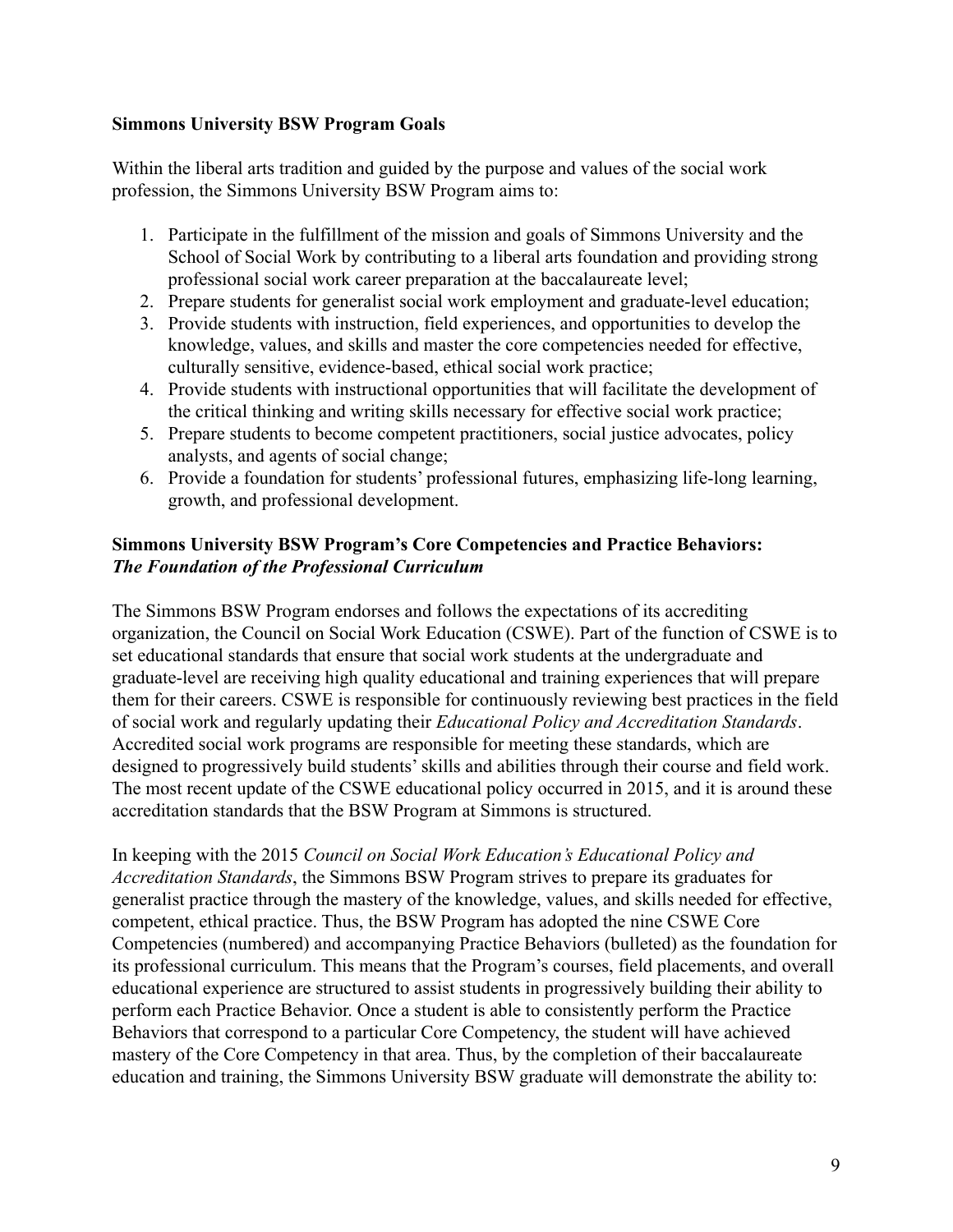# **1) Demonstrate Ethical and Professional Behavior**

- make ethical decisions by applying the standards of the NASW Code of Ethics, relevant laws and regulations, models for ethical decision-making, ethical conduct of research, and additional codes of ethics as appropriate to context
- use reflection and self-regulation to manage personal values and maintain professionalism in practice situations
- demonstrate professional demeanor in behavior; appearance; and oral, written, and electronic communication
- use technology ethically and appropriately to facilitate practice outcomes
- use supervision and consultation to guide professional judgment and behavior

# **2) Engage Diversity and Difference in Practice**

- apply and communicate understanding of the importance of diversity and difference in shaping life experiences in practice at the micro, mezzo, and macro levels
- present themselves as learners and engage clients and constituencies as experts of their own experiences
- apply self-awareness and self-regulation to manage the influence of personal biases and values in working with diverse clients and constituencies

# **3) Advance Human Rights and Social, Economic, and Environmental Justice**

- apply their understanding of social, economic, and environmental justice to advocate for human rights at the individual and system levels
- engage in practices that advance social, economic, and environmental justice

#### **4) Engage In Practice-informed Research and Research-informed Practice**

- use practice experience and theory to inform scientific inquiry and research
- apply critical thinking to engage in analysis of quantitative and qualitative research methods and research findings
- use and translate research evidence to inform and improve practice, policy, and service delivery

#### **5) Engage in Policy Practice**

- identify social policy at the local, state, and federal level that impacts well-being, service delivery, and access to social services
- assess how social welfare and economic policies impact the delivery of and access to social services
- apply critical thinking to analyze, formulate, and advocate for policies that advance human rights and social, economic, and environmental justice

# **6) Engage with Individuals, Families, Groups, Organizations, and Communities**

apply knowledge of human behavior and the social environment, person-in-environment, and other multidisciplinary theoretical frameworks to engage with clients and constituencies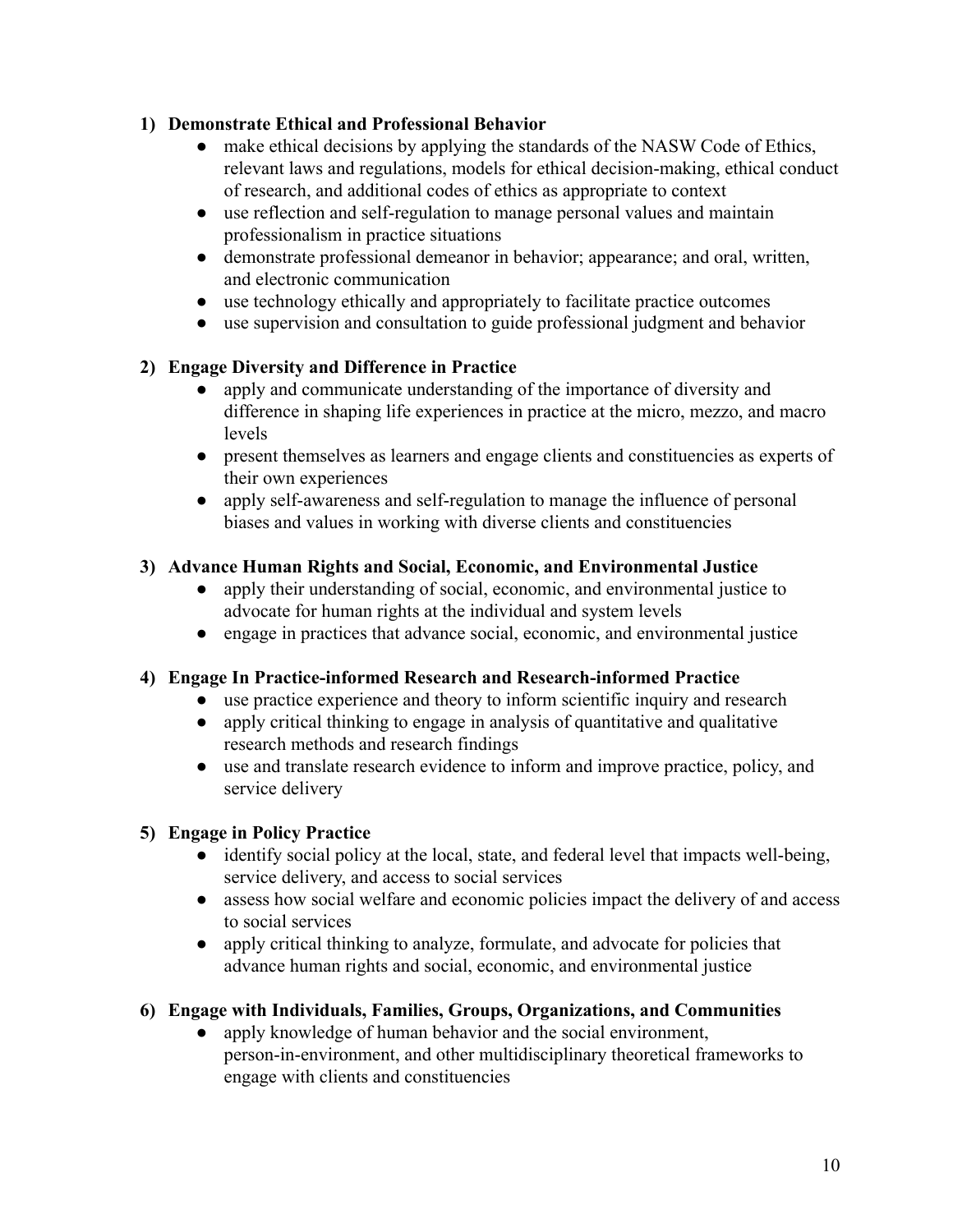● use empathy, reflection, and interpersonal skills to effectively engage diverse clients and constituencies

# **7) Assess Individuals, Families, Groups, Organizations, and Communities**

- collect and organize data, and apply critical thinking to interpret information from clients and constituencies
- apply knowledge of human behavior and the social environment, person-in-environment, and other multidisciplinary theoretical frameworks in the analysis of assessment data from clients and constituencies
- develop mutually agreed-on intervention goals and objectives based on the critical assessment of strengths, needs, and challenges within clients and constituencies
- select appropriate intervention strategies based on the assessment, research knowledge, and values and preferences of clients and constituencies

# **8) Intervene with Individuals, Families, Groups, Organizations, and Communities**

- critically choose and implement interventions to achieve practice goals and enhance capacities of clients and constituencies
- apply knowledge of human behavior and the social environment, person-in-environment, and other multidisciplinary theoretical frameworks in interventions with clients and constituencies
- use inter-professional collaboration as appropriate to achieve beneficial practice outcomes
- negotiate, mediate, and advocate with and on behalf of diverse clients and constituencies
- facilitate effective transitions and endings that advance mutually agreed-on goals

# **9) Evaluate Practice with Individuals, Families, Groups, Organizations, and Communities**

- select and use appropriate methods for evaluation of outcomes
- apply knowledge of human behavior and the social environment, person-in-environment, and other multidisciplinary theoretical frameworks in the evaluation of outcomes
- critically analyze, monitor, and evaluate intervention and program processes and outcomes
- apply evaluation findings to improve practice effectiveness at the micro, mezzo, and macro levels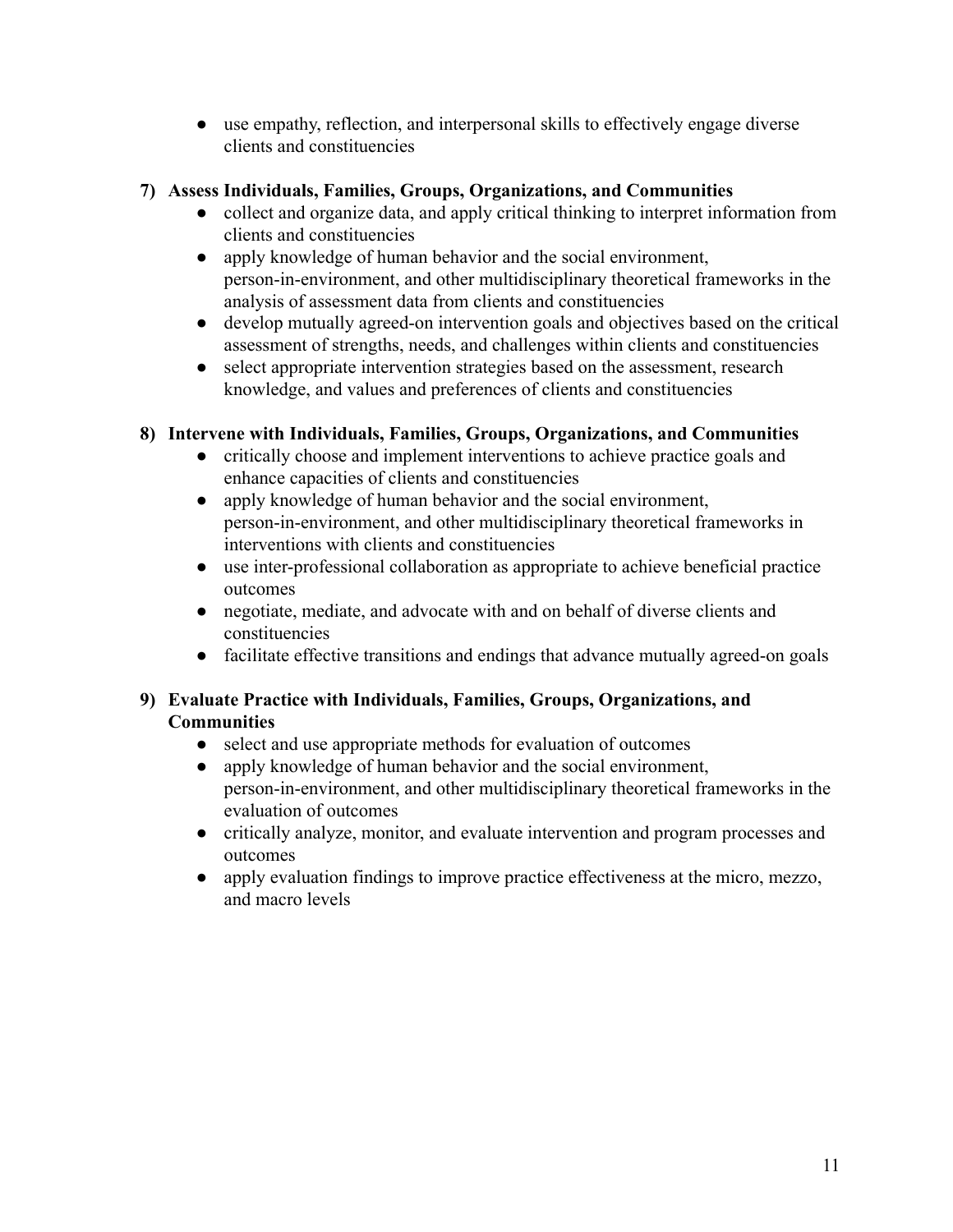#### <span id="page-11-0"></span>**The Simmons BSW Program Curriculum: Integrating the University Core Curriculum, Social Work Courses, and Field Education**

According to Dr. L Dee Fink's (2003) "Taxonomy of Significant Learning," creating effective courses and a coherent curriculum involves attention to key areas of student learning. These include not only providing foundational knowledge, but assisting students in applying what is learned and helping them to integrate and make connections within and among their subjects so that the information they have gained can be useful in their lives and work. This taxonomy emphasizes the need for students to gain knowledge, build practical skills, learn about themselves and others, develop a sense of caring about those around them, and employ this knowledge to become life-long learners. In this way, the taxonomy mirrors the mandate that undergraduate social work education be both grounded in the liberal arts and based in an intentional curriculum design that combines classroom learning and field work to allow students to master the Core Competencies and Practice Behaviors necessary for effective, competent practice. The Simmons University BSW Program's formal curriculum design is based upon this philosophy of knowledge building, application, and integration.

Simmons University was founded on and has become known for providing "extraordinary professional preparation with an emphasis on intellectual exploration and rigor, the integration of theory and practice, leadership, and informed citizenship" (*Simmons University Undergraduate Course Catalog, 2016-2018, p. 7*), and it is upon this foundation that the BSW Program is built. In order to achieve its goals and intentions, the Program's curriculum integrates three key areas: the College Core Curriculum based in the liberal arts, BSW Program courses, and BSW Field Education. Through the Core Curriculum, students become well-rounded scholars and learners with foundational intellectual habits and abilities, including critical thinking and writing skills, an appreciation for diversity, information literacy skills, foreign language competencies, a foundation in science and mathematics, and an appreciation for the arts. Through BSW courses and field education, students learn the social work knowledge, values and skills they need to be strong practitioners.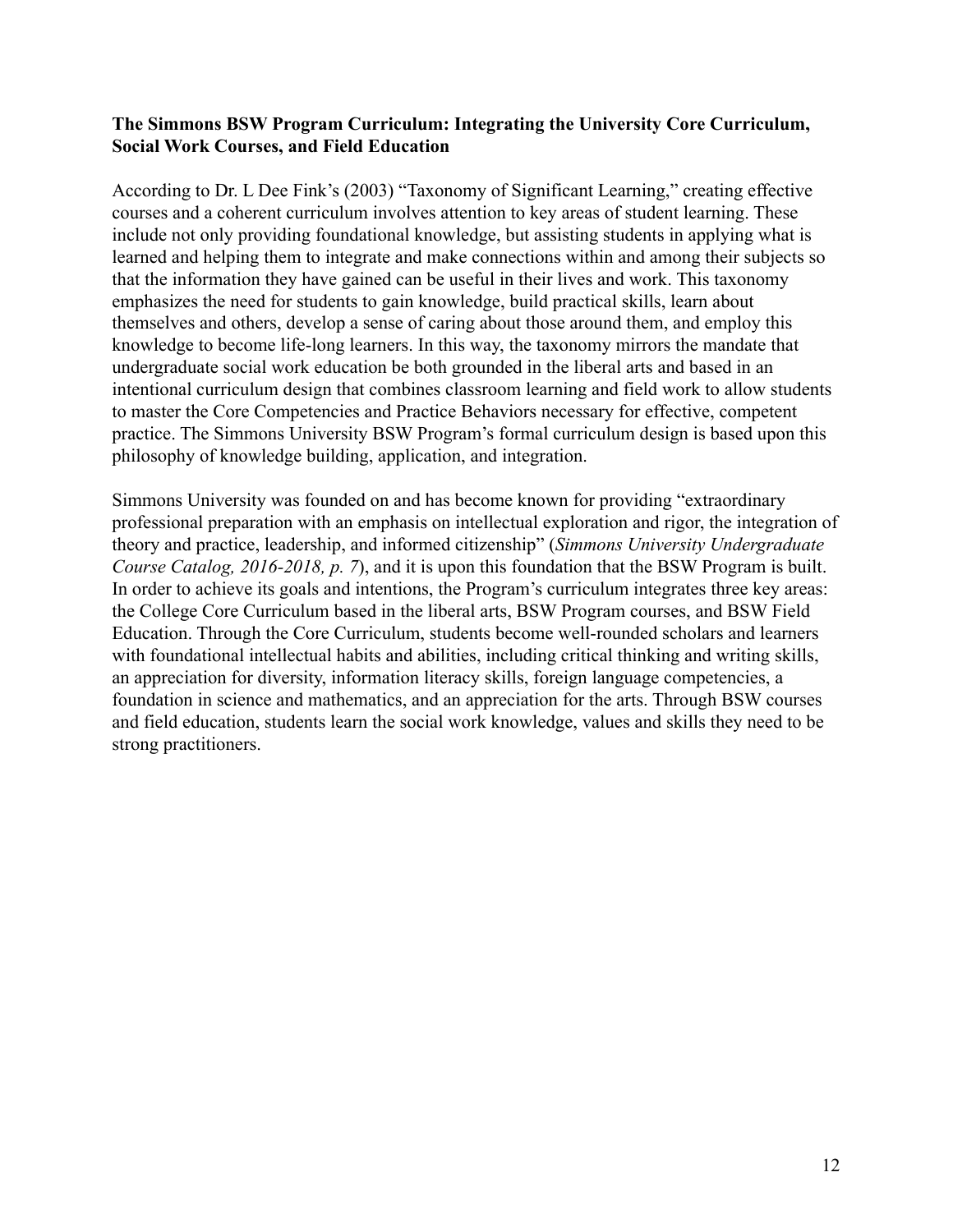#### **Field Education Program**

#### <span id="page-12-1"></span><span id="page-12-0"></span>**Aim and Purpose of BSW Field Education at Simmons University**

The cornerstone of a BSW program is a well-organized and facilitated field education program. By fostering a strong sense of partnership, shared purpose, and mutual responsibility for student learning with field settings, the Simmons BSW Program endeavors to set the foundation for a supportive and challenging field experience for students. This foundation is structured to support the student's acquisition of the knowledge, values and skills necessary for effective generalist social work practice. By providing opportunities for students to demonstrate the practice behaviors and progressively master the core competencies of generalist social work, field work complements and reinforces classroom learning. The Program's field education component is aligned with the *Council on Social Work Education's Educational Policy and Accreditation Standards* 2015 which describes field education as the profession's "signature pedagogy." According to the CSWE Educational Policy 2.2:

Signature pedagogies are elements of instruction and of socialization that teach future practitioners the fundamental dimensions of professional work in their discipline—to think, to perform, and to act ethically and with integrity. Field education is the signature pedagogy for social work. The intent of field education is to integrate the theoretical and conceptual contribution of the classroom with the practical world of the practice setting. It is a basic precept of social work education that the two interrelated components of curriculum—classroom and field—are of equal importance within the curriculum, and each contributes to the development of the requisite competencies of professional practice. Field education is systematically designed, supervised, coordinated, and evaluated based on criteria by which students demonstrate the Social Work Competencies. Field education may integrate forms of technology as a component of the program. (p.12)

As articulated in this statement, BSW field education is critical to the development of competent, effective, and well-prepared social work professionals. The Simmons BSW Program is committed to facilitating strong and diverse field education opportunities where students are challenged and their learning and professional development is supported.

#### <span id="page-12-2"></span>**General Plan of Field Education**

In keeping with the primary goal of preparing students for professional employment and connecting the classroom and field, Simmons University BSW faculty members select field education settings that give students the opportunity to provide direct services to client systems of all sizes utilizing generalist social work knowledge, values, and skills. The formal field placement Program of the senior year is intended to be part of the larger field experience that occurs throughout the student's academic career in the BSW Program at Simmons University. Simmons BSW students begin their field education journey with service-learning. Service-learning is community or volunteer service that allows students to work within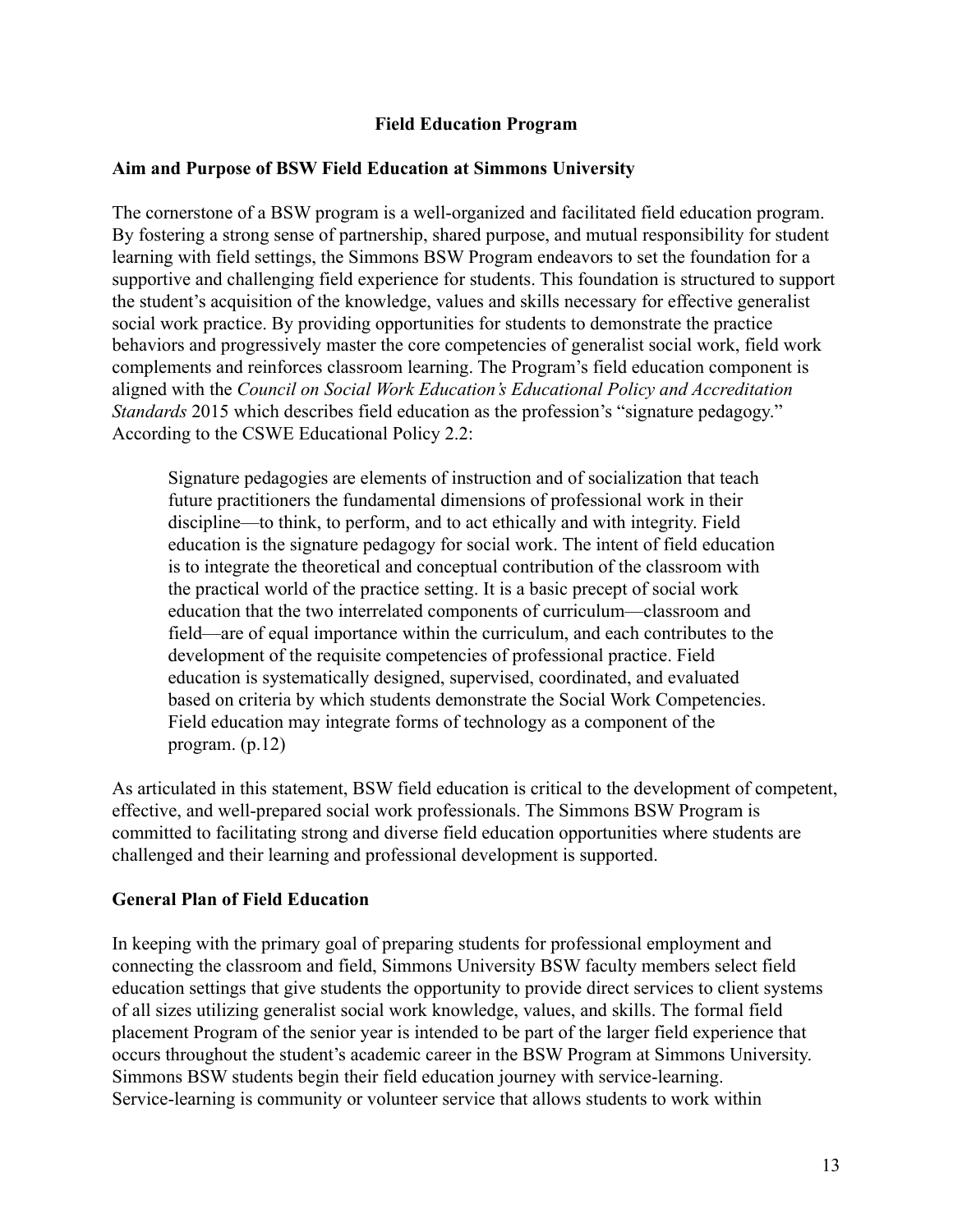by social workers, and formally reflect on their learning. Service-learning tasks range from administrative support (general office tasks) to direct service (research, writing, one-on-one interactions with individuals, groups, communities, and organizations). Service-learners are expected to use their skills of observation within their host settings. Service-learning task assignments are informed by agency needs and student experience and interests. In this way, community organizations, gain beginning practical experience with various populations served students develop some basic social work skills and a beginning sense of professional identity. CompleteDegree BSW students then move to junior virtual field experience seminar, followed by formal field placements during the last two terms.

# <span id="page-13-0"></span>**Field Placement Responsibilities of the BSW Program, the Agency, and the Student**

The Simmons BSW Program will:

- Provide the agency with a *Field Placement Manual,* which states the objectives, policies and expectations of the field placement experience;
- $\bullet$  In cooperation with the agency, assign the student(s) to be placed in the agency and/or program;
- Provide the assigned field instructor/supervisor with training and support to enable the field instructor to be effective in their role;
- Assist the agency and field instructor/supervisor in planning an educational program for the student;
- Be available to the field instructor/supervisor for consultation and assistance should problems occur in the field placement;
- Provide advising, mentoring, and guidance to the student throughout the field placement;
- Plan and facilitate the classroom experience and assignments (Introduction to Social Work and Social Welfare, Social Work Practice I-IV, Social Work Field Placement and Seminar I & II) that support and supplement service-learning and field placement;
- Be responsible for evaluating and grading the overall achievement of the student based on the field assessment completed by the agency field instructor/supervisor and the student's completion of any other assignments the faculty require as part of the field placement experience.

The Field Placement Agency will:

- Provide a field instructor/supervisor who has a bachelor's or master's degree in social work, at least 2 years of practice experience, and/or who has the knowledge and experience the University considers essential;
- Plan with the University faculty a field experience suitable to the student's needs;
- Orient the student to the agency's policies and procedures, including confidentiality and practices for maintaining safety;
- Provide the student with meaningful assignments and opportunities designed to develop the knowledge, values, and skills necessary for effective, competent social work practice;
- Complete a Student Learning Contract with the student at the beginning of the senior field placement that defines and outlines assignments and expectations;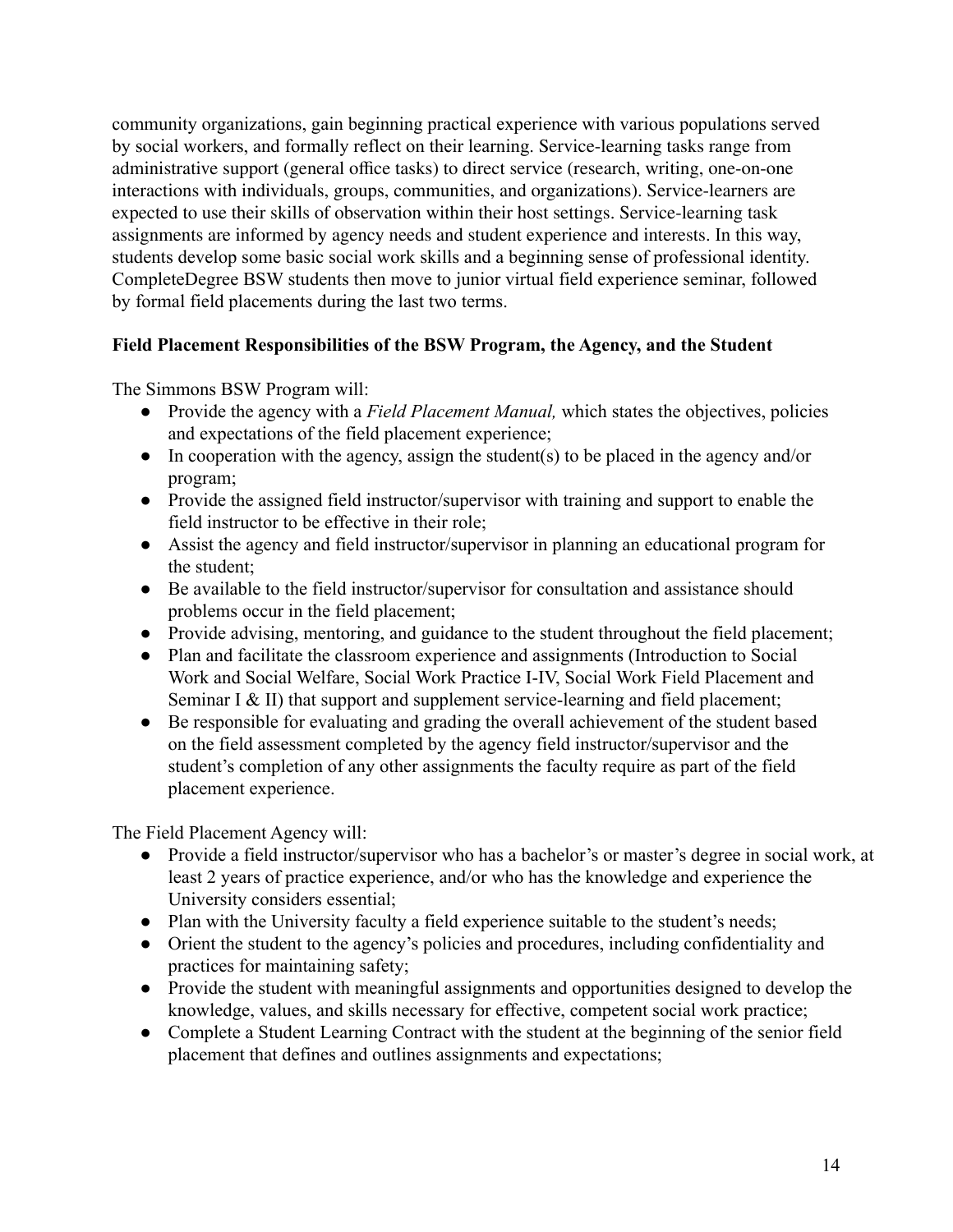- Grant the field instructor/supervisor the necessary time to fulfill their responsibilities to the student as defined in the *Field Placement Manual,* including the provision of an 1 hour of individual supervision per week for senior field placement students;
- Be aware of the BSW Program's Mission and Goals and the Council on Social Work Education's Core Competencies and Practice Behaviors as foundational elements of the student's learning in field placement;
- Provide the student with an opportunity for an ongoing evaluation of the student's performance in the field of social work;
- Communicate with the BSW Program Director of Field Education on an ongoing basis and attend scheduled meetings for field instructors/supervisors;
- Complete and provide the University with an end of semester assessment of the student's performance in the field;
- Notify the University immediately should circumstances arise that would prevent the student from completing the field experience or fulfilling the field agreement.

The student in Field Placement will:

- Complete the number of service-learning (40 hours of service-learning in SW 253) or field education hours required for the placement experience (212.5 hours of senior field placement hours in SW 370 and SW 371);
- Behave in a professional manner and abide by the *Simmons Honor Code*, *NASW Code of Ethics*, and *Simmons SSW Standards for Professional Practice*;
- Abide by agency policies and procedures, including confidentiality and practices for maintaining safety;
- Take responsibility for field tasks and assignments as defined in the Student Learning Contract and carry them out in a timely fashion using their best effort;
- Participate fully in the supervisory relationship with the field instructor by seeking supervision and consultation when needed and being prepared for supervision meetings;
- Complete and provide the University with an end of semester assessment of their performance in the field.

# <span id="page-14-0"></span>**BSW Field Education Opportunities**

The Simmons University BSW Program is rooted in the generalist model of social work education and this model forms the foundation of both classroom instruction and field work. The BSW faculty is committed to ensuring that students develop the full range of generalist practice skills and gain experience in a variety of practice areas.

In keeping with the generalist practice model, all agency service-learning and field placement settings are specifically selected for, among other things, their ability to provide students with generalist practice opportunities where micro, mezzo, and macro-level social work knowledge, values, and skills can be learned and reinforced, Practice Behaviors can be demonstrated, and mastery of Core Competencies can be progressively achieved.

Within each of these, and the Program's other partner service-learning and field placement settings, clients are offered a wide range of supportive services using a variety of intervention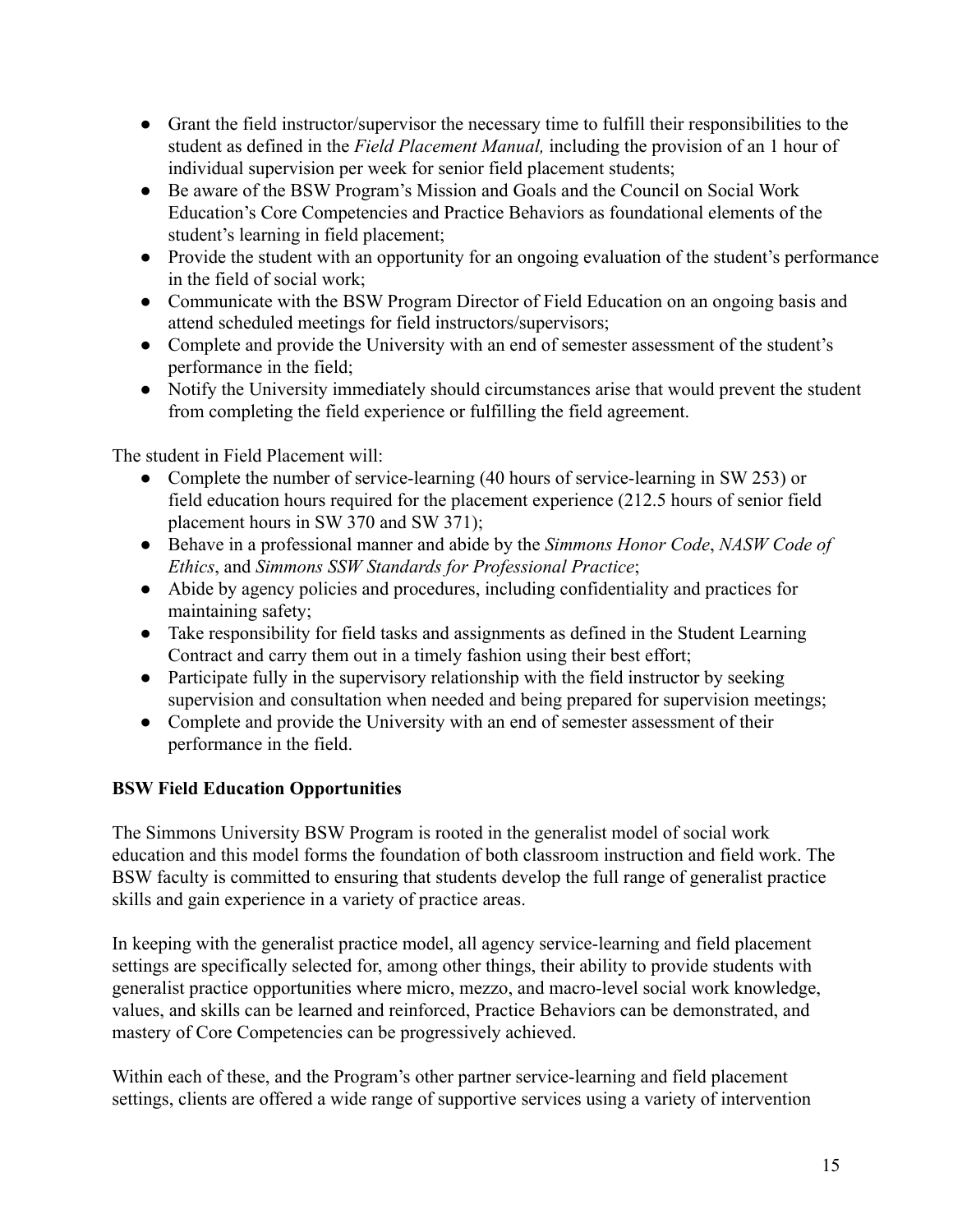techniques, including case management, advocacy, information and referral, education, and counseling through work that takes place on individual, family, group, organizational, and community levels. In this way, students in the Simmons University BSW Program are offered a wide range of opportunities in the field where they can demonstrate increasing mastery of generalist knowledge, values and skills, including the ability to intervene with client systems of all sizes, the ability to advocate effectively, and the ability to influence organizational and social policy. Students have opportunities to engage in service-learning and field placement within agencies serving particular populations, such as young children, adolescents, or older adults, or organizations offering a spectrum of services and serving people of various ages with different presenting challenges. Thus, over the course of their educational experience at Simmons, each student is provided with multiple opportunities to learn, develop, and advance the skills required for competent and effective generalist practice.

# <span id="page-15-0"></span>**Typical Student Field Placement Activities**

### *The ways in which students learn to demonstrate the practice behaviors and master core competencies include:*

- Observing & shadowing the field instructor and/or other agency personnel
- Reviewing case files/client records
- Conducting/participating in office interviews with clients
- Conducting/participating in home visits with clients
- Providing direct client support, education, referral, and advocacy
- Providing case management and resource linking
- Developing bio-psycho-social assessments
- Developing intervention plans
- Observing/participating in staff discussions and meetings
- Participating in supervision meetings
- Observing/participating in role plays
- Reading and analyzing case studies
- Observing/participating in interdisciplinary case conferences
- Observing/participating in family meetings
- Observing/facilitating or co-facilitating group meetings
- Observing/participating in agency board meetings
- Observing/participating in treatment team meetings
- Completing and reviewing process recordings
- Reviewing and completing agency reports and documentation
- Participation in lobbying, policy analysis, development, and reform
- Participating in professional meetings, agency workshops and training opportunities
- Developing and mobilizing neighborhood and community initiatives and resources
- Completing agency-based research
- Participating in grant-writing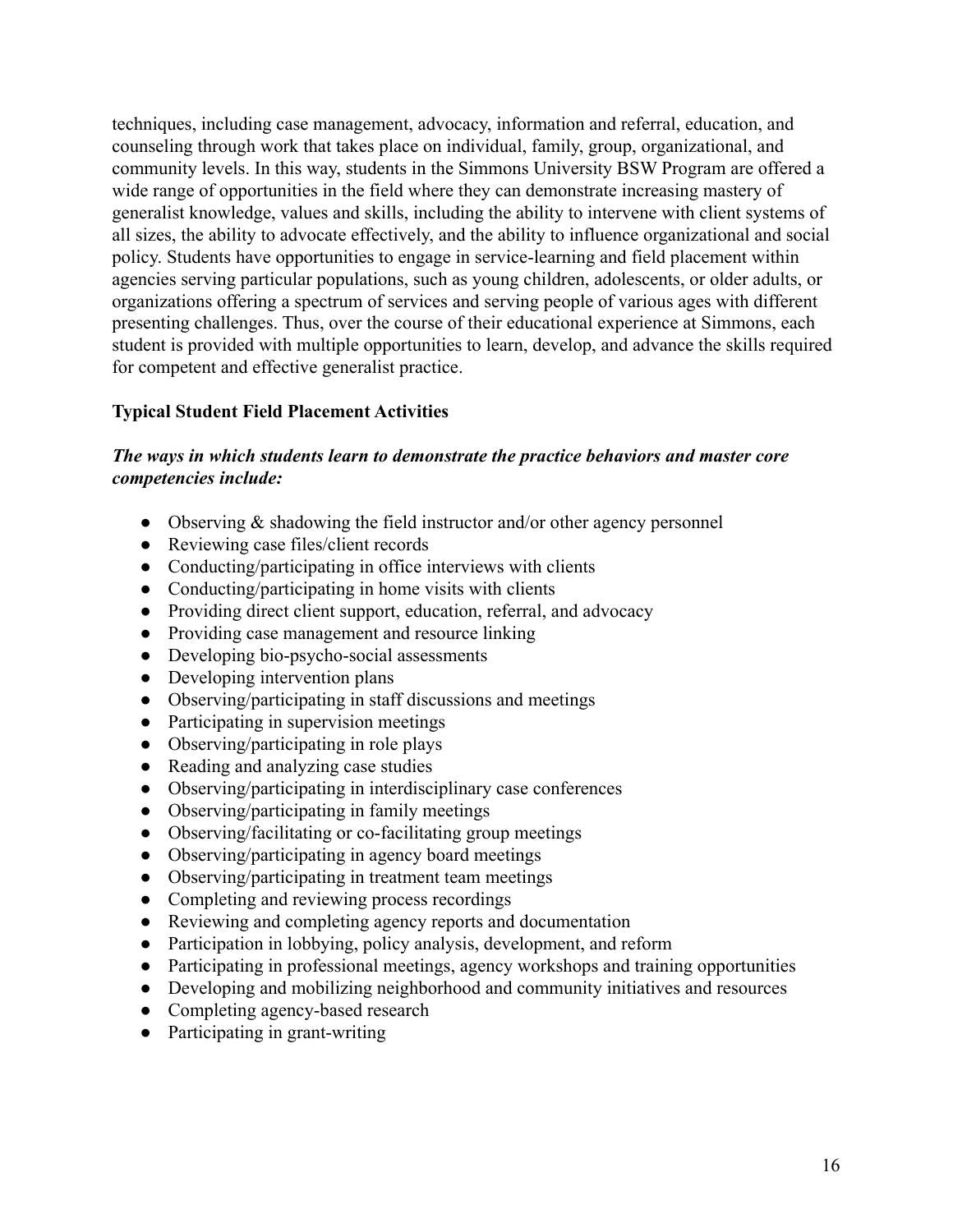#### <span id="page-16-0"></span>**Service-Learning**

Students are introduced to field learning through the BSW Program's service-learning component. The Program requires that students complete 40 hours of service-learning in SW 253 Human Behavior in the Social Environment which is a foundational course. The service-learning experience can be formally facilitated by Simmons Community Engagement to develop relationships with appropriate field settings or students can petition to use their appropriate current or past employment experiences to complete the service-learning requirement. Through assignments and class discussion, the Director of Field Education ensures that the service-learning experience is developmentally challenging and provides appropriate and meaningful opportunities for students to begin their field work journey.

Through service-learning, students are provided with opportunities to build their skills, allowing them to gain a wider range of practical skills, build their resume, and be more prepared for the rigors of their junior virtual field and senior year field placements. In addition, because a hallmark of service-learning is self-reflection, students are required to think critically about their experiences, completing writing assignments, participating in classroom discussions, and/or out of classroom small group service-learning reflection meetings that allow them to progressively assess their emerging skills and competencies, as well as areas needing work and refinement.

Service-learning hours may be paid or unpaid but must involve work with or on behalf of people and be documented by the person supervising the service-learning activity. Students must submit a service-learning time sheet, signed by their supervisor, to the CompleteDegree BSW Director of Field Education. If students are using their past work/volunteer experiences, they should submit their service-learning time sheet, along with an essay describing their experience to the CompleteDegree BSW Director of Field Education. In addition, student performance in the service-learning setting is evaluated by the service-learning supervisor. Students also complete a self-assessment of their performance. These evaluation tools are designed to allow students to continuously reflect upon and improve their field learning. Occasionally, service-learning requirements may be waived for students who are currently employed in or have had significant experience in the social service field. Students who believe that they have qualifying experiences should consult with the CompleteDegree BSW Director of Field Education prior to taking SW 253 Human Behavior in the Social Environment.

#### <span id="page-16-1"></span>**Junior Virtual Field Experience Seminar**

As the second phase of the CompleteDegree BSW Program's field education component, junior-year students complete a virtual field placement. Junior Virtual Field Experience Seminar serves as the beginning of an advanced exploration of ethical standards as they relate to practice and values that define the social work profession and helps expose students to the different practice behaviors and activities of social workers.

Students have the ability to engage and assess individuals, families, groups, and communities while receiving consistent training, support, and feedback from their seminar instructor. Junior Virtual Field Experience Seminar encourages students to develop skills both in building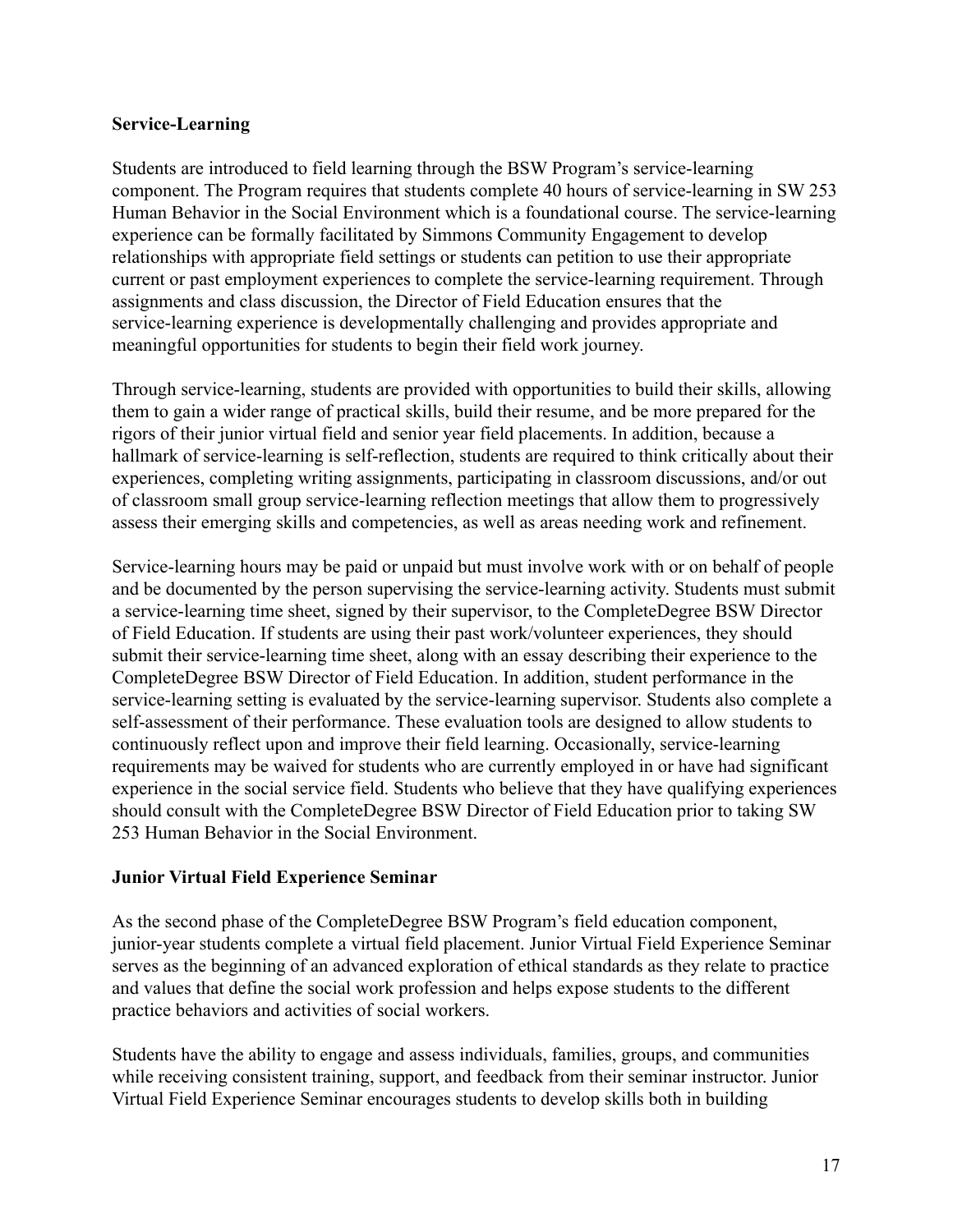therapeutic relationships with clients and integrating the clinical practices into their work. Students engage in simulated case studies and receive real-time feedback about the interactions both from their peers and their instructors. In this immersive online learning lab environment, students attend weekly live sessions, watch recorded lectures and engaging video content, and participate in simulated client experiences and role plays. Junior Virtual Field Experience Seminar includes simulated field experience and 80 min/week of synchronous classroom learning.

Junior Virtual Field Experience Seminar also provides a way for BSW Program faculty to evaluate student readiness for the rigors and demands of the field placement that occurs in the senior year. At the end of Junior Virtual Field Experience Seminary, each student's progress in the BSW Program and in the field is formally reviewed and a determination is made regarding the student's readiness to move on to the senior year field placement. This review process includes the evaluation of student field performance by the junior virtual field seminar instructor and a student self-evaluation. These sources of information are reviewed and discussed during individual field evaluation conferences conducted by the BSW Program faculty with each student where final determinations about senior student field placement are made.

#### <span id="page-17-0"></span>**Senior-Year BSW Field Placement**

The Simmons BSW Program's Field Education component culminates with the 425-hour, year-long, senior year social work field placement, supervised by a bachelor's or master's level social worker. This intensive field experience is intended to broaden and deepen the students' experiences and skills, and allow students to practice the social work concepts learned in the classroom and explored during their service-learning experiences and Junior Virtual Field Experience Seminar. During the senior year placement, it is expected that students will ultimately demonstrate mastery of the Program's core competencies and practice behaviors within the field context.

In order to complete the required 425 hours in the field, students are generally in the field setting 16 hours per week, with University holidays and breaks off. Most students arrange their field placement on a two-day per week schedule, taking their required courses in three day blocks. This schedule may vary from student to student, depending upon agency needs and students' course needs, employment requirements, and family obligations. In addition to weekly work within the agency setting, senior BSW students also participate in a weekly seminar (SW 370) and SW 371), led by one of the Field Liaisons. The Field Seminar is intended to integrate the field experience with academic learning through class discussion, case presentations, and course assignments. Evaluation of senior BSW students in field placement occurs during each term. This evaluation involves an end-of-term formal assessment of the student's field performance by the agency field supervisor, as well as an assessment of the student's Field Seminar assignments. These sources of information are reviewed with the student and are used to determine a student's readiness to move on in the field placement and, ultimately, the student's readiness for graduation and graduate study.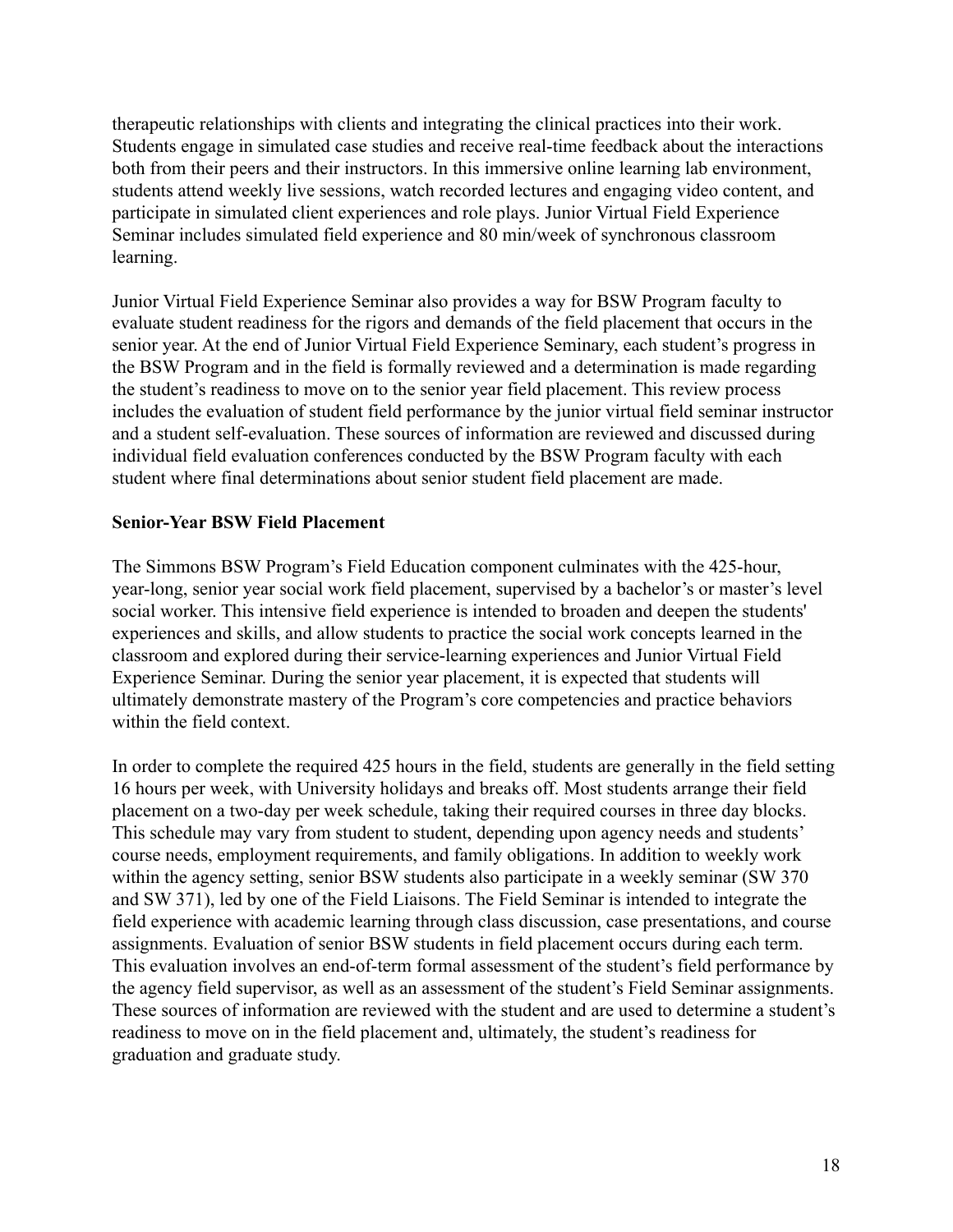#### **BSW Policies, Criteria, and Procedures for Field Education**

#### <span id="page-18-1"></span><span id="page-18-0"></span>**Simmons Honor Code, NASW Code of Ethics, and SSW Standards for Professional Practice Education**

All Simmons students, regardless of their major, are accountable to the Simmons Honor Code, which is [available on the University website](https://www2.simmons.edu/documents/students/Simmons-University-Code-of-Conduct.pdf) and outlines expectations related to academic honesty and personal responsibility and integrity. All BSW students are expected to abide by the University Honor Code as a condition of their enrollment in the Program. In the interest of promoting high educational, ethical, and professional standards and in an effort to prepare students for their careers, the School of Social Work has articulated the additional expectation that all social work students (BSW and MSW) adhere to the *National Association of Social Workers (NASW) Code of Ethics* and the School's *Standards for Professional Practice Education* throughout their time at Simmons.

Both students and field instructors are expected to abide by the *NASW Code of Ethics* as a guide for their activities in the course of field instruction and learning. As the professional organization for social workers, NASW outlines the ethical standards and practices widely accepted by the profession, making specific reference to conduct in practice settings. The NASW Code can be [located on the website](https://www.socialworkers.org/About/Ethics/Code-of-Ethics/Code-of-Ethics-English) for the National Association of Social Workers and outlines responsibilities for professional practice for practitioners and social work students. All BSW students, as part of their application for admission into the Program, are required to review the NASW Code and sign a statement acknowledging their willingness to uphold its professional standards as a condition of their participation in the Program. Significant classroom instruction during the junior and senior year is devoted to discussing the Code and student responsibilities as emerging social work professionals.

As a supplement to the NASW Code, the *Simmons SSW Standards for Professional Practice Education* outline several additional expectations to which social work students are accountable, as stated below:

- 1. Self-awareness, self-assessment and self-monitoring: Students are expected to make a commitment to learning about self-awareness and to using self-reflection consistently and genuinely. Accepting supervision and incorporating feedback are critical to this process. As students progress through the BSW Program, they are expected to accurately assess their own strengths and limitations and to display a willingness to examine and change behaviors that interfere with their work at a field placement or in the classroom. Included in this is a willingness to diligently examine and address their own biases.
- 2. Openness and willingness to learn, flexibility and adaptability: BSW students are expected to demonstrate openness to, and active engagement in, learning new ideas and perspectives. Students should actively seek to understand the worldviews and values of others. As required by the demands of professional practice, students should be flexible and adaptable in new situations and as circumstances change.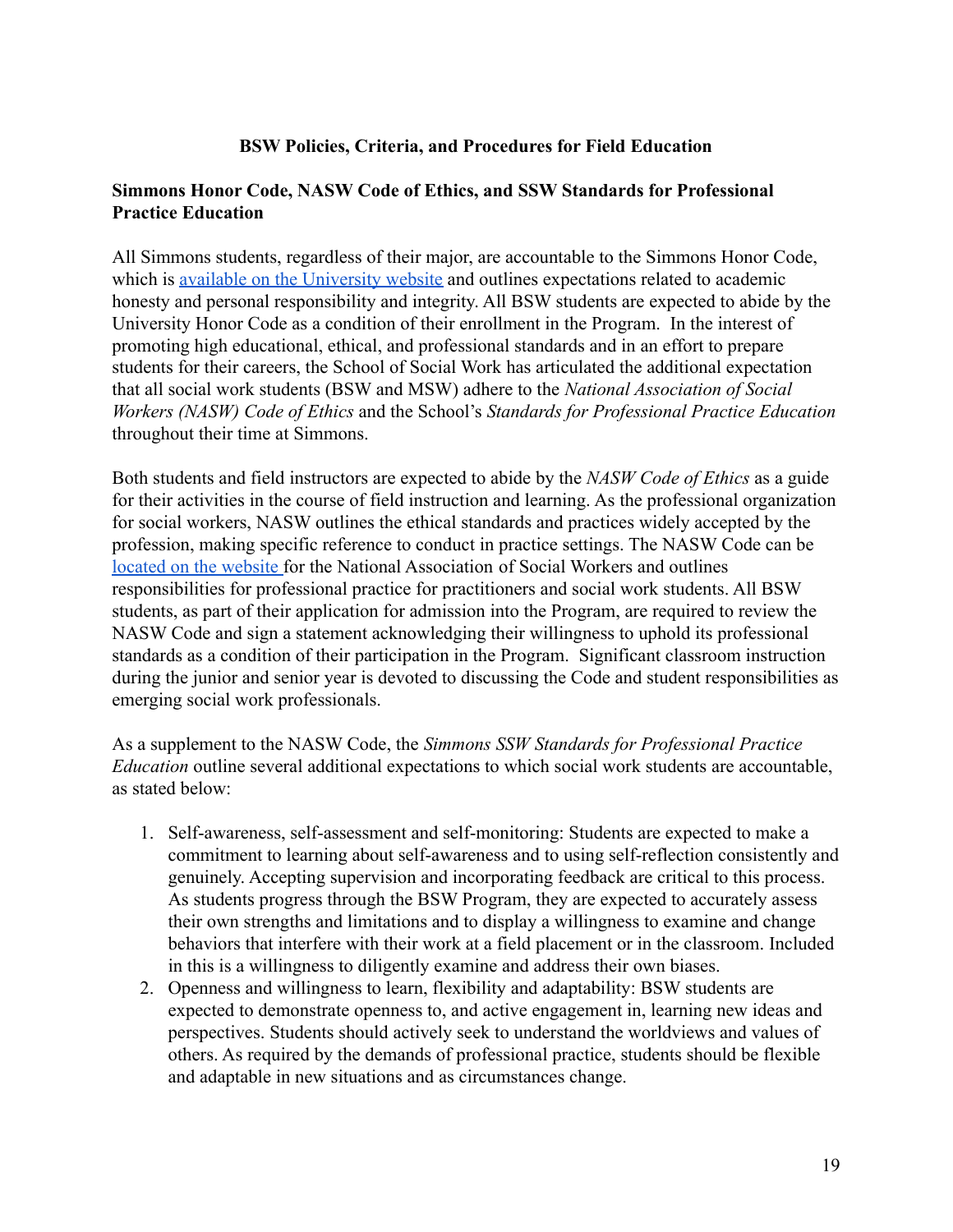- 3. Interpersonal skills: BSW students are expected to demonstrate the interpersonal skills and capacities needed to relate to clients, agency colleagues, fellow students, faculty, and staff. The capacity and skills to actively engage with others across differences and in situations of conflict should improve and deepen as students progress through the BSW Program.
- 4. Communication skills: In all oral, written and electronic communication, students are expected to be respectful of others. In electronic communication, students should adhere to professional boundaries. In the classroom, students are expected to take responsibility for their role in discussions. They should strive to use active listening skills and to express ideas clearly. They are expected to self-monitor and not dominate a discussion. Increasingly, as students progress through the BSW Program, they should be able to communicate effectively in writing, both in classroom assignments and in the field placement. It is the student's responsibility to utilize resources to improve academic and field performance when problems in communication have been identified and brought to their attention for remediation.
- 5. Critical thinking skills: As students progress through the BSW Program, they are expected to be able to frame and address problems in a disciplined way and engage at greater levels of independence in problem solving efforts. Increasingly, problem-solving efforts should be well reasoned, examine multiple perspectives and worldviews, integrate evidence and knowledge, and lead to well-supported decisions and conclusions.
- 6. Presentation of self: Upon entry into the BSW Program, students are expected to commit to learning what is required for professional behavior. Professional behavior includes the ability to evaluate and respond to the demands and expectations of classroom and field placement environments, and the larger University community. Professional behavior also includes being punctual, dependable, and accountable and being able to prioritize responsibilities. Appearance, dress, and general demeanor can reflect professional behavior.
- 7. Self-care: Students are expected to recognize their own current life stressors and to seek ways to mitigate the effect of these stressors and field performance. In accordance with the *NASW Code of Ethics* (sec 4.05), social work students should not allow their own personal problems or issues to interfere with their judgment and performance or to jeopardize the best interests of people for whom they have professional responsibility. Social work students whose personal problems, psychosocial distress, legal problems, substance abuse, or mental health difficulties interfere with their judgment and responsibilities should immediately seek consultation with a faculty advisor, faculty member, or supervisor who will determine and assist in the necessary steps and actions related to field placement and course work.

*\*\*\*Acknowledgements: School of Social Work University of Texas, Austin; Hunter College School of Social Work*

These professional standards guide all aspects of the BSW Program, and students are expected to abide by them. Student adherence to these professional expectations is continuously evaluated by faculty members in the context of BSW courses, through feedback from field instructors, and within the ongoing relationship between students and academic advisors.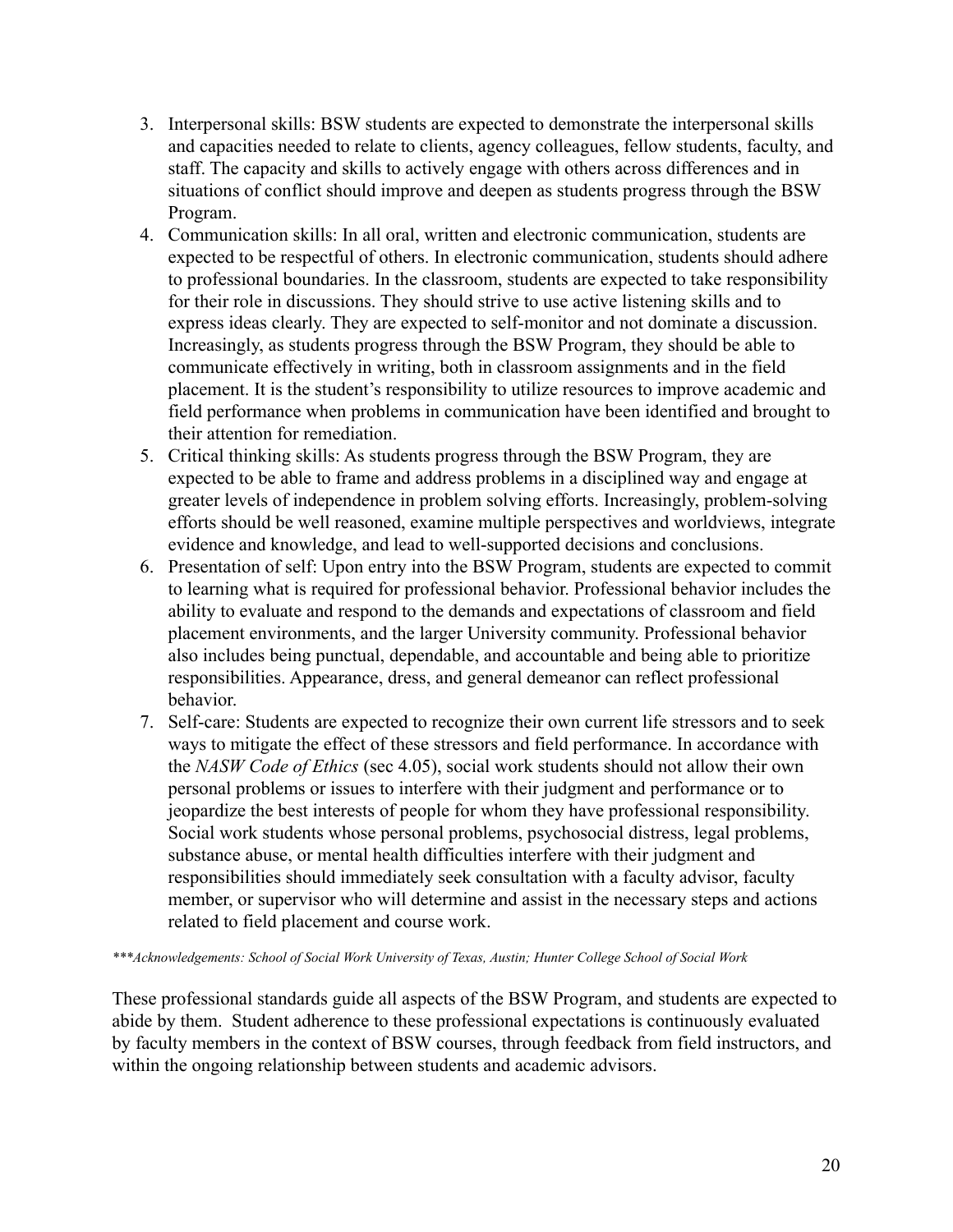# <span id="page-20-0"></span>**Criminal Offender Record Information (CORI) Check**

The BSW program does not conduct a CORI; however, if agencies require any kind of background checks, screenings etc, these should be done in time for students to begin placement.

# **Background Checks**

CompleteDegree@SimmonsBSW program does not conduct background checks; however, requirements may differ at each agency. If agencies require any kind of background checks, screenings etc., students must complete them in time for them to start the placement. It is the student's responsibility to ensure they have met all the requirements of the agency, including background checks.

Background checks, including drug screens, are required by many placement agencies. The School encourages agencies to initiate the process of requesting a background check as soon as possible. Students are urged to include anything that might be discovered in a background check on their intake form so that an appropriate placement plan can be made. Students may incur additional costs including background checks, immunizations or other agency requirements.

#### <span id="page-20-1"></span>**Transportation to Field Sites**

 The BSW Program is not able to pay for student transportation. Students are responsible for arranging and paying for their transportation.

#### <span id="page-20-2"></span>**Safety Policy and Procedures**

The Simmons University BSW Program has adopted the following policy and procedures regarding the safety of BSW student interns in the field. This policy has been created to recognize that violence in the lives of clients can create potential dangers to professional social workers and students engaged in the study of the profession. There are inherent risks to agency staff and students in any situation requiring contact with the public. While fulfilling the agency's mission of providing services, it is the student's responsibility to be aware of the need for personal safety and to minimize risks as much as possible.

The agency has primary responsibility for orienting students to agency-specific safety issues. Field instructors are asked to discuss safety issues with students at the beginning of the term. Safety issues can arise in the agency as well as in the community. We urge BSW students and BSW Program agency partners to become familiar with this policy.

#### <span id="page-20-3"></span>**Safety Policy**

The Simmons University Bachelor of Social Work Program is responsible for providing all students, faculty advisors, and the Director of Field Education with general written information about safety in field placement.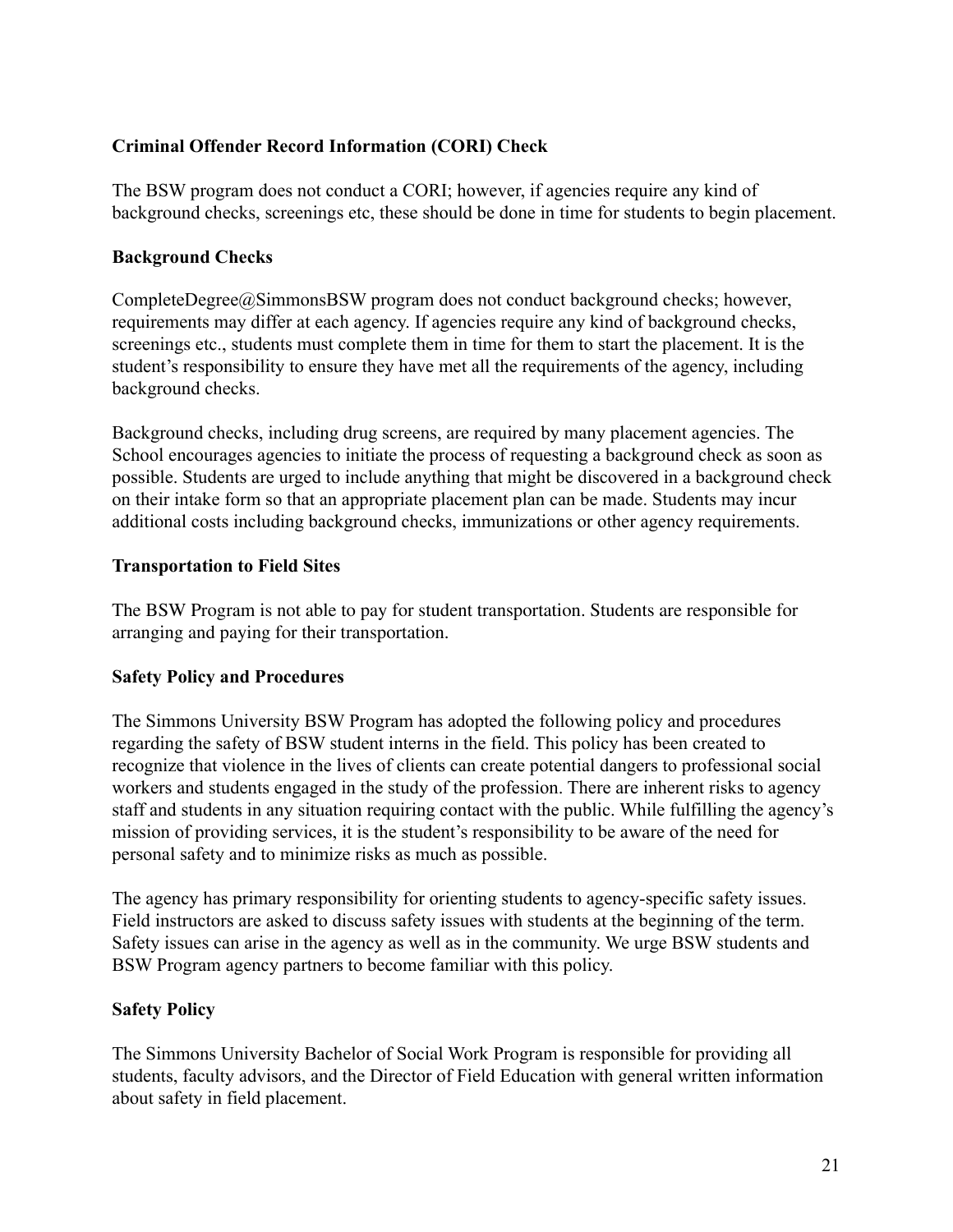The BSW Program expects each agency to be responsible for orienting student interns to the safety policies and procedures of that agency and setting. Such orientation should include, but not be limited to, discussion of safety issues in the community, within the agency building(s), with particular clients prone to violent behavior, and about clients who may be sharing living quarters with persons prone to violent behavior, to the extent that such information is known. Security of personal belongings of the BSW intern while at the agency should also be covered. Procedures for the student(s) to follow in the event of a safety or security problem should be reviewed at the beginning of the placement with ample opportunity for questions and discussion as needed.

BSW interns should not be required to engage or to remain in assignments or at placements in which they feel physically at risk. The BSW Program urges all agencies to make the same accommodations to ensure students' safety as they make for their own agency staff, and in some situations, the agency may need to make even greater accommodations for a student. If a student's concerns about safety interfere in whole or in part with the learning process, the Director of Field Education should be contacted by the field instructor to facilitate prompt exploration of the concerns and to seek a mutually satisfying resolution.

#### <span id="page-21-0"></span>**Safety Procedures**

If an incident occurs in which a student is personally threatened or hurt, or if the student witnesses someone else being threatened or hurt, it is the student's responsibility to notify the field instructor and the Field Liaison immediately. The field instructor, agency contact person, or agency director should then contact the Field Liaison and the Director of Field Education immediately to discuss what actions the agency and the BSW Program should take to ensure the student's physical and emotional well-being in the wake of the incident and going forward.

The Director of Field Education will document the incident and the steps taken to address it and will meet with the student to assess the student's readiness to return to the field, and any other issues relevant to the situation. The Director of Field Education may alert the BSW Program Director and Director of Simmons University School of Social Work about incidents and concerns on an as-needed basis.

#### <span id="page-21-1"></span>**Safety Guidelines for Students in the Field**

#### <span id="page-21-2"></span>**Agency Protocol**

It is important for students to know the agency's safety and security protocol for office and home visits with clients prior to the start of the placement. If the agency does not have safety and security policies and/or procedures, the field instructor and student should review and discuss any issues related to safety and security in the setting. BSW students are urged to bring their questions and concerns to the field instructor. Regular communication, particularly about safety concerns, is strongly encouraged.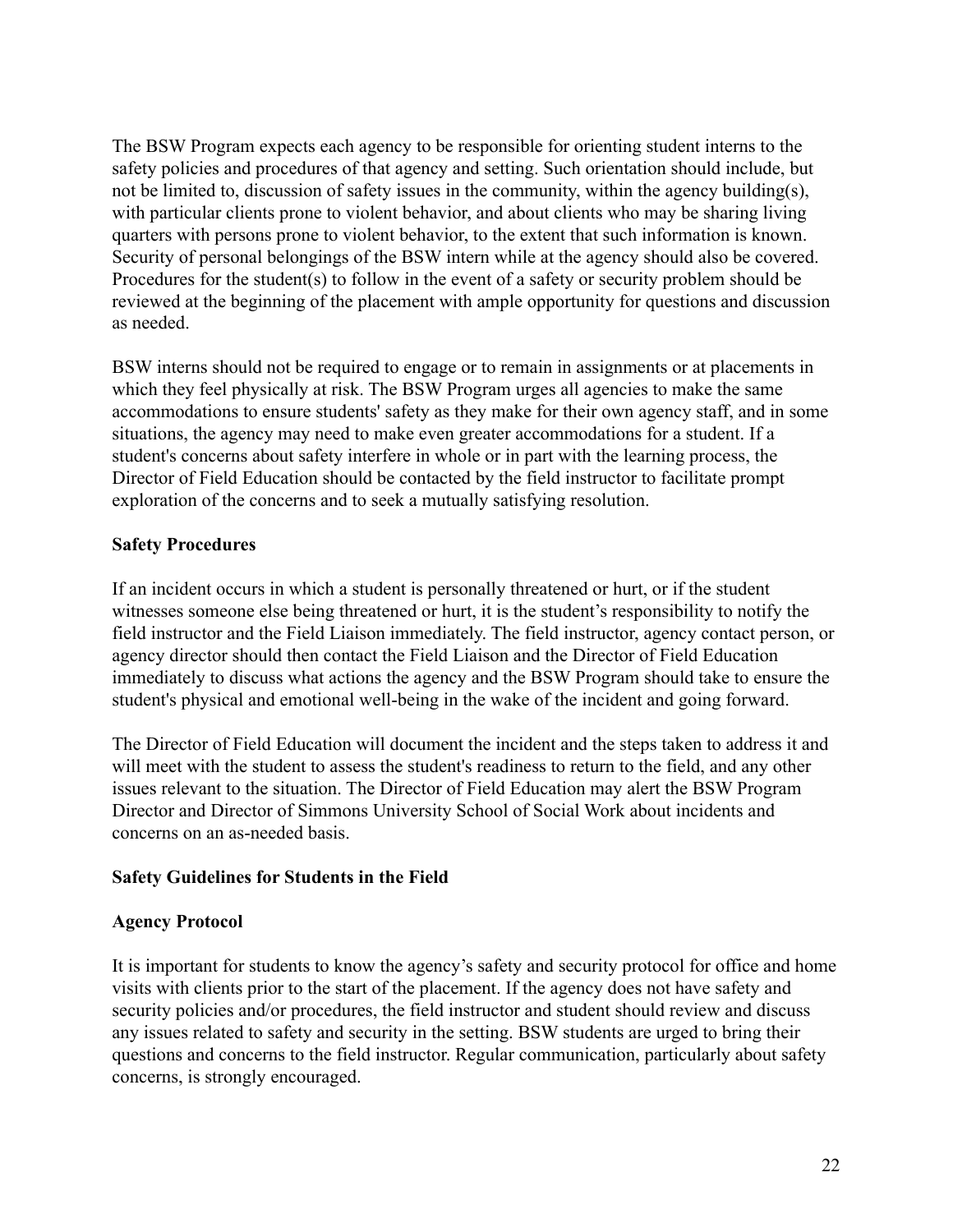The following are guidelines and suggestions that may be helpful to students, field instructors, field liaisons, and the Director of Field Education as they consider the particular safety issues in their settings. Specific steps taken by students or agency personnel will obviously have to be determined by the individual situation, the nature of the setting, etc.

### <span id="page-22-0"></span>**Security of Belongings**

All students in the field are expected to have a secure place to keep coats, handbags, cell phones, laptops, and other belongings while at placement. It is preferable that the space be one that can be locked, and could be in a desk drawer or filing cabinet. Students should not leave handbags and other personal articles visible and unattended, even in an office with the door closed.

Valuables should not be brought to placement settings. Items of value should not be left in cars, and should not be placed out of view just prior to leaving a vehicle. Neither the agency nor Simmons can be responsible for lost, stolen or damaged personal items.

# <span id="page-22-1"></span>**Safety Issues Related to Working with Clients**

When working with clients, it is important to remember that the treatment process often makes people feel vulnerable and may challenge their usual coping mechanisms. With some people, this can contribute to problems with impulse control, and can raise issues of safety for the client, the social worker, the student intern, and others.

There may be times when students work with individuals who have difficulty with reality testing, dealing with overwhelming emotions, and controlling their anger. Some of them may be prone to violence and may possess a weapon. Other clients may be intoxicated, under the influence of drugs, in withdrawal, or may have other medical or neurological disorders. Again, we urge all BSW students to consult with agency field instructors to prepare adequately for handling specific situations that are potentially difficult or threatening, such as medical emergencies, suicide or homicide risks, potential abuse of others, and the presence of weapons.

#### <span id="page-22-2"></span>**Safety Guidelines for Office Meetings**

If a student will be meeting with a client with whom the student does not feel safe, it is important for the student to discuss the situation promptly and fully with the agency field instructor. Based on the outcome of this discussion, there may be a decision that a student will not see the client or see the client under specific circumstances or controls. However, if it is decided that a student will see the client, several points should be considered. A client's mental status should be assessed. When considering the location of the meeting, it might be helpful to think about what is in the room, whether there is more than one exit, and where each person might sit. It may also be helpful to think about whether to include someone else in the meeting, and what to wear. When discussing the time of the appointment, it can be helpful to think about whether or not many people are around at the time being considered for the meeting. It is also important to discuss the plan for backup and assistance in the event that the client becomes agitated. A student should never see a potentially dangerous client alone without someone else in the agency knowing about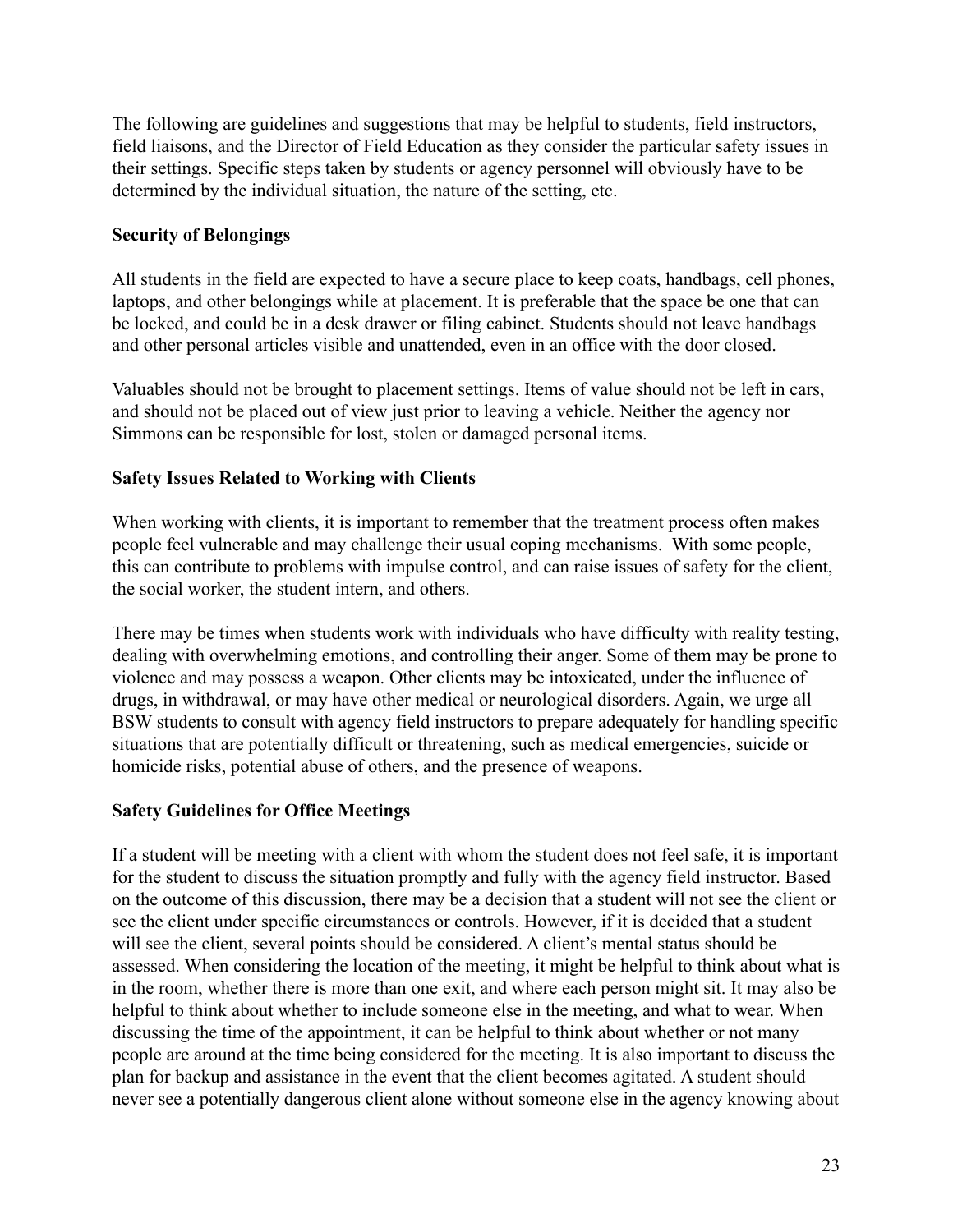the client, the appointment time and the location of the appointment. Students should keep supervisors informed about their schedules at the agencies at all times.

# <span id="page-23-0"></span>**Safety Guidelines for Travel by Car**

When a student is traveling by car to an agency or to home visits, it is advisable to know where the student is going, and to look at a map before driving to unfamiliar areas. In general, remember to be alert, and to lock doors and close windows. The student should tell someone where they are going and the expected amount of time they will be away from the office. The agency should have your cell phone number or other information on how to contact you in the event of an emergency.

As a rule, students are not to use their own cars to transport clients. In those few situations where the agency cannot function without staff and students transporting clients in their own cars, a formal agreement must be worked out between the student and agency.

# <span id="page-23-1"></span>**Safety Guidelines for Travel by Foot or Public Transportation**

When traveling by foot or public transportation, it is advisable that students know where they are going and the route by which they will travel. Students are encouraged to carry the least amount of valuables with them as possible. Money, license, keys, and other essentials might be carried in a pocket. If a handbag carried under the arm is grabbed, it is best to let go of it. It is helpful to dress in comfortable clothes that are loose fitting, and to wear sturdy, flat walking shoes. It is also helpful to be alert, and to walk with a purpose, as if one has a clear destination. One should be aware of people in the immediate area.

#### <span id="page-23-2"></span>**Safety Guidelines for Home Visits**

It is important to familiarize the student and the field instructor with the clients' file prior to the home visit. If there is a question of safety, plan accordingly with field instructors. It might be decided that meeting at a neutral place or going with another worker is the appropriate plan. Someone at the agency should always know the student's itinerary. It is helpful to stay alert and to think about what to wear, which room to meet in, and where to sit. If a student ever feels threatened at any point during the interview, the student is encouraged to err on the side of caution and appropriately terminate the visit. If clients seem to feel threatened by the student entering their dwelling, the student should desist and not force the issue. If a student hears a heated argument from inside the house or apartment, the student may decide to reschedule the visit or call to assess the situation before entering the dwelling.

A student should never see a potentially dangerous client alone without someone else in the agency knowing about it. In general, a cell phone is very useful for students doing home visits. We ask that an agency social worker accompany any student on home visits until the student feels comfortable making such visits alone. Students should not make home visits alone if there is any reason to believe that a potential danger exists. Students should 'check in' with the field instructor or designee after every home visit.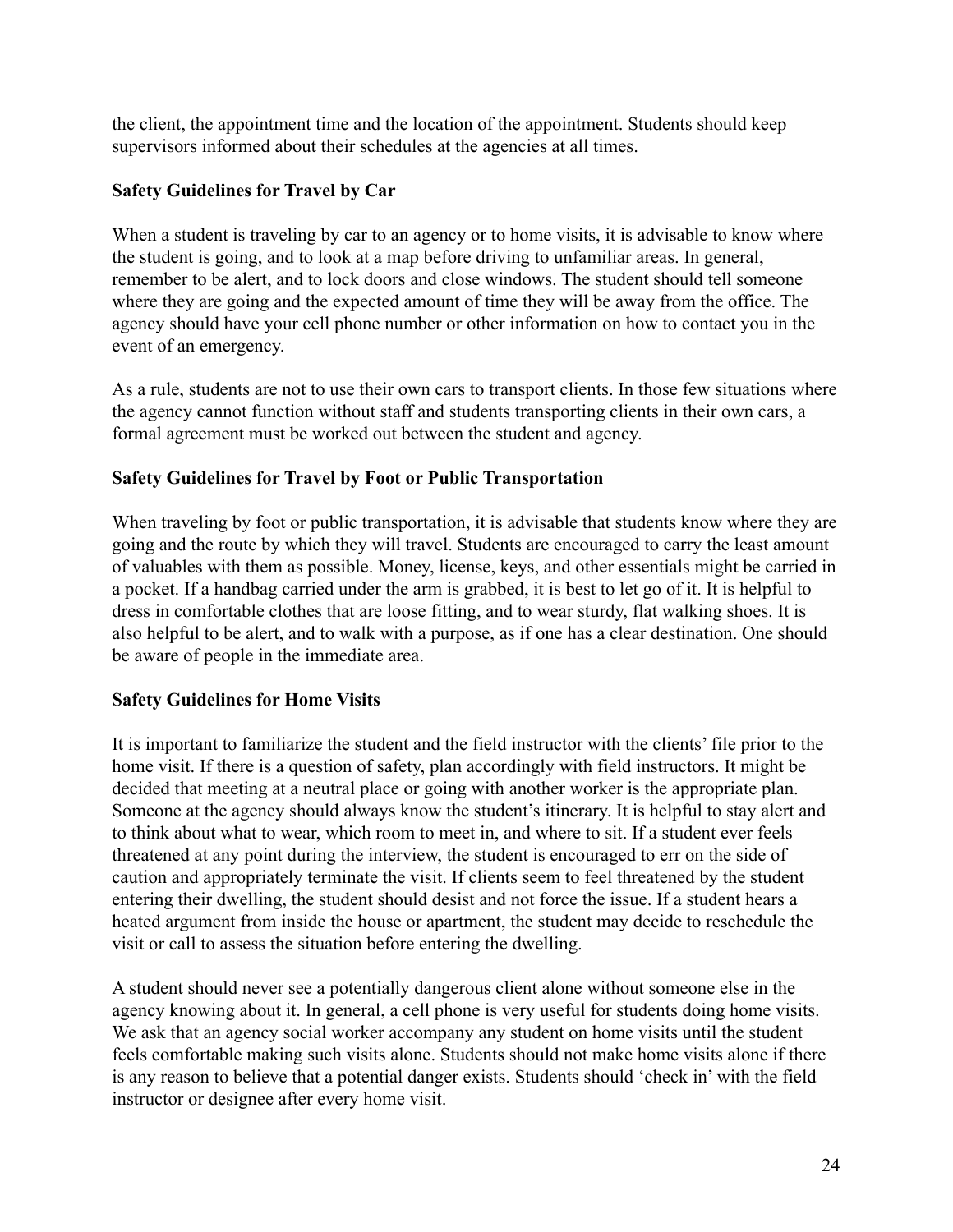#### <span id="page-24-0"></span>**Social Media Guidelines**

Social media communities and tools, such as Facebook, Twitter, LinkedIn, YouTube, Google +, Pinterest and various blog sites are just a few examples of exciting ways to connect with others and share information. However, the rapid growth of social media communication tools and their ease of accessibility can also have unintended and potentially damaging consequences to users. Social Work professionals, including students, are expected to adhere to social work values and ethics and engage in professional conduct as outlined in the NASW Code of Ethics when using social media communication tools, whether they are using a personal site or an agency site.

Common issues that social workers need to understand and manage when utilizing social media include, but are not limited to, privacy and confidentiality (Section 1.07), conflicts of interest and dual relationships (Section 1.06), and informed consent (Section 1.03) in our relationships with clients, colleagues and in our practice settings. Utilizing social media communication tools as a social work professional requires ongoing attention to these ethical challenges.

#### <span id="page-24-1"></span>**Professional vs. Personal Use of Social Media**

As a social work professional, it is important to consider whether you are using social media channels for professional activities such as advancing social justice issues, advocating for vulnerable populations, and promoting your professional identity versus using these sites to maintain contact with friends and family. We must be cognizant that the legal, ethical and clinical responsibilities we have as professionals do not cease when we leave the agency nor are they confined to the physical setting of an office. Our ethical obligations extend to the virtual world of the Internet and include the use of social media communication tools whether we use them professionally or personally. According to the 2017 NASW, ASWB, CSWE, & CSWA Standards for Technology in Social Work Practice, "social workers should be careful in determining what information or opinions they post, where they post the information or opinions, what language they use, and who might access the information or opinions they post. Social workers should consider how members of their organizations and communities may react to information that social workers decide to share electronically. Social workers should apply the principles of honesty, respect, and social justice, whether their electronic communications are for personal or work-related purposes." (Standard 2.19)

#### <span id="page-24-2"></span>**Dual and Multiple Relationships**

The NASW Code of Ethics states, "social workers should not engage in dual or multiple relationships...in which there is a risk of exploitation or potential harm to the client...and social workers...are responsible for setting clear, appropriate, and culturally sensitive boundaries" (1.06c). The Code goes on to note that "dual or multiple relationships can occur simultaneously or consecutively" (1.06c). Our ethical obligations to clients, colleagues and other professionals are no different when using social media channels.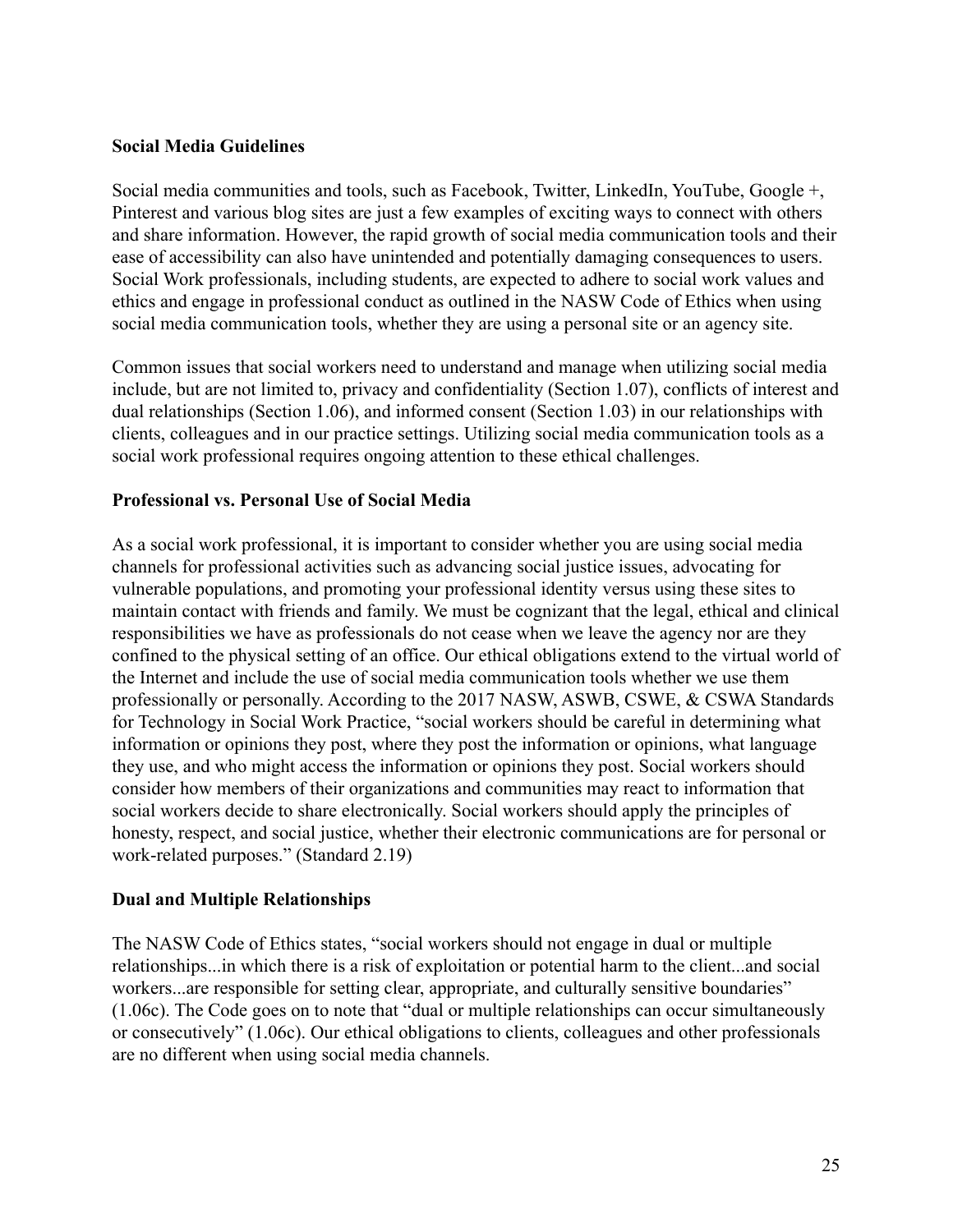#### <span id="page-25-0"></span>**Privacy Settings and Interpersonal Interaction via Social Media**

Managing friend requests and maintaining privacy settings is critical regardless of whether you use social media for personal and/or professional reasons. Allowing clients, former clients, or others, such as supervisors (and field instructors) in your professional circle to cross into your personal life may complicate and blur your professional boundaries. As a professional, for all social media accounts, you must fully consider the extent of your privacy settings, how you will manage friend requests, your level of self-disclosure and how you will monitor wall posts or other interactions. Be aware that if you do not employ any privacy settings on your social media accounts, your profiles are public.

All professionals must evaluate the scope of their social media connections. Since this is still an emerging professional topic, some professionals may be cautious and guarded in their use of social media while others may be more open. It is your responsibility as a professional social worker to abide by the Code of Ethics, including your virtual communications and use social work values and principles to guide your interactions.

#### <span id="page-25-1"></span>**Maintaining Confidentiality and Privacy**

There is a huge potential for unintentionally sharing protected information when using social media so always use good ethical judgment. Be cautious when you post information about your agency (field placement and classroom work, if you are a student) or agency staff. Do not post confidential or private information about clients or colleagues. Be aware of agency policies regarding the use of social media and scrupulously follow agency policies. Do not discuss a client, patient or situation on a social media site even if you are disguising the information.

#### <span id="page-25-2"></span>**Respect Time and Property**

Before using social media communication tools on behalf of your agency, be sure to seek approval of any messages or posts. Be careful not to endorse or promote a product, cause or position without prior approval. If you have personal sites, maintain them on your own time using your own computer. (If you are a student, your time in the field and the resources provided to you in your field placement are to be used for field related matters.)

#### <span id="page-25-3"></span>**Be Accurate and Authentic**

Do not pretend to be someone else or hide your identity when using social media. Be clear if you are sharing personal views and use good judgment regarding sensitive issues. Verify information before you post it, correct mistakes in a timely manner and be aware of legal liability issues such as copyright infringement, defamation and posting proprietary information.

#### <span id="page-25-4"></span>**Think Before You Post**

When social workers post information on blogs, Websites, and social networking sites, they should be aware that others may use, share, and adapt their messages. For instance, if a social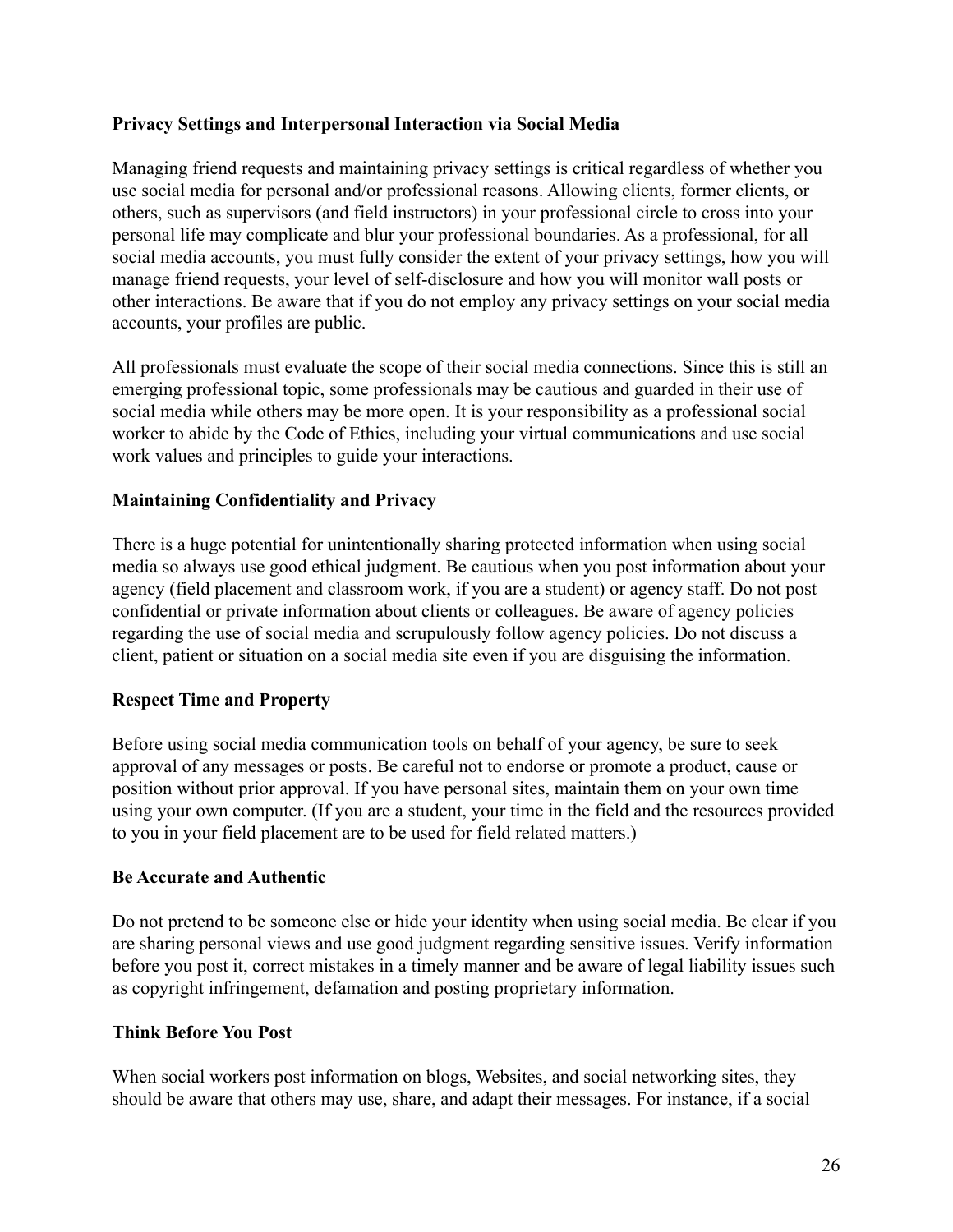worker posts a written article, photo, or video online, others may edit the posting and share it with others. Postings and other electronic messages may be misinterpreted, misrepresented, or taken out of context. Although it would be unreasonable to expect social workers to keep track of all uses of their postings, when feasible social workers should try to correct misuses of their postings when such misuses come to their attention. (Standards for Technology in Social Work Practice, Standard 2.24)

# <span id="page-26-0"></span>**Do No Harm**

Social media channels provide an excellent means to build our community, however, as you navigate these channels, do no harm to yourself, your field site, your clients, the School of Social Work or to the social work profession in the process.

**Failure of students to adhere to these standards, or failure to maintain a client's confidentiality in any form, including the use of social media, will result in a disciplinary process, which may include dismissal from the BSW program.**

 *\*\*\*Acknowledgements:Social Media Policy Borrowed from Simmons University School of Social Work MSW Program*

# <span id="page-26-1"></span>**Health Safety**

Students should be alerted to the existence of biohazards. They should receive training and information about how to protect themselves from infectious diseases.

#### <span id="page-26-2"></span>**Post Incident Safety Protocol**

If an incident occurs in which a student is personally threatened or hurt, or if the student witnesses someone else being threatened or hurt, the field instructor, agency contact person, or agency director should contact the Director of Field Education immediately to discuss what actions the agency and University should take to ensure the student's physical and emotional well-being.

The Director of Field Education will alert the BSW Program Director and appropriate deans, document the incident and the steps taken to address it, and will meet with the student, the BSW Program Director, and faculty advisor. Together, they will assess the student's readiness to return to the field and any other issues relevant to the situation.

Where appropriate, Simmons University offices, e.g. the Office of General Counsel, the Office of the President, will be notified about an incident.

*The Simmons University BSW Program thanks the Simmons University Master of Social Work Program for sharing their safety policy, which was used in developing the BSW safety policy.*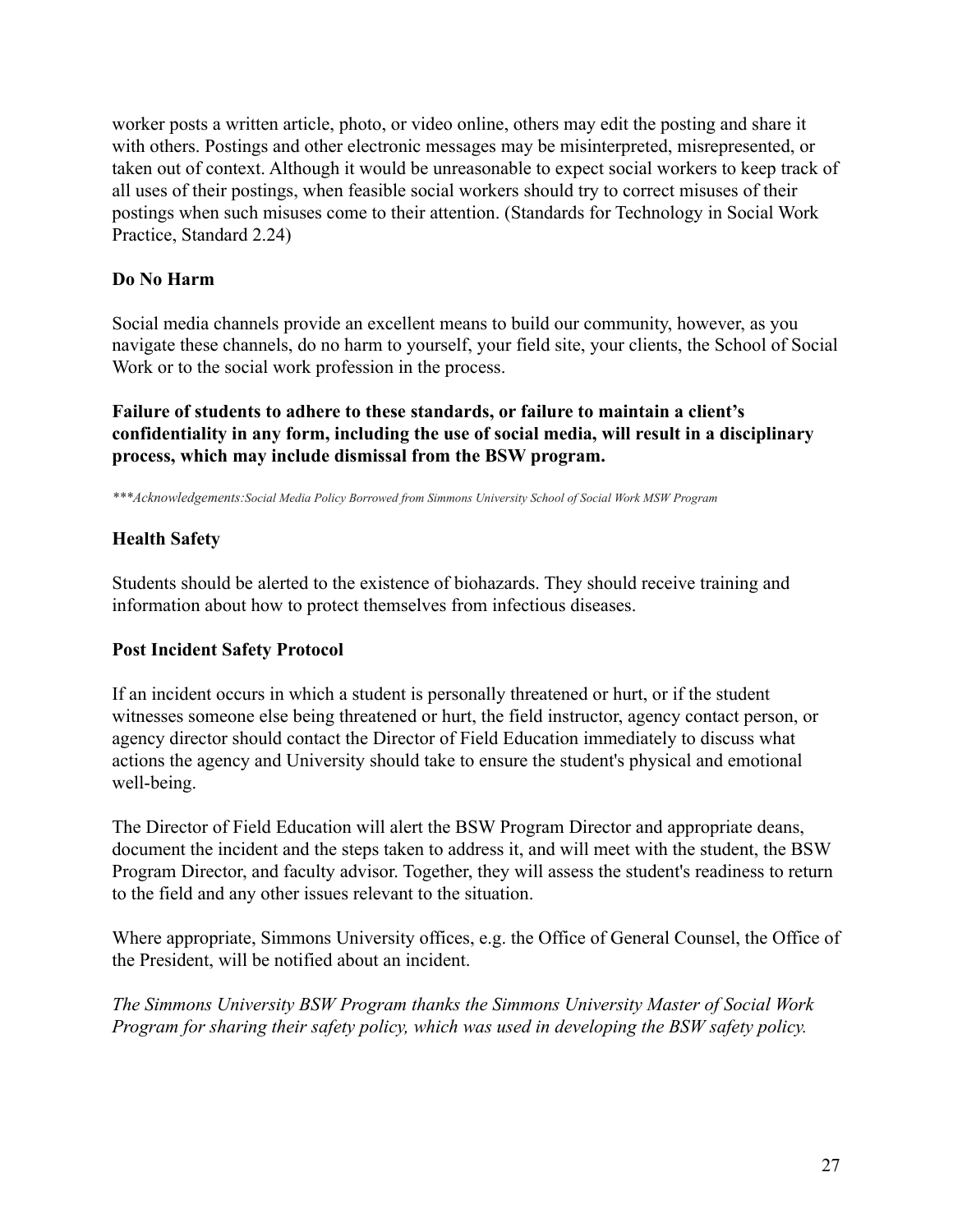#### <span id="page-27-0"></span>**Identifying Concerns in Field Placement**

There may be occasions when students have concerns about aspects of their placement (e.g. amount of supervision, agency policies, appropriateness of practice-related activities and responsibilities, and/or workload). Alternately, agencies at times may identify concerns about a student's functioning or performance in the agency. When problems arise, it is always important for the student and/or field instructor to contact the student's Field Liaison immediately. The Field Liaison is available for consultation regarding the problem(s), helping to identify the issues and suggesting steps towards a resolution.

If problems persist despite the efforts of the field instructor, student, and Field Liaison, then the Director of Field Education will be brought in. If all attempts to resolve the issue have not been successful, a determination will be made regarding termination of the Field Placement. In the event that a field placement is terminated, a formal review of academic performance and conduct issues may be initiated, as described in this handbook.

#### <span id="page-27-1"></span>**Problems in the Field Placement Agency**

If there are problems in the agency that affect student learning (e.g. not enough tasks, insufficient supervision), the Field Director should be notified. The field liaison should conduct a Level 1 Review. The field liaison will discuss the difficulties with involved parties, make an assessment, and collaboratively help to develop a plan. Plans to improve the situation are always the first step and the liaison will remain involved to monitor progress towards change. If these efforts are unsuccessful, a Level 2 Review will be convened.

#### <span id="page-27-2"></span>**Concerns Regarding Student Performance and Conduct in Field Placement**

The School of Social Work requests that the field instructor notify the Director of Field Education promptly regarding any concerns about the student's performance or conduct in the agency. If needed, a meeting of appropriate parties (Director of Field Education, student, field instructor and, at times, the BSW Program Director) will be held to assess and locate areas of difficulty. Plans are generally made to alleviate or resolve problems by carefully designed and monitored strategies. The outcome of a meeting will include a plan of action, written by the Field Liaison, with copies distributed to the student and field instructor and the Field Director. Goals set forth will be reviewed periodically. The Field director and field instructor remain in close communication with each other and the student throughout this process. The Director of Field Education and BSW Program Director may decide, in consultation with the SSW Director, to meet with the student to address the concerns raised. The Director of Field Education, or other faculty teaching the field seminar course, will issue an academic warning to address and document the problems highlighted. The instructor develops a revised learning plan as described above. Some incidents of student conduct related to field may warrant a review of academic performance and conduct issues (described in this handbook), as well as immediate termination from a field placement.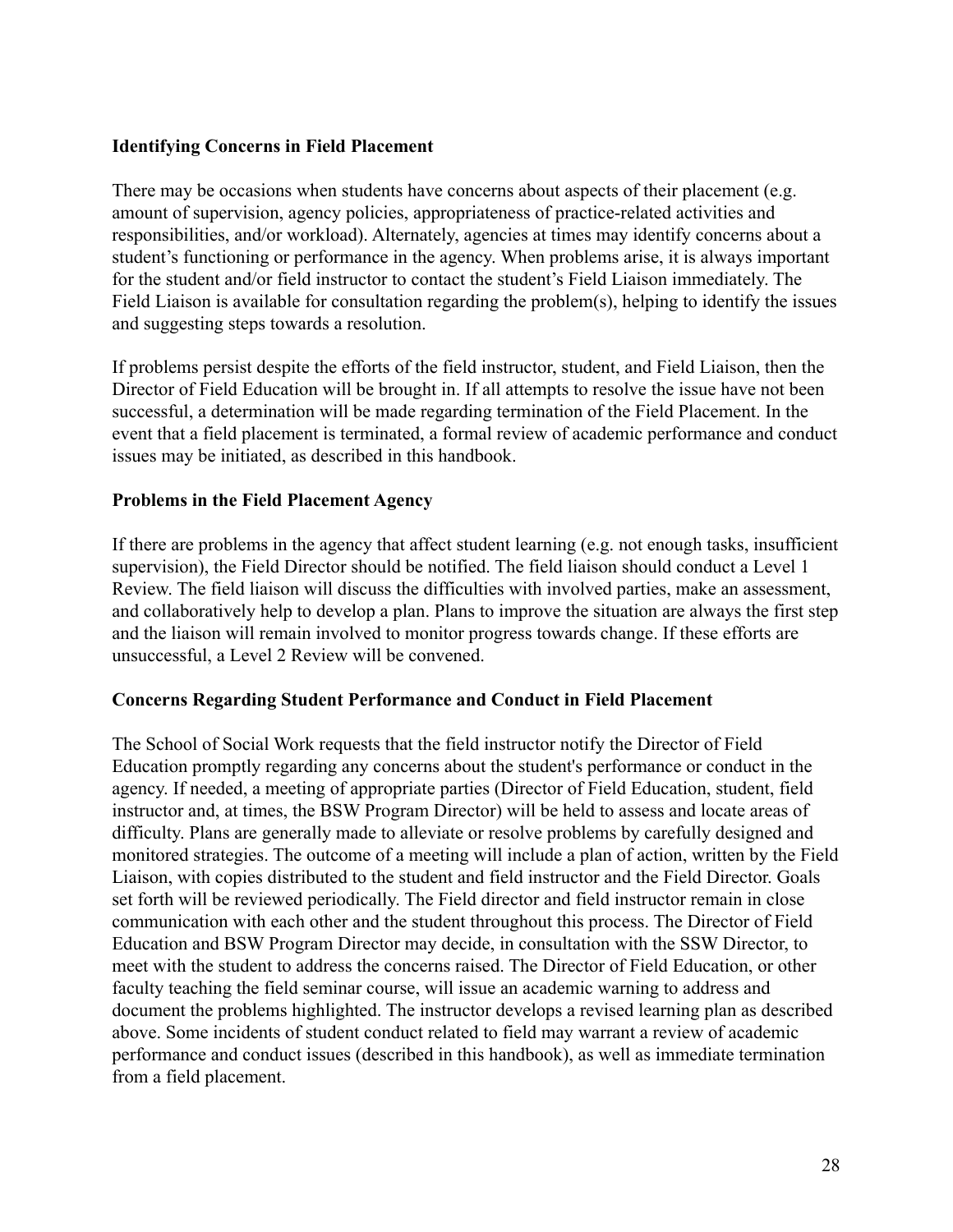Social Work education and training is an exciting and rewarding time of learning, growth, and change that can also be quite demanding. As a result, students occasionally encounter difficulties in meeting the standards and expectations of the Program. BSW Program faculty and administrators endeavor to assist each student in meeting their educational and professional goals and objectives and working through difficulties as they arise.

### <span id="page-28-0"></span>**Supportive Educational Services**

The [Center for Student Success](https://internal.simmons.edu/students/academics/student-success) provides a range of services to students experiencing academic difficulty in courses or in the field. Academic problems in the field placement are often in the area of writing, which may appear in process recordings and in agency record keeping. The Center for Student Success offers workshops and individual assessments of learning difficulties. Individual tutoring is also available. The field advisor can help the student arrange for these services if needed.

#### **Additional educational services include:**

<span id="page-28-1"></span>**Simmons University Writing Center**

<http://www.simmons.edu/offices/writing-center/>

# <span id="page-28-2"></span>**Simmons University Career Education Center**

 Simmons Online Employment Site: Handshake [https://www.simmons.edu/your-simmons/student-support-resources/career-development/jobs-int](https://www.simmons.edu/your-simmons/student-support-resources/career-development/jobs-internships/handshake) [ernships/handshake](https://www.simmons.edu/your-simmons/student-support-resources/career-development/jobs-internships/handshake)

# <span id="page-28-3"></span>**Perspectives**

Perspectives, an independent Student Assistance Program, is available to provide help with personal issues for Simmons University CompleteDegree students, their family members, and significant others. Masters-level help is available to support you at any time. You can reach a SAP specialist by calling 800.456.6327. Our services are also accessible online by clicking [here](https://features.perspectivesltd.com/l/completedegreesimmons) or logging in with your username and password.

#### <span id="page-28-4"></span>**Office of Accessibility Services Statement**

The Office of Accessibility Services (OAS) is a strategy-based student support office, which serves qualified Simmons University undergraduate and graduate students to ensure equal access to Simmons University facilities, educational and co-curricular programs, campus activities, and employment opportunities. Students who wish to receive academic accommodations for this course must first register due to a documented diagnosis or disability with the OAS.

Following registration, OAS provides eligible students with an Academic Accommodation Authorization document to share with the faculty members of their choosing to confirm their authorized accommodations. Students are not eligible to receive or use accommodations in any course until they have provided their Academic Accommodation Authorization document to the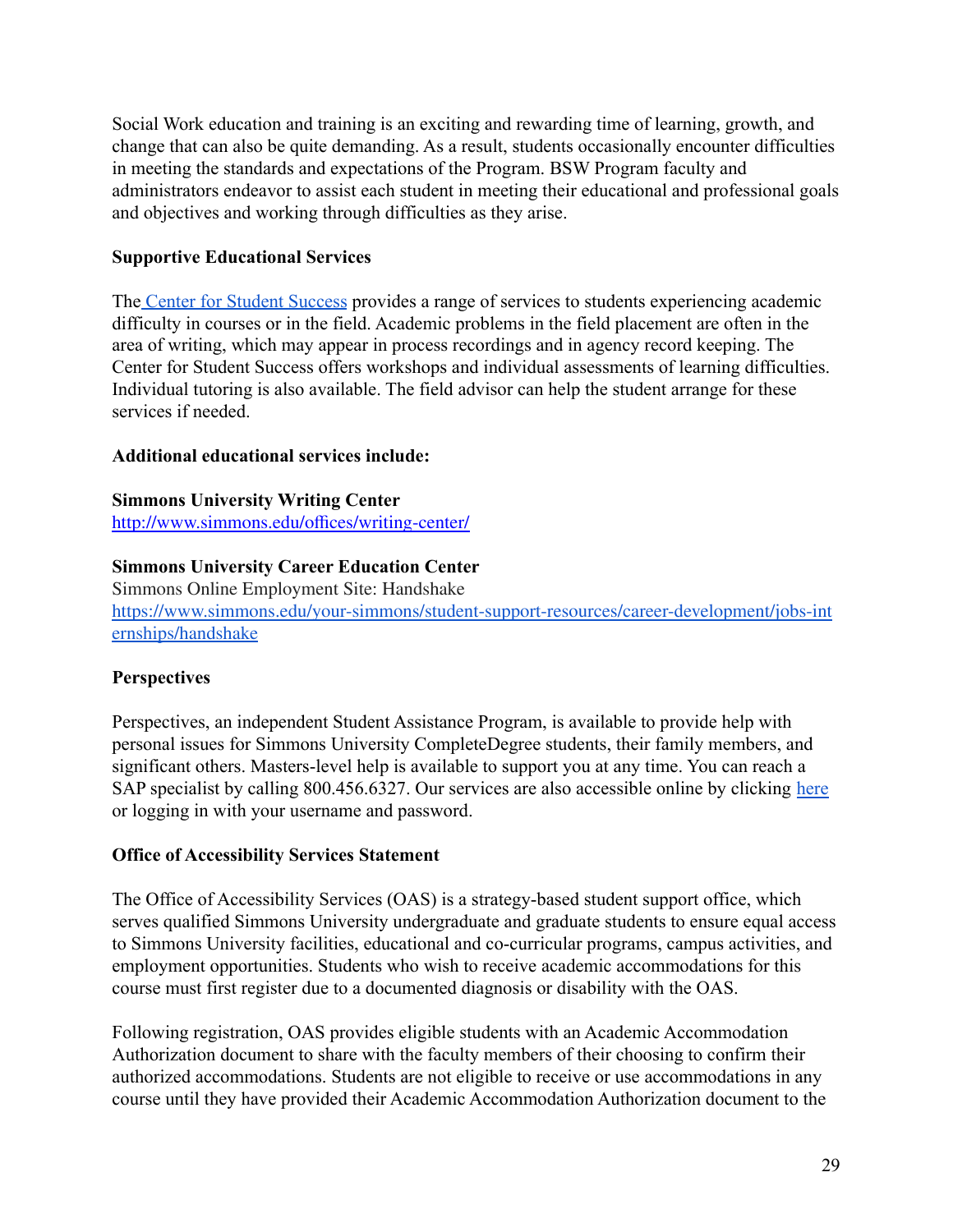course's instructor. Accommodations are applied on a prospective basis; students are not eligible to apply accommodations on a retroactive basis.

The OAS is physically located on the first floor of Lefavour Hall in the Center for Student Success and is open from 8:30 am to 4:30 pm Monday through Friday. OAS services are fully available for online students via remote access. For more information about the services and accommodations available through the Office of Accessibility Services, please review the [OAS](http://simmons.edu/access) [website](http://simmons.edu/access) or write to OAS at [access@simmons.edu.](mailto:access@simmons.edu)

# <span id="page-29-0"></span>**Academic and Performance Standards for BSW Students**

Students admitted into the BSW Program at Simmons University are expected to uphold the academic and professional standards of the Program and are regularly evaluated throughout their academic careers.

In order to be retained in the BSW Program, students must meet the following standards:

Academic Standards:

- $\blacktriangleright$  Maintain an overall grade point average of at least 2.0
- $\triangleright$  Pass all required Social Work courses with at least a C or better

Professional Standards:

- $\triangleright$  Complete all required service-learning and field placement hours
- ✔ Receive a satisfactory *Student Field Assessment* from the field supervisor at the end of Senior Field Placement and Seminar (SW 370 and SW 370)
- ✔ Adhere to the *Simmons University Honor Code*
- ✔ Adhere to the *NASW Code of Ethics*
- ✔ Adhere to the *SSW Standards for Professional Practice Education*

#### <span id="page-29-1"></span>**Course Grading and Social Work Student Grading Policy**

Expectations for individual BSW courses, including assessment and grading procedures, are addressed in the first several pages of every BSW course syllabus and are verbally reviewed with students at the beginning of the term. Students are offered several opportunities in each course to demonstrate their mastery of course objectives that are linked to the Program's practice behaviors and core competencies through a variety of assignments, including homework, exams, papers, presentations, and participation in class discussion and group work. Students are graded using both formative and summative measures, aimed at assessing student achievement and determining the overall course grade.

In order to maintain high professional and academic standards, it is BSW Program policy that students graduating from Simmons University with a BSW will have earned a 2.0 cumulative average in their overall college coursework and at least a B in each of their required social work courses. In the case where a student does not meet the minimum grade requirements in a social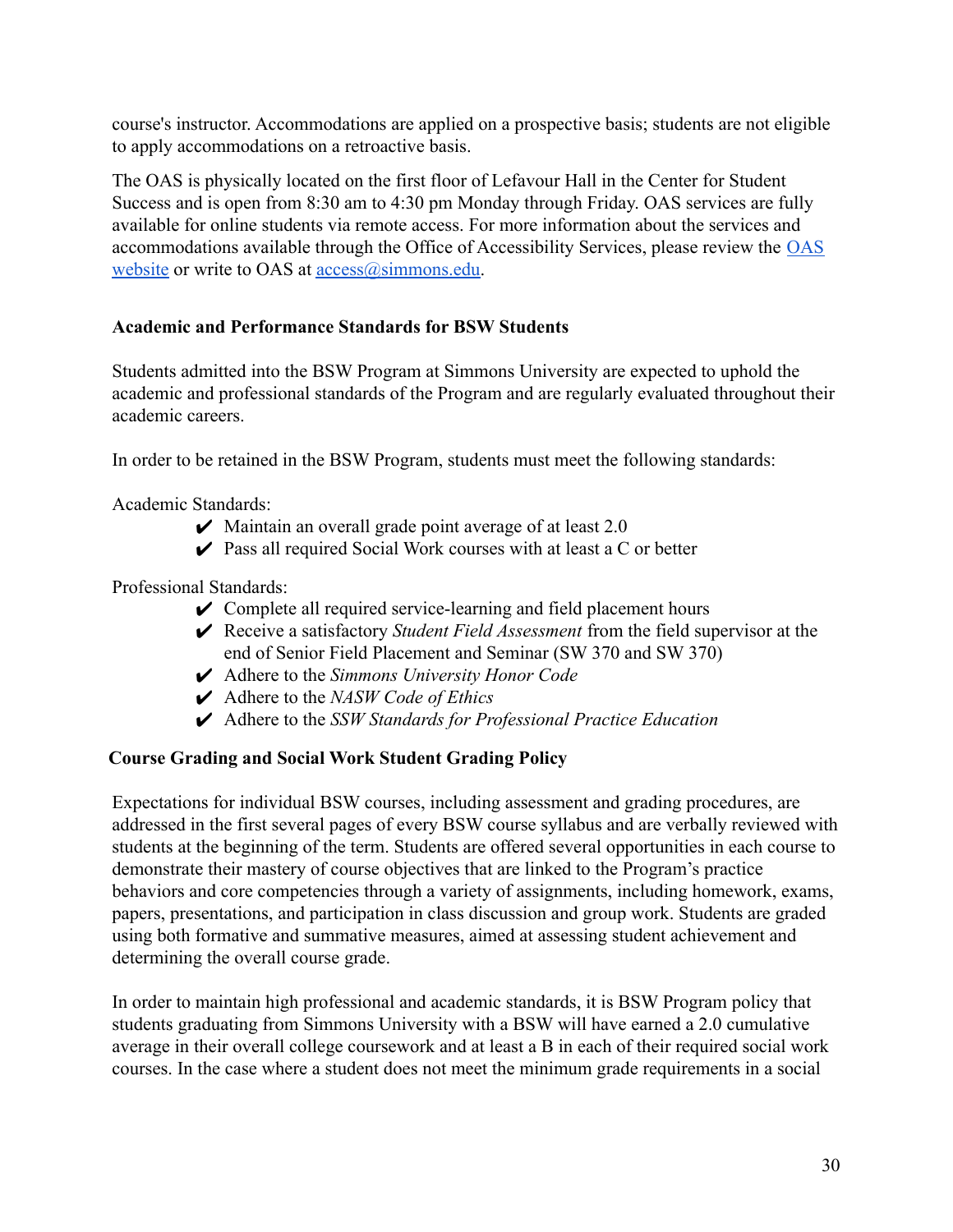work course, an Education Planning Committee meeting will be convened, and the student may be asked to repeat the course before moving on to the next level in the sequence.

#### <span id="page-30-0"></span>**Student Admission to Field Placement**

The Simmons University BSW Program takes great care to only admit into senior year field placement those students who have demonstrated their readiness for the responsibilities and challenges that senior year field placement entails. The ability to enter the senior year field placement component is a privilege that is earned by strong foundational course work and satisfactory completion of required service-learning and junior virtual field experience work. Students who move on to senior field placement have demonstrated maturity, integrity, and professionalism and a commitment to a career in social work by being actively involved in their learning and growth.

The end of the junior virtual field experience marks a critical point in the academic journey of a Simmons University BSW student. It is at this point that students must demonstrate readiness to enter the Program's senior-year practice sequence and their senior field placement. By this point in their educational journey, students have completed foundational courses and service-learning and have solidified their intention to continue as a social work major by making formal application to the BSW Program when they are enrolled in SW 345X Junior Virtual Field Placement & Seminar. Students who meet the requirements of the Program are granted admission as BSW students and move on to Senior Field Placement & Seminar. Students in their junior virtual field placement are not expected to have mastered the Program's practice behaviors and core competencies. Rather, it is anticipated that they will demonstrate the knowledge, values and skills that are articulated in the practice behaviors and core competencies at a beginning, foundational level that readies them for the rigors of their 425-hour senior-year field placement.

#### <span id="page-30-1"></span>**Policies, Criteria, and Procedures for Selecting Field Settings**

In order to qualify as a placement site, agencies must have standards and philosophy acceptable to the School, the Council on Social Work Education (CSWE) and the professional community. The setting must adhere to the National Association of Social Workers (NASW) Code of Ethics, and provide needed services to the community. The agency must be willing to follow school expectations delineated in this Field Education Manual.

It is expected that agency staff will offer an orientation to the setting, its services, its safety procedures and its policies for their students. The agency should provide a spectrum of learning experiences with attention to the educational value for the particular trainee along with agency service needs. Client assignments should facilitate student development of knowledge and practice skills. A minimum of one hour per week is required for formal supervisory meetings with each student and the primary supervisor. In addition, time must be allotted for reading process recordings and other reports, planning informal meetings, and consulting with the field liaison and other school representatives as needed.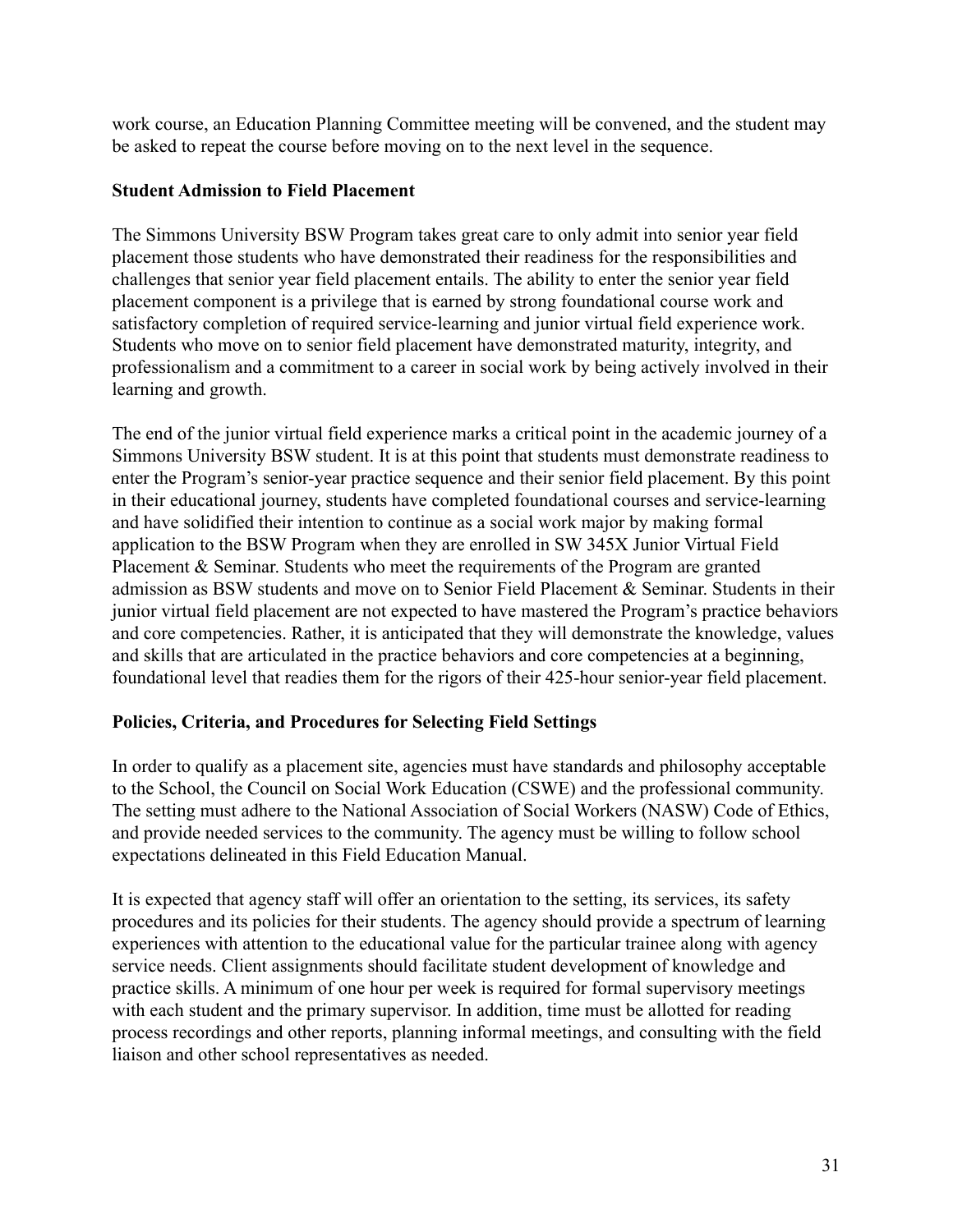In addition, the agency should assume responsibility for support and/or supervision of beginning field instructors and coverage of student cases at times when the student is in school or on vacation. Since each placement is assigned a faculty field liaison, this liaison plays a key role in the continuing assessment of the quality of the setting as a training site.

Simmons University BSW Program field placement sites are selected because they have:

- 1. An interest in providing baccalaureate social work students with field training that will enhance their academic learning;
- 2. A commitment to student learning that is compatible with the mission and goals of the Simmons BSW Program, including a commitment to social work values, social justice, and respect for diversity;
- 3. The organizational stability necessary to address baccalaureate student learning needs and a commitment to partnership with the BSW Program in meeting those needs;
- 4. A qualified bachelor's or master's-level social worker on staff who has at least 2 years of practice experience who can provide ongoing supervision, support the student's learning process, and act as the student's professional mentor and teacher;
- 5. The ability to provide the student with meaningful assignments and opportunities designed to develop the knowledge, values, and skills necessary for effective, competent, generalist social work practice;
- 6. The possibility of hiring BSW graduates, including those students who have completed a field placement at the agency/organization.

The placement team works individually with students to secure a field education placement with a qualified field instructor. Students begin working with their assigned placement specialist approximately 120 days before the start of the field placement term. Placement specialists engage students through an initial welcome call where they discuss their past work experiences and their educational goals. Students are encouraged to use their field education experience to explore varied social work roles and settings and to gain an understanding of how social work approaches can be applied across the spectrum of services and service environments. Throughout the field education experience, and at the end of each student's internship, the placement setting and field instructor are reviewed by the assigned field liaison and any concerns are assessed by the Field Department.

Once a potential field placement site is identified, the placement team, in collaboration with the BSW Director of Field Education, contacts the agency to discuss their interest and suitability for student placement and describes the Program's mission and goals, reviews CSWE learning requirements, and outlines expectations for BSW field placement. In this way, opportunities for student field learning are evaluated, and the agency's compatibility with the needs and intentions of the Program are assessed. If all of the Program's requirements for field placement are met by the agency, the placement team adds the agency to its network of potential field placement settings available to students.

*\*\*\*Acknowledgements: Policies, Criteria, and Procedures for Selecting Field Settings adapted from Simmons University School of Social Work MSW Program*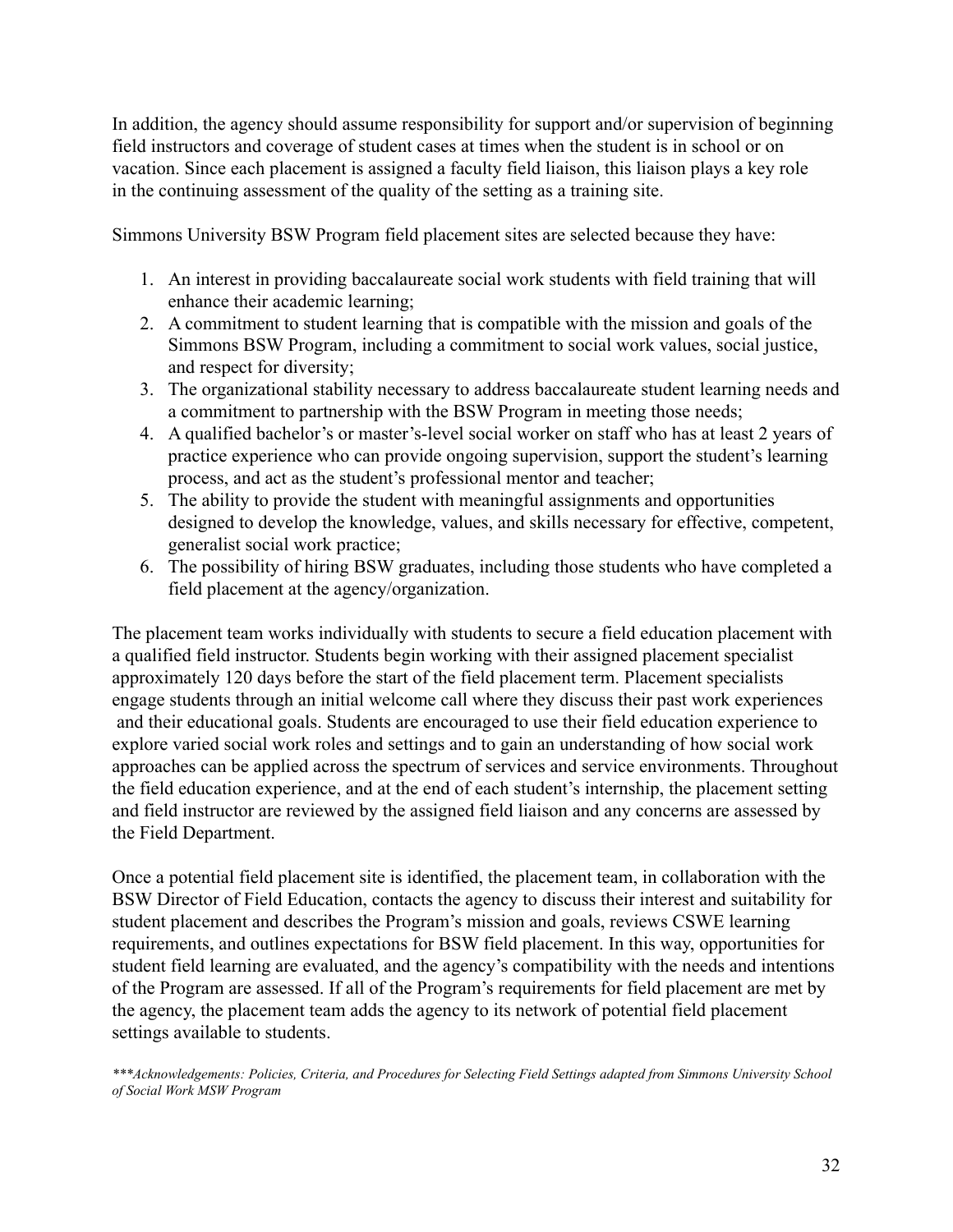# <span id="page-32-0"></span>**Qualifications and Expectations of Field Instructors**

The Simmons University BSW Program takes seriously the responsibility to ensure that agency field instructors have the necessary credentials and practice experience to make them capable of designing and supporting rich field learning experiences and opportunities for students to develop the knowledge, values, and skills for effective generalist practice. In fulfillment of this responsibility, the BSW Program has the following requirements for field instructors supervising students in field placement.

Field instructors (supervisors) must:

- 1. Hold a CSWE-accredited baccalaureate or master's degree in social work;
- 2. Have at least 2 years of experience in the field;
- 3. Be well-respected as a professional social worker in the site organization and the community;
- 4. Accept the values and ethical standards of the profession as articulated in the *NASW Code of Ethics*;
- 5. Be professionally committed to the student and see themselves as a mentor and teacher;
- 6. Accept the responsibilities that come with training a developing professional, including being present at the agency when the student is there and providing the student with meaningful assignments and opportunities;
- 7. Be committed to the supervisory relationship by providing ongoing guidance, individual weekly supervision (at least one hour per week for seniors), and providing the student with honest, constructive feedback on the student's performance;
- 8. Embrace a sense of educational partnership with the BSW Program and see their role as critical to the student's progressive development of the knowledge, values, and skills necessary for effective, competent, social work practice.

In order to provide the strongest, most effective educational experience possible to students, the Simmons BSW Program specifically seeks MSW-level social workers with several years of experience as field instructors. These individuals are often colleagues with whom BSW Program faculty members and/or other members of the SSW community have had long-standing professional relationships and can, therefore, feel confident in the field instructor's competence. In some circumstances, the field instructor may be new to the Program, with no established relationships, but possesses the credentials, practice experience, and longevity at the agency that are needed to be able to provide the student with opportunities to engage in field work that will maximize the student's learning. On occasion, the Program may approve a student for field placement with a field instructor who holds a baccalaureate degree in social work, but not an MSW, provided that the individual has several years of practice experience that demonstrates high-quality work. On other occasions, the Program may allow a student to be directly supervised by an experienced professional who holds a related degree in human services, but not a degree in social work, provided that another agency staff member, board member, or consultant who holds an MSW or BSW degree can provide an additional level of overall supervision of the student. In this way, the Program ensures that a social work perspective is reinforced with the student in cases where the field instructor does not hold a CSWE-accredited baccalaureate or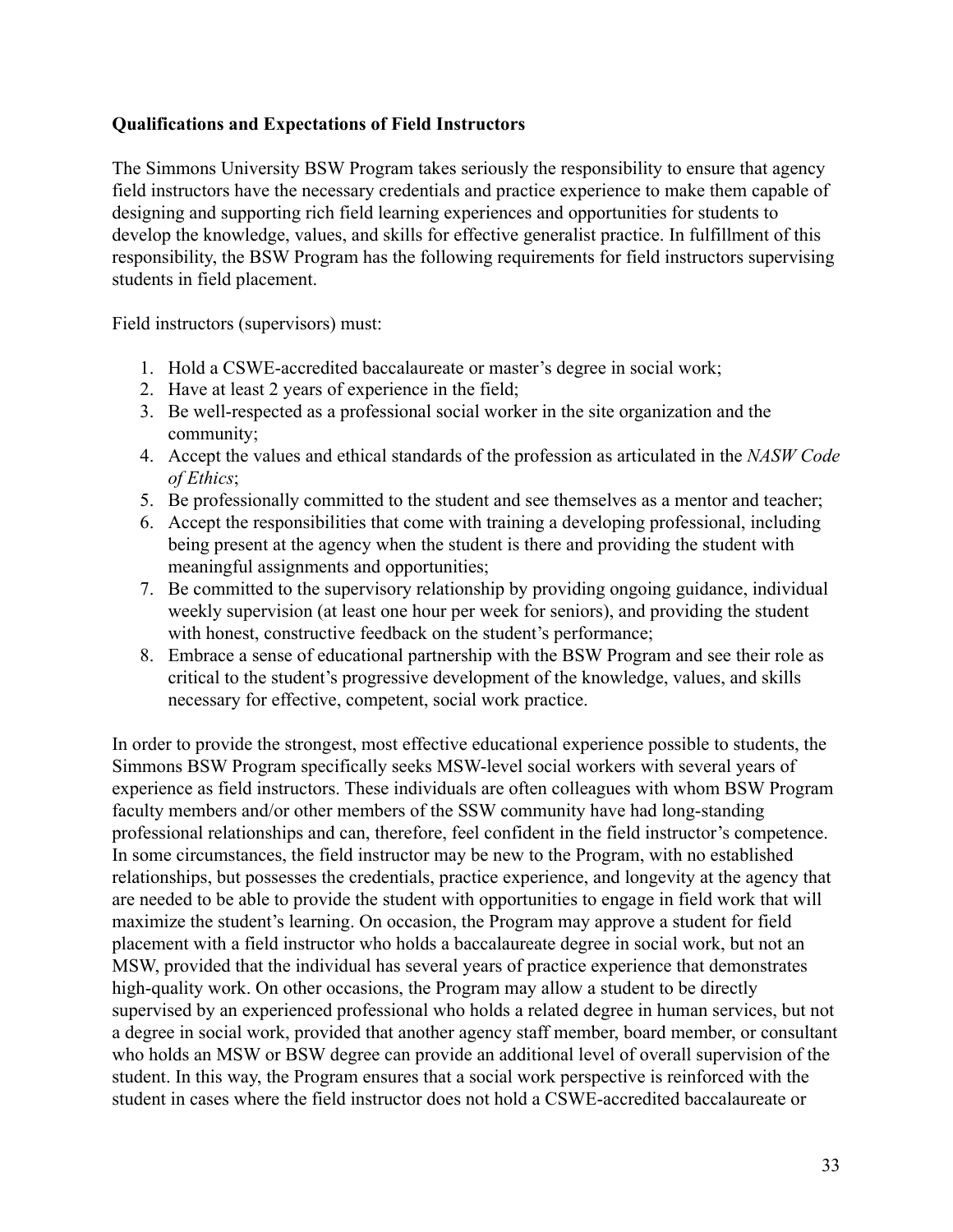master's social work degree while allowing some flexibility for students to complete their field placement at an agency that provides an ideal social work learning experience but where a direct supervisor with a BSW or MSW is not available.

#### <span id="page-33-0"></span>**Procedures for Orientation and Placement of BSW Field Students**

The process of placing Simmons BSW students in the field is thoughtful and intentional and begins with orienting students to the expectations and requirements of field placement. Because Simmons BSW students begin their service-learning work immediately upon entering the Program, they are progressively oriented to the linkages between the classroom and the field from the beginning of their educational careers. Discussions about field placement occur early as a regular part of academic advising and through students' engagement with the placement specialist. In addition, the BSW Director of Field Education meets individually with each BSW student to answer questions about field education and to create a long-term, individualized, field placement vision that addresses each student's field learning interests, priorities, and areas of need. Thus, from as early as their first term, students are already involved in formal field placement orientation, consultation, and planning and can anticipate their long-term field experiences.

Junior Virtual Field Experience Seminar (SW 345X) ultimately sets the foundation for the senior year by providing a vehicle for discussion around the student's preferences and field learning goals. Additionally, it provides a pathway to formally assess each student's readiness for the rigors and challenges of the 425-hour senior year field placement. Students meet individually with the placement team to plan a field placement experience that best suits their educational needs and aligns with the program requirements.

Decisions about each student's field placement assignment occur through a collaborative process between the student, their academic advisor, and the placement team and the Director of Field Education. However, all field placement decisions are ultimately made by the Director of Field Education, who takes into account not only the student's wishes, but their strengths and areas needing skill expansion and growth. This process occurs during individual field advising with each student and during formal group meetings that occur with student cohorts. Once preliminary decisions about senior field placement assignments are made, students have the opportunity to learn more about the organization and interview with their prospective field instructor and other agency staff members. Through this process, the field instructor, student, and the field placement team and the Director of Field Education can determine the appropriateness of the match and, most likely, move forward with planning during the term when the student takes Junior Virtual Field Experience and Seminar (SW 345X). At this time, the Agency Agreement between the CompleteDegree@Simmons BSW Program and the respective field agency is completed as a formal demonstration of their joint commitment to the student's field placement experience. The field instructor also receives a copy of the Field Placement Manual and Senior Field Placement Packet and is scheduled for an hour-long field instructor orientation and training session, conducted by the CompleteDegree BSW Program. The intent is that, before the end of the junior year, the student has an arranged senior year field placement that both interests them and is designed to meet their specific learning needs.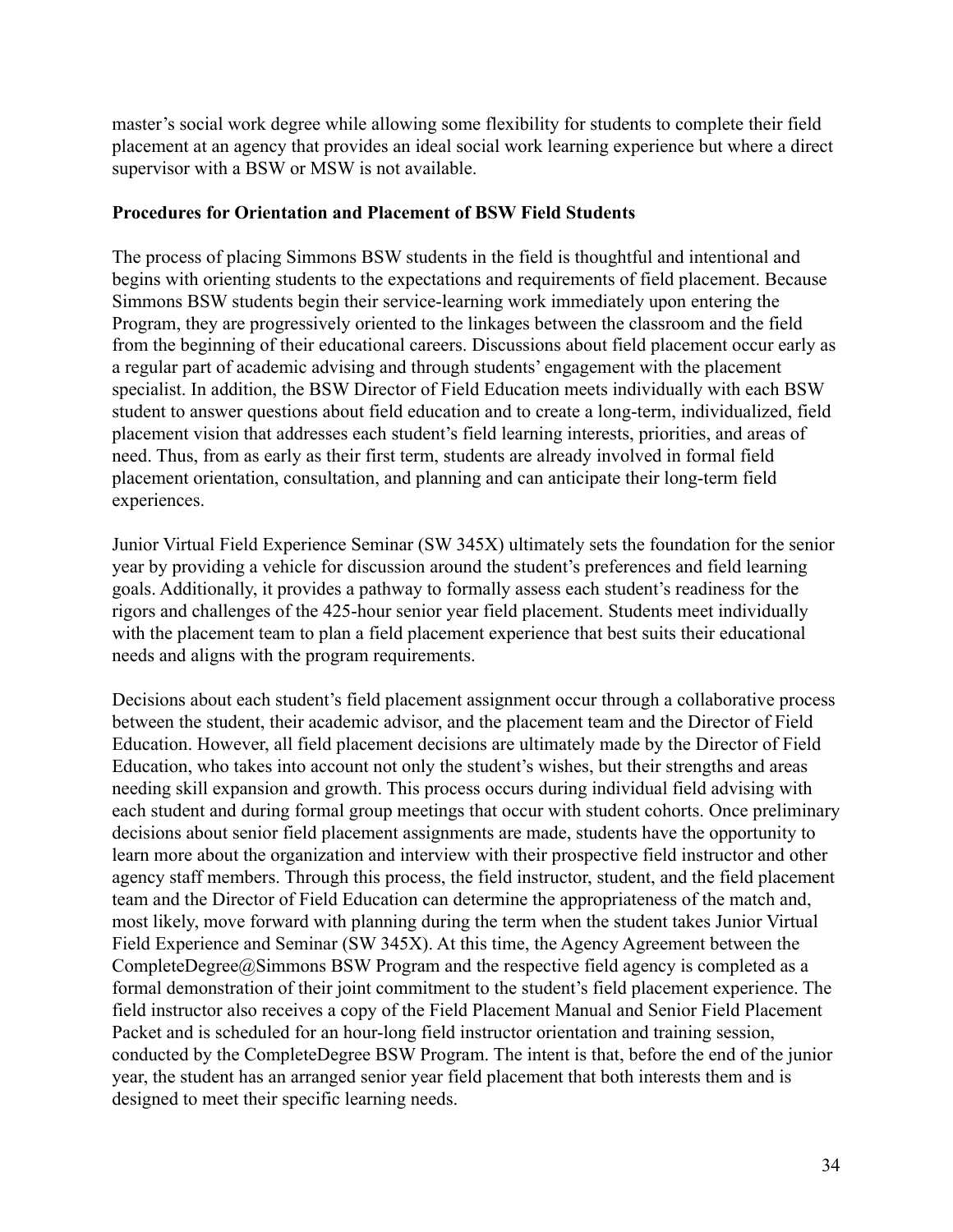#### <span id="page-34-0"></span>**Employment-Based Field Placements and Field Placement Referrals**

If a student is currently employed in a social service agency or generalist practice setting, they may apply to have an employer-based field placement. Please note that employer-based field placements must meet the CompleteDegree@Simmons BSW criteria and are not guaranteed, as all sites are approved by faculty. Generally, the criteria include a different work assignment (such as a different department) and new supervisor. A student's supervisor must be a qualified bachelor's or master's-level social worker on staff who has at least 2 years of practice experience who can provide ongoing supervision, support the student's learning process, and act as the student's professional mentor and teacher. In certain cases, a student's current role and current supervisor can be allowed as an employer-based field placement; however, typically, a student may pursue only one work-based field placement–with the same employer–in their BSW and MSW education. If you have any questions about employment-based placement, please connect with the field placement team.

#### <span id="page-34-1"></span>**Orientation and Ongoing Support for Field Instructors**

The Simmons University BSW Program strives to create a field education program that is grounded in a sense of partnership and shared responsibility with field placement settings. In order for field education to be effective, it is critical that agencies and field instructors are oriented to the Program's goals and expectations, trained in the provision of effective field education, and supported by the Program in their ongoing work on behalf of students. To begin this process, all Simmons BSW Program field instructors supervising seniors are initially oriented to the goals and mission of the Program, CSWE educational standards, and field education policies and procedures through their early discussions with the Director of Field Education. Soon after agencies are matched with students for field placement, field instructors also receive a copy of the Program's Field Education Manual, which comprehensively outlines, in writing, each of the components of the field education Program. The process of formal orientation, training, and support continues through scheduled virtual meetings or by telephone, prior to the beginning of each term.

Field instructors supervising seniors attend one orientation and training meeting a month prior to the start of a term. The meeting is designed to orient field instructors and to formally begin to build the relationship between the Program and the agency. During this orientation, CompleteDegree BSW Field Director will review the Program's goals, expectations, and procedures for student field instruction and discuss Program linkages to the *CSWE Educational Policy and Accreditation Standards*. This includes a detailed discussion of the Program's core competencies and practice behaviors and ways to implement student assignments that focus on their progressive mastery of the knowledge, values, and skills of competent generalist practice. In addition, the faculty provides formal training on typical student challenges and concerns, skills of effective mentoring and supervision, and gatekeeping responsibilities. Finally, the forms and documents that relate to each phase of field placement, as well as assessment protocols, are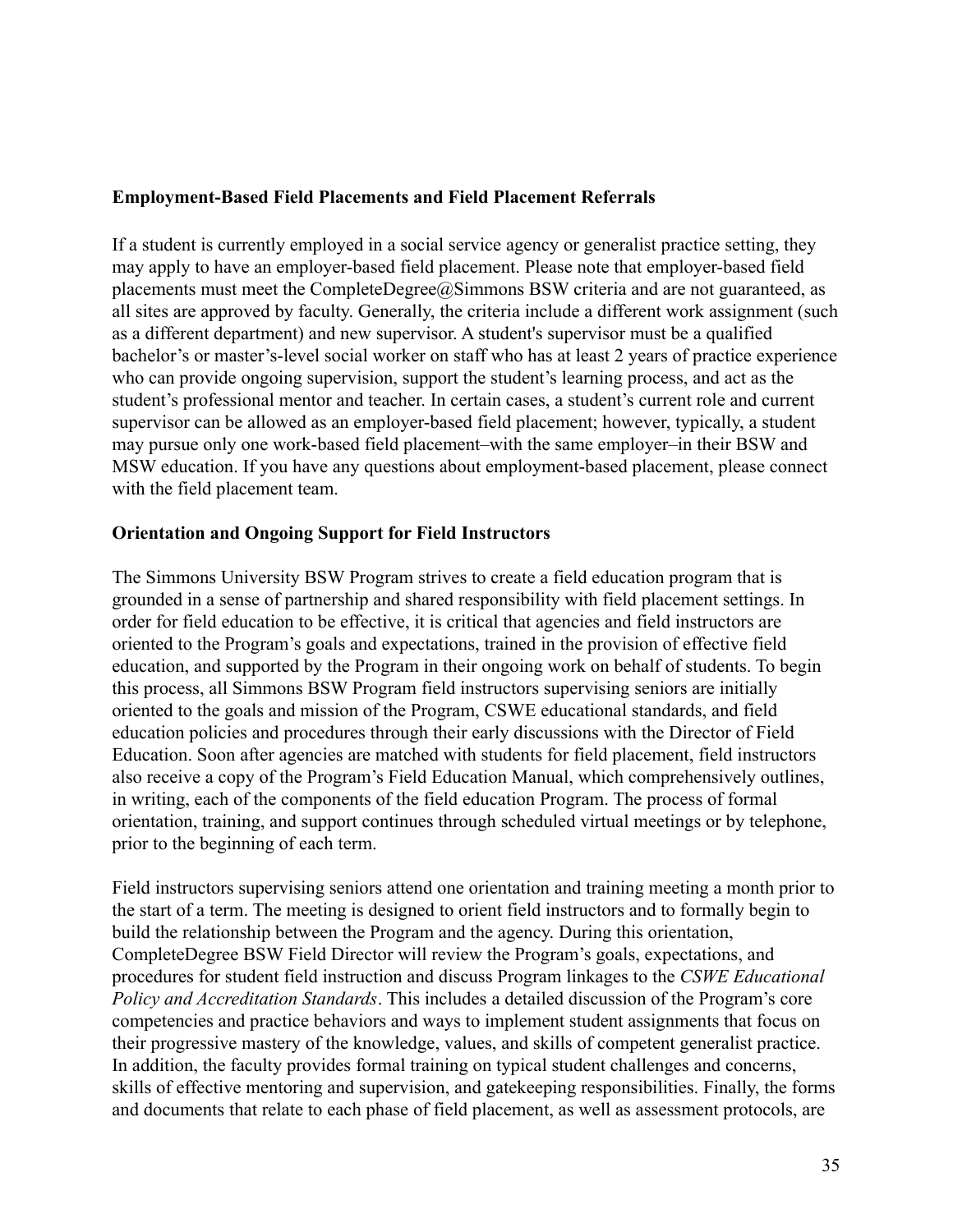reviewed. This orientation also provides a forum for open discussion and sharing of expertise among field instructors as they anticipate the benefits and potential challenges of field instruction.

### <span id="page-35-0"></span>**Procedures for Monitoring BSW Students in Field Placement**

The process of monitoring students in field placement is an important one that is intended to ensure that students' field learning needs are being met and that field instructors feel supported in their work on behalf of students. Thus, it is critical that the process be appropriately planned and structured. To set the foundation for field learning, each senior BSW student in field placement completes a Student Learning Contract, in partnership with their field instructor, at the beginning of the field placement experience. This contract outlines key student responsibilities, assignments, and expectations in the field. It also describes specific learning objectives that are aligned with the Program's core competencies and related practice behaviors. For each of the core competencies, students and field instructors develop assignments aimed at providing the student with opportunities to develop emerging knowledge, values and skills. The Learning Contract also specifies the ways in which the student's performance of the required practice behaviors and growing mastery of the core competencies will be measured and assessed. In this way, the Learning Contract not only makes expectations clear, but provides a specific vehicle through which student field learning can be monitored.

As a formal way to monitor students in the field, the Director of Field Education has ongoing contact with each field instructor who is supervising a senior in BSW field placement. This contact occurs through check-in telephone calls and emails and through a formal virtual field visit with the student and field instructor at the agency once each semester. These meetings provide an opportunity for the student and field instructor to describe the student's learning experience in general, detail the assignments that the student is engaged in, and discuss the student's progressive demonstration of the Program's practice behaviors and mastery of the core competencies. In addition, these meetings provide a forum for the face-to-face discussion of any difficulties that have emerged in the field experience so that a plan can be made to resolve them. The Director of Field Education may decide to make more than one virtual visit to the agency to provide consultation and support to the student and field instructor as needed.

Finally, BSW students in field placement are monitored through their weekly participation in Program courses, Social Work Field Placement and Seminar I & II. Each of these courses is taken concurrently with some phase of field placement, integrates classroom discussion of the field placement experience into the course content, and has specific required assignments that connect practice and classroom learning. These assignments include field placement journals, process recordings, papers, presentations, and projects.

#### <span id="page-35-1"></span>**Procedures for Maintaining Field Liaison Contacts with Field Education Settings**

As detailed in the previous section, the Simmons BSW Program maintains ongoing contact with senior field education settings through a series of regular telephone calls, emails, or virtual site visits to the agency to meet with the field instructor and student. This process is conducted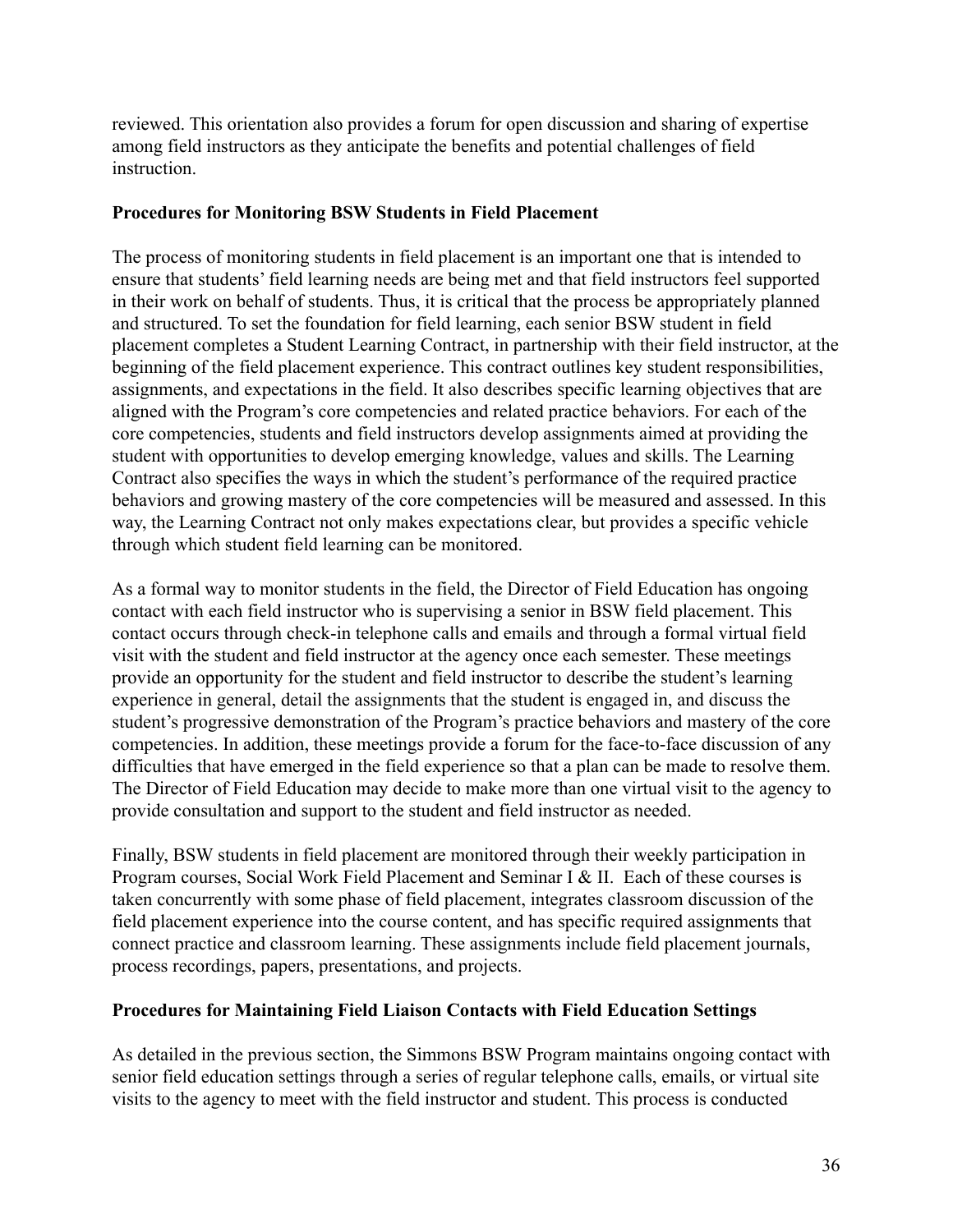directly by the BSW Director of Field Education, who is ultimately responsible for student field learning. The Simmons BSW Program is small, and therefore, additional field liaisons between the Program and field setting are not utilized. Students and field instructors have direct access to the Director of Field Education and can easily enlist the Director of Field Education for consultation when needed, allowing for a closer level of supervision and support. This can be especially important when difficulties or issues arise in the field placement and need to be resolved quickly. In addition to the ongoing contact that occurs between the Program and the field education setting throughout the term, formal group meetings with all field instructors are held at the beginning of each term. These meetings provide orientation, continuity, training, and support for each field instructor and, by extension, the field setting as a whole.

#### <span id="page-36-0"></span>**Assessment of Student Field Performance**

BSW field learning is ultimately evaluated by the student's demonstration of the practice behaviors and gradual mastery of the core competencies necessary for effective, generalist social work practice. In the Simmons BSW Program, this learning is assessed through multiple evaluation systems. These include coursework that is completed in conjunction with service-learning and field placement, and the formal, written evaluation of the student's field performance, completed by the agency field instructor at the conclusion of the placement. During the senior field experience, the BSW Director of Field Education and the field instructor jointly monitor students' ability to demonstrate social work knowledge, values, and skills and the capacity to integrate academic learning with the field experience. Students' emerging practice behaviors and competencies in the field are assessed in the classroom through content and graded assignments that are linked to concurrent courses. For juniors, this includes participation in class discussion, homework assignments, and completion of the interactive course contents that are part of the Junior Virtual Field Placement and Seminar course. For seniors, evaluation of field learning occurs in the classroom through participation in class discussion and the completion of multiple graded assignments that are part of the Social Work Field Placement and Seminar I & II. These include weekly workbook assignments, student field journal, process recordings, agency papers and presentation. Students in field placement are expected to complete high-quality coursework and ultimately achieve a B or better for each semester.

In addition to the evaluation of field learning that occurs in the classroom, senior field learning is evaluated within the agency setting. This occurs by monitoring the student's progressive mastery of the Program's practice behaviors and core competencies through the successful completion of the goals and assignments outlined in their Student Learning Contract. Student progress is assessed through ongoing, weekly supervision with the agency field instructor and through regular check-in contacts and meetings between the field instructor, student, and BSW Director of Field Education. Through this ongoing process, students' strengths, as well as areas of difficulty and/or gaps in learning can be identified and remedied. Finally, senior BSW students are formally assessed, in writing, by their field instructors at the conclusion of each term of field placement using the Senior Field Placement Student Assessment, respectively. Each of these assessments has been intentionally linked to the Program's core competencies and designed to measure each of the Program's practice behaviors. Utilizing these assessment questionnaires, field instructors provide an evaluation of the student's field performance in narrative form,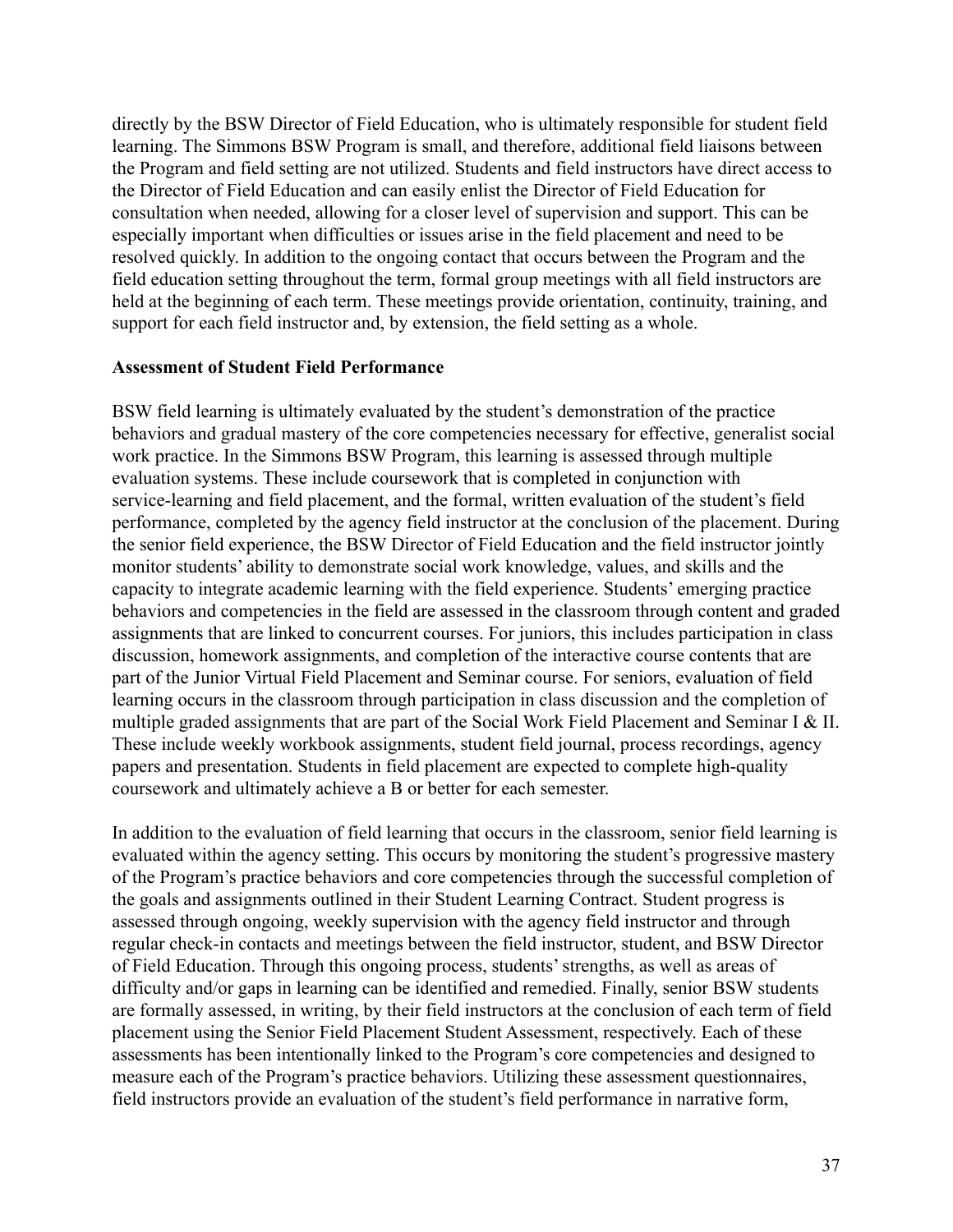highlighting strengths and perceived areas of need. In the case where a student does not meet the minimum requirements for the field, an Education Planning Committee meeting will be convened and the student may be asked to repeat the field placement and/or associated coursework or take other remedial action.

The Senior Field Placement Student Assessment, completed at the end of each term, directly measures student performance in relation to the Program's practice behaviors and core competencies. Therefore, it provides a focal point for conversation between the student and field supervisor through which future learning and performance can be enhanced. By providing a description and evaluation of the student's strengths and areas needing improvement, this assessment guides student growth from the first to the second term. In addition, it serves as one of the primary tools used to evaluate a student's readiness for graduation, employment, and graduate study.

#### <span id="page-37-0"></span>**Assessment of Field Setting Effectiveness**

In addition to the assessment of student learning and achievement in the field, it is critical for Programs to evaluate field setting and instructor effectiveness in providing a rich learning experience where students can integrate the knowledge, values, and skills of generalist social work practice. In the Simmons BSW Program this is done informally through the Director of Field Education's observation of the field experience, conversations with the student, and interactions with the agency field instructor and other staff members during the course of the placement. In addition, field setting effectiveness is formally evaluated through the Student Evaluation of Field Setting instrument, completed by the student at the conclusion of the placement. This written assessment allows the student to assess the effectiveness of the field setting in meeting their overall learning needs, including the provision of experiences and assignments that allow the student to learn and demonstrate the practice behaviors and core competencies. In addition, students are able to assess the field instructor's effectiveness in providing ongoing mentorship, guidance, and supervision. The Director of Field Education uses each of these pieces of information to evaluate the field setting and instructor and to determine if the agency will continue to be used as a placement for students. In this way, student learning and field placement effectiveness can be monitored and evaluated, allowing for a strong field education program where knowledge and skill acquisition can be maximized.

#### <span id="page-37-1"></span>**Identifying Concerns in Field Placement**

There may be occasions when students have concerns about aspects of their placement (e.g. amount of supervision, agency policies, appropriateness of practice-related activities and responsibilities, and/or workload). Alternately, agencies at times may identify concerns about a student's functioning or performance in the agency. When problems arise, it is always important for the student and/or field instructor to contact the Director of Field Education early on. The Director of Field Education is available for consultation regarding the problem(s), helping to identify the issues and suggesting steps towards a resolution. If problems persist despite the efforts of the field instructor, student, and Director of Field Education to resolve them, a determination will be made regarding termination of the Field Placement. In the event that a field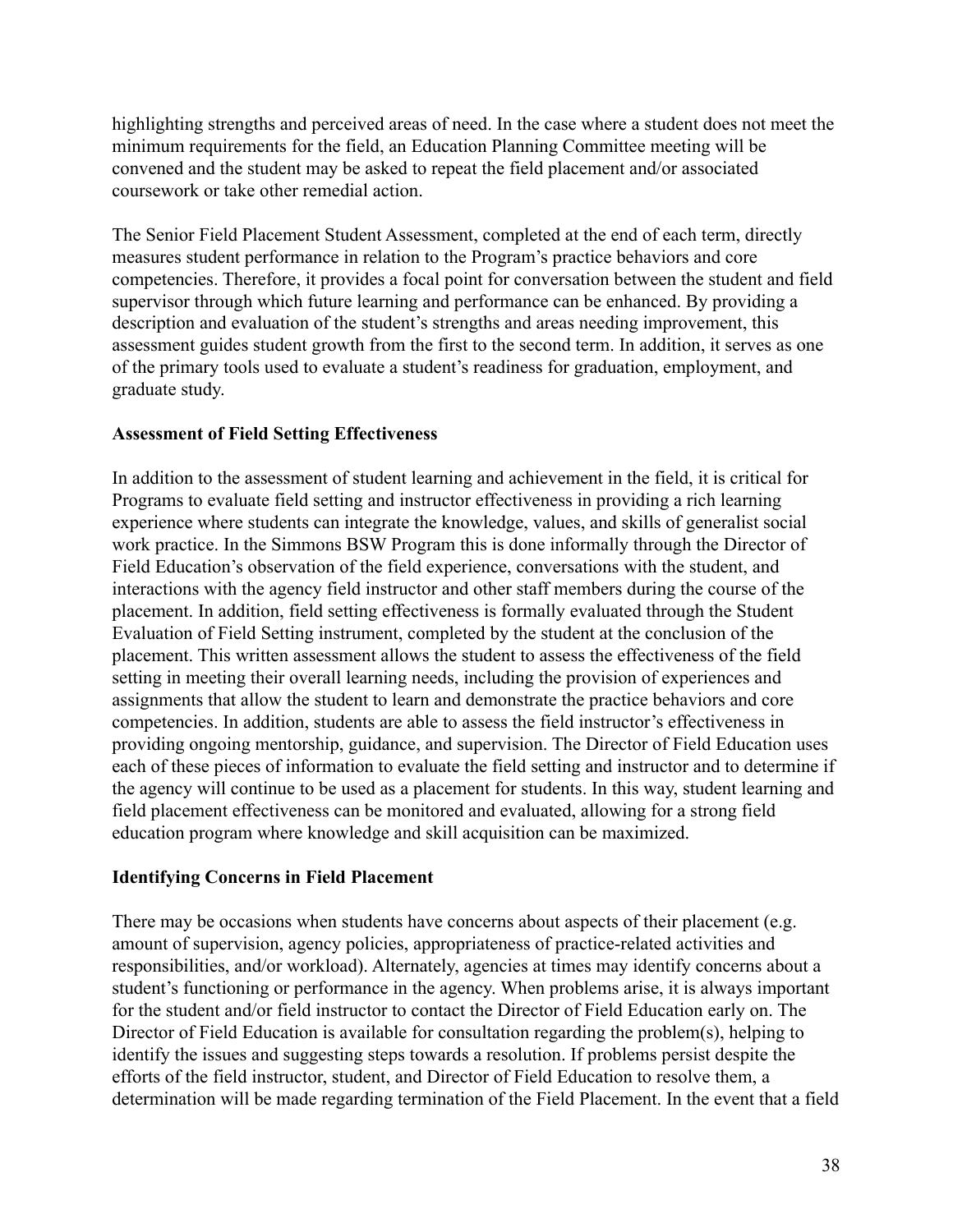placement is terminated, a formal review of academic performance and conduct issues may be initiated, as described in this BSW student handbook.

#### <span id="page-38-0"></span>**Problems in the Field Placement Agency**

If there are problems in the agency that affect student learning (e.g. not enough tasks, insufficient supervision), the Director of Field Education should be notified. The Director of Field Education discusses the difficulties with all involved parties, makes an assessment and collaboratively helps to develop a plan. The agency training director and/or BSW Program Director may join in this process. Plans to improve the situation are always the first step and the Director of Field will remain involved to monitor progress towards changes that are being initiated. If, for example, supervision time has not been adequate, the School would work with the agency to address this problem. If the agency is unable to provide a sufficient level of training and supervision, the student will be placed in a new setting. Concerns Regarding Student Performance and Conduct in Field Placement The School of Social Work requests that the field instructor notify the Director of Field Education promptly regarding any concerns about the student's performance or conduct in the agency. If needed, a meeting of appropriate parties (Director of Field Education, student, field instructor and, at times, the BSW Program Director) will be held to assess and locate areas of difficulty. Plans are generally made to alleviate or resolve problems by carefully designed and monitored strategies. The outcome of a meeting will include a plan of action, written by the Director of Field Education, with copies distributed to the student and field instructor. Goals set forth will be reviewed periodically. The Director of Field and field instructor remain in close communication with each other and the student throughout this process. The Director of Field Education and BSW Program Director may decide, in consultation with the SSW Director, to meet with the student to address the concerns raised. The Director of Field Education, or other faculty teaching the field seminar course, will issue an academic warning to address and document the problems highlighted. The instructor develops a revised learning plan as described above. Some incidents of student conduct related to field may warrant a review of academic performance and conduct issues (described in this handbook), as well as immediate termination from a field placement.

#### <span id="page-38-1"></span>**Termination of Field Placement**

If attempts to resolve the problem fail, a student may be asked to leave the placement. In the case of this occurrence, at the discretion of the Director of Field Education, there are a few possible outcomes: a) The student may be placed in a different agency and be asked to extend the required hours, b) The student may receive an "F" in their current field seminar course, c) The student may be reviewed for academic performance or conduct issues, as described in this handbook.

#### **Student Appeals Process/Grievance Procedure**

BSW students who disagree with decisions made regarding their academic and professional performance will have the right to appeal these decisions. The appeals process for any student in the BSW Program is as follows: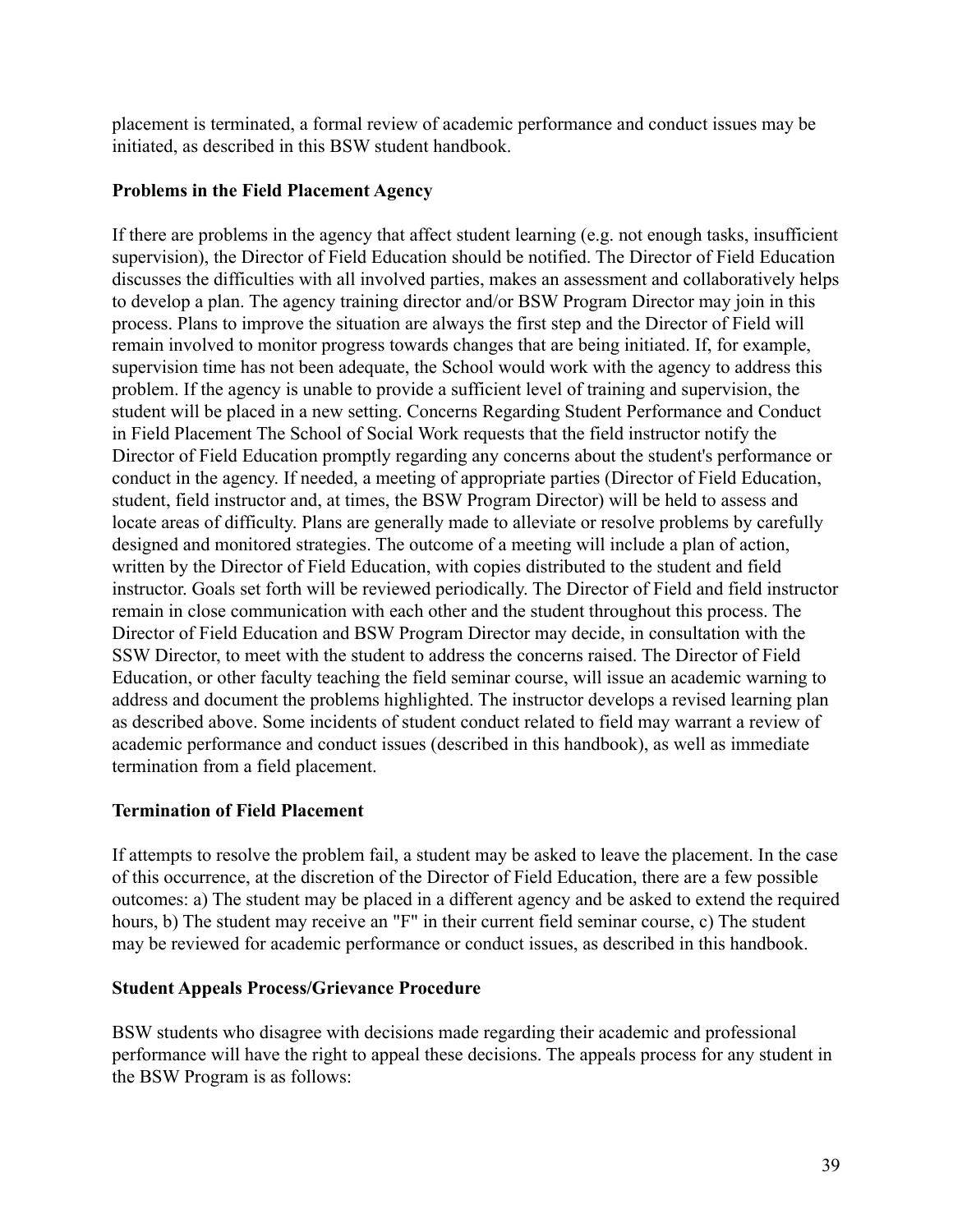- 1. Any student who has a grievance with a BSW faculty member or faculty committee should provide written documentation of the student's grievance to the particular faculty member or committee and attempt to resolve the issue;
- 2. If the student is unable to obtain a satisfactory resolution of the grievance with the faculty member or committee involved, the student should provide documentation of the grievance, in writing, to the BSW Program Director. Students submitting documentation of a grievance will be contacted by the BSW Program Director within 7 days for a consultation meeting. After consulting with the student and any other involved parties, the BSW Director will render a decision regarding the grievance within 10 days;
- 3. In the event that the student does not obtain satisfactory resolution of a grievance within the BSW Program, the student has the option of contacting the SSW Director and providing documentation of the grievance in writing. Following a consultation meeting with the student to review the grievance, the SSW Director will render a decision, which shall be final.

# <span id="page-39-0"></span>**Notice of Nondiscrimination**

Chartered in 1899 and opened in 1902, Simmons is first and foremost an academic community whose goals include preparing students and other members of the Simmons community to be well informed, open-minded, and respectful of the values and diversity of others.

Simmons is, therefore, committed to the following principles:

- We support equal educational and employment opportunities for all persons, based on each individual's qualifications and fitness, and we seek to administer our university policies without regard to race, color, sex, sexual orientation, gender identity, marital or parental status, religion, age, national or ethnic origin, socio-economic status, ancestry, disability, veterans' status or genetic predisposition.
- We strive to administer our educational programs and activities, as well as the employment opportunities we provide, in accordance with all relevant state and federal requirements and implementing regulations. This includes, but is not limited to, Titles VI and VII of the Civil Rights Act of 1964, Title IX of the Education Amendments of 1972, the Age Discrimination Act of 1975, Section 504 of the Rehabilitation Act of 1973, and Titles I and III of the Americans with Disabilities Act of 1990 and the ADA Amendments Act of 2008, the Massachusetts Equal Rights Law (M.G.L. 93, Section 102 et seq.), and Equal Pay Act, and Chapter 151B of the General Laws of Massachusetts, as amended.
- We are committed to making our programs and activities accessible to individuals with disabilities, including our online/digital services and offerings. We recognize that in the virtual/online learning environment, technology-dependent teaching and learning processes may create unique and unanticipated access barriers. We encourage individuals to contact us if an obstacle to access is found to exist. (See below for how to do so.)
- We seek to build and maintain a Simmons where the diversity of our community members is met with understanding, respect, and encouragement, and where unlawful discrimination, harassment and retaliation by any member of the administration, faculty, staff, or student body against any other individual will be investigated, evaluated and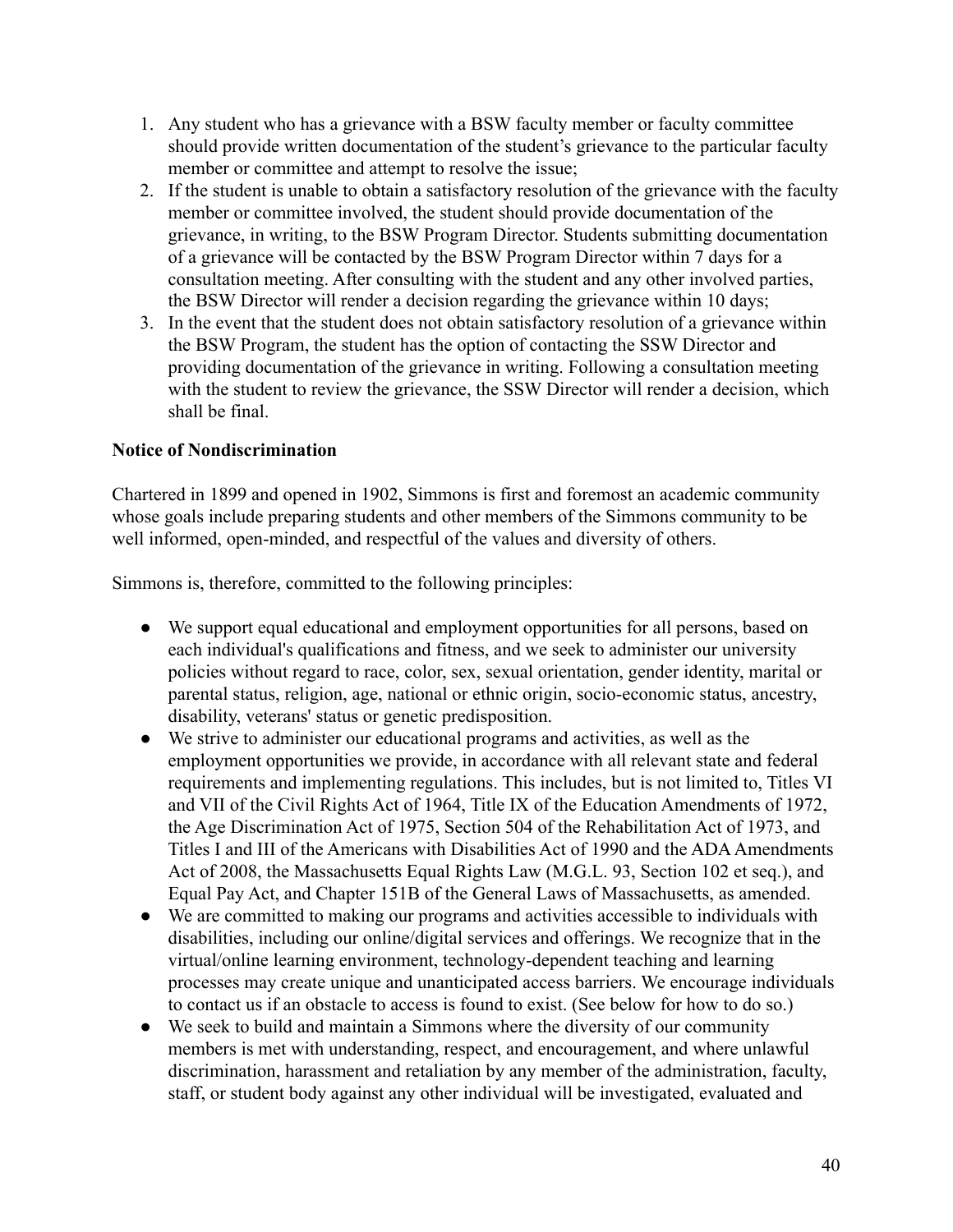redressed. The College does not tolerate unlawful discrimination or harassment of its employees or students or retaliation against those who report incidents of unlawful behavior or those who cooperate in the investigation of such complaints.

# <span id="page-40-0"></span>**Simmons Title IX Sexual Harassment Policy for Students, Faculty, Staff, and Visitors**

Title IX Federal law states that all students have the right to an education free of gender-based discrimination. Title IX requires Simmons to respond to reports of sexual harassment, which under the Title IX regulations includes:

- a. quid pro quo harassment of an individual by an employee; 57 SocialWork@Simmons Field Education Manual, Revised 2020
- b. unwelcome conduct determined "by a reasonable person to be so severe, pervasive, and objectively offensive" as to deny a person equal access to Simmons' education programs and/or activities (including employment); or
- c. sexual assault, dating violence, domestic violence, or stalking.

The Simmons Title IX Policy and a list of resources can be found here: <https://internal.simmons.edu/students/general-information/title-ix/gender-based-misconduct-poli> cy-for-stu dents-faculty-staff-and-visitors.

Additionally, the University has a Consensual Relationships Policy prohibiting intimate, romantic or sexual relationships between students, faculty, staff, contract employees of the University, teacher's assistants, and supervisors at internship/field placement sites.

To make a report under our Title IX policy, please contact the Simmons Title IX Coordinator: Gretchen Groggel Ralston, AVP & Associate General Counsel [gretchen.groggelralston@simmons.edu](mailto:gretchen.groggelralston@simmons.edu), MCB C-208, 617-521-2768

# <span id="page-40-1"></span>**Reporting Sexual Misconduct**

If you believe you have been subjected to gender-based misconduct (sexual harassment, sexual violence, gender discrimination, stalking, exploitation), please contact our Title IX Coordinator, at (617) 521-2768 who is located in Room E-200 in the Main Campus Building.

#### <span id="page-40-2"></span>**Students Reporting Discrimination or Retaliation**

If you are a student and you believe you have been subjected to unlawful discrimination or retaliation, please contact the Dean of your College, the Director of your Program or the Dean for Student Life. The Dean for Student Life can be found in C-115 of the Main Campus Building and at 617-521-2117.

#### <span id="page-40-3"></span>**Reporting a web/online accessibility barrier**

Please use this form: <http://www.simmons.edu/report-barrier>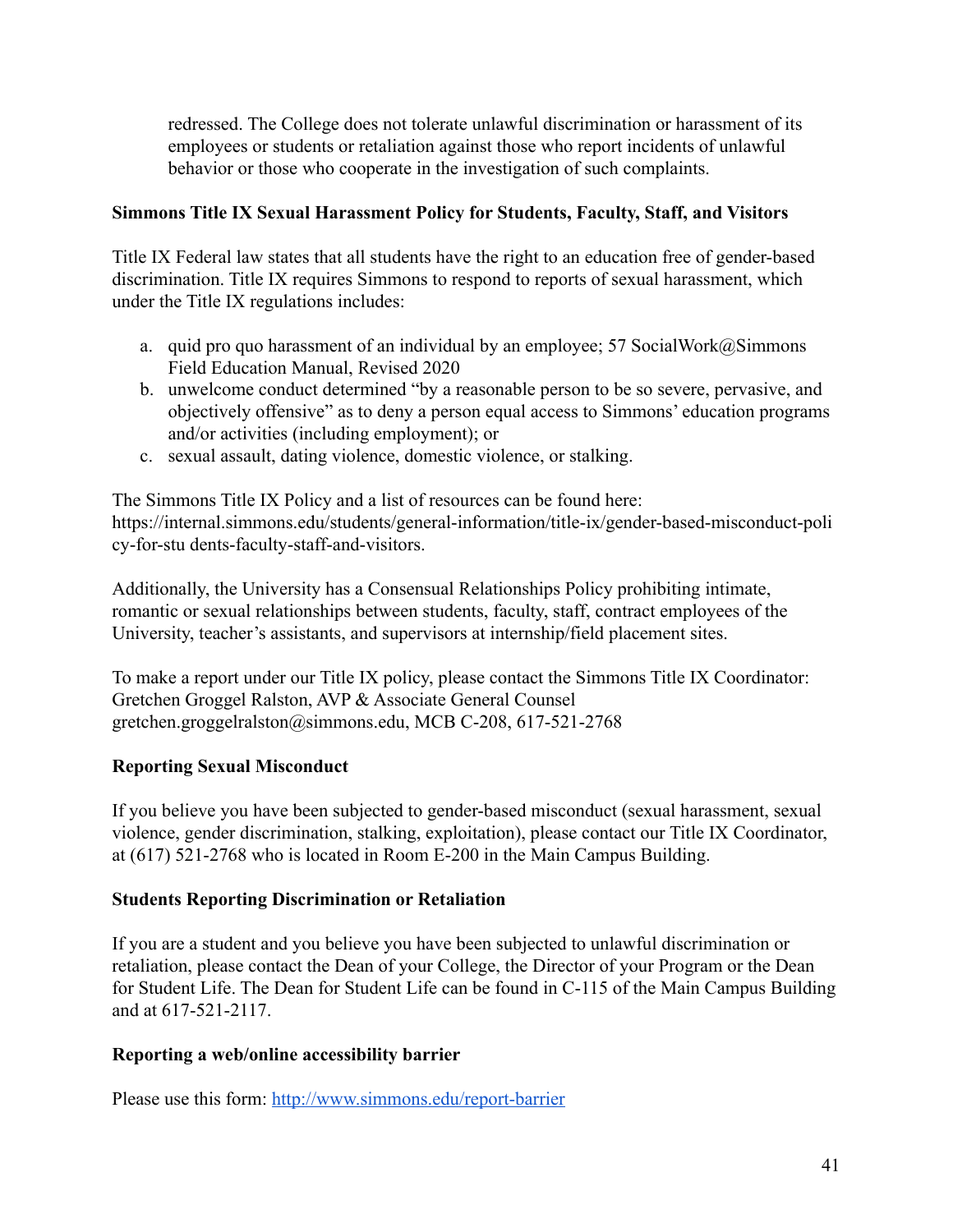We are committed to making our programs and activities accessible to all individuals.

# <span id="page-41-0"></span>**For Advice on Whom to Contact about a Concern or Incident**

If you are unsure of where to bring complaints or concerns about unlawful discrimination, harassment or retaliation, please contact the Office of the General Counsel in E-200 in the Main Campus Building or call 617-521-2276.

# <span id="page-41-1"></span>**Gender-Based Misconduct Policy**

This Gender-Based Misconduct Policy ("Policy") governs all community members, including undergraduate and graduate students, faculty, staff, those employed by others but working on the Simmons campus, and visitors to Simmons. The Policy defines the behavior that Simmons identifies as prohibited gender-based misconduct, the process for addressing such conduct, and the potential sanctions for engaging in prohibited conduct. This Policy expressly prohibits sexual harassment, sexual assault, sexual exploitation, stalking, and intimate partner violence.

In addition to the foregoing, the Policy and the Simmons Title IX website also:

- Explain how to report incidents of gender-based misconduct to Simmons.
- Detail the process for assessing, investigating, and resolving complaints of gender-based misconduct, including the implementation of interim measures when appropriate, and the use of sanctions against those who violate the Policy.
- Identify on and off campus resources available to individuals impacted by gender-based misconduct, and how to access those resources.
- Identify Simmons's Title IX Coordinator and Deputy Title IX Coordinators and other members of the Title IX team.

The Simmons Gender-Based Misconduct Policy can be found here. If you have any questions about the Policy, please contact the Title IX Coordinator or other member of the Title IX Team.

#### <span id="page-41-2"></span>**Bias Response Protocol**

Simmons is committed to inclusive excellence in all aspects of an individual's community experience. Our values vision and mission mandate that we strive to create an environment that is free of bias, prejudice, discrimination and hurtful acts. Individuals who believe they have experienced or encountered bias, harassment or discrimination can utilize the Simmons bias response protocol to have their concern addressed. Information about protocol can be accessed here:

[http://www.simmons.edu/about-simmons/why-simmons/diversity-and-inclusion/bias-response-pr](http://www.simmons.edu/about-simmons/why-simmons/diversity-and-inclusion/bias-response-protocol/) [otocol/](http://www.simmons.edu/about-simmons/why-simmons/diversity-and-inclusion/bias-response-protocol/)

Bias Response Protocol Incident Report Form <https://internal.simmons.edu/faculty-staff/support/bias-report-form>